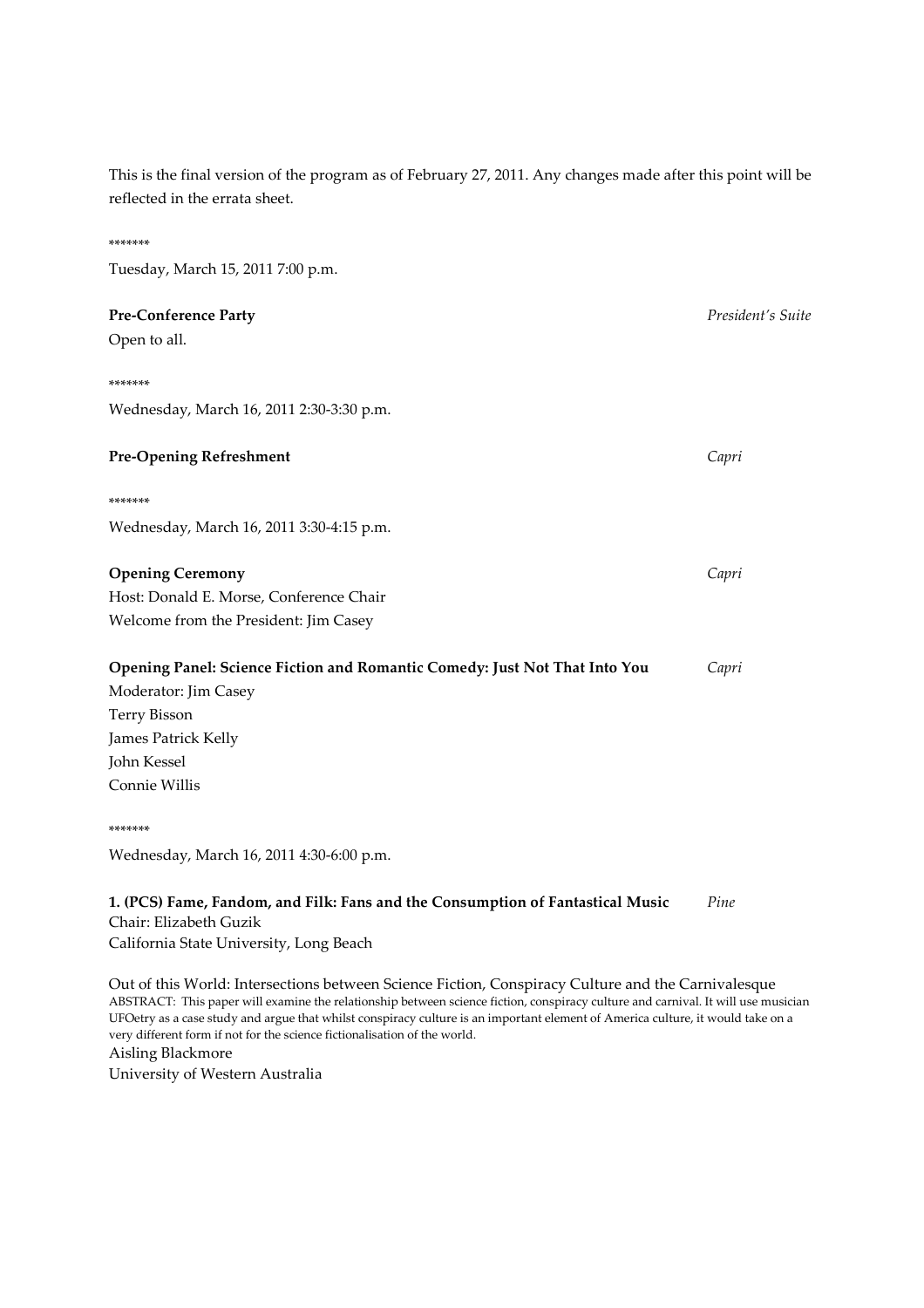#### "I'm your biggest fan, I'll follow you until you love me": Fame, the Fantastic and Fandom in the Haus of Gaga

ABSTRACT: In this paper I will explore Lady Gaga's, possibly contradictory, uses of the monstrous within her body of work. I will focus on how she uses the monstrous both as a way to demonize fame and as a way to encourage community among her fans. Some attention will also be paid to the ways in which her fans, her "Little Monsters," have taken up this call and express their membership within the community.

#### Daryl Ritchot

Simon Fraser University

#### Pop Culture on Blend: Parody and Comedy Song in the Filk Community

ABSTRACT: This essay will consider principally the parody and comedic forms of filk music from artists such as Juanita Coulson, Leslie Fish, Tom Smith and others. I will discuss the subject matter of the songs, the musical styles and genres, and the interconnection among different streams of popular culture that has generated successful comedic filk songs. This paper project is in part a response to and a written version of a video documentary of the same name that I will be presenting at an ethnomusicology conference in April of 2011. For this documentary I interviewed several filk performers and fans, and one of my respondents considered filk a "living example of an oral folk tradition."

Rebecca Testerman

Bowling Green State University

#### 2. (SF) Biotechnologies and Biochauvinisms Oak

Chair: Neil Easterbrook **TCU** 

#### Biotechnology and Neoliberalism in The Windup Girl

ABSTRACT: Nikolas Rose argues that contemporary biopolitics cannot be understood through the paradigm of eugenics that shaped twenty-century regimes; our biopolitics are "neither delimited by the poles of illness and health, nor focused on eliminating pathology to protect the destiny of the nation. Rather, it is concerned with our growing capacities to control, manage, engineer, reshape, and modulate the very vital capacities of human beings as living creatures" (3). Paolo Bacigalupi's The Windup Girl provides a complex vision of the dystopian tendencies and utopian possibilities within one such biotechnological future and functions as an example of thinking about life at the molecular level of genomics, where subjectivity and species are blurred under new modes of disciplinary biopower. This paper argues that biotechnology cannot be understood in isolation from an analysis of neoliberalism and that the posthuman subjectivities of The Windup Girl function as a counter-hegemonic discourse to what Kaushik Sunder Rajan calls the "promissory futuristic discourse" of biotechnological venture science. Sherryl Vint

Brock University

#### Neither Red nor Green: Fungal Biochauvinism in Science Fiction

ABSTRACT: This paper identifies and explores a tradition of negative depictions of fungus within science fiction, and speculates on the possible impacts these depictions have on the development of novel technologies.

Roby Duncan California State University, Dominguez Hills Daniel Luboff Independent Scholar

Ecofeminism, the Environment, and Science Fiction ABSTRACT: Ritch Calvin SUNY Stony Brook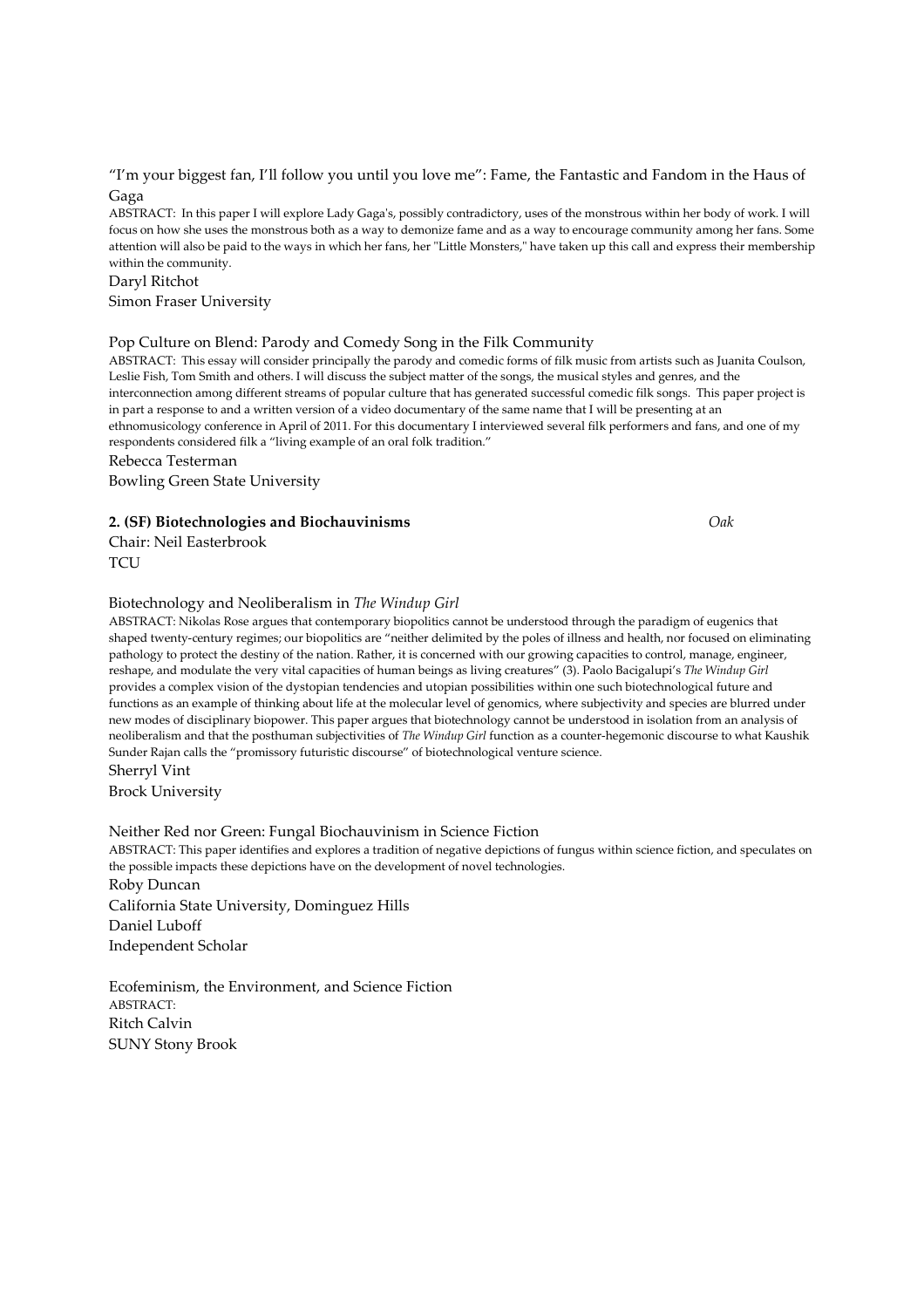# 3. (CYA) Coming of Age in a Fantasy World Maple

Chair: Amy Hicks Illinois State University

"The Blood Is the Life!": Menstruation and Its Covert Appearance in Stephenie Meyer's Breaking Dawn ABSTRACT: Bella Swan is Edward Cullen's blood singer, yet no mention is made of her life as a healthy, menstruating woman. Over their 14 month courtship, her period is mentioned only after she becomes pregnant. This treatment of menstruation in Twilight is a direct reflection of Western social mores that make menses a thing to be hidden, reviled, and codified. Amanda Firestone

University of South Florida

Seventh Sons: How Family Roles Shape the Heroes of Orson Scott Card's Seventh Son and Susan Cooper's The Dark is Rising

ABSTRACT: While the power of the seventh son is directly centered on the random chance of birth order, his use of that power depends greatly on his traditional family relationships. An examination of the above texts reveals that familial relationships form a greater contributing factor to heroism, suggesting that heroes are made in addition to their merely being born. The complex relationship between heroism and being born a seventh son demonstrates that the success of the hero is not guaranteed by birth; his self, his moral center, develops in response to his familial relationships, and it is upon this foundation that his heroism depends. Tanja Nathanael

The University of Southern Mississippi

Grow Up, Pilgrim!: Beating Adolescence Out of Bryan Lee O'Malley's Scott Pilgrim Series ABSTRACT: Bryan Lee O'Malley's series follows Scott as his delayed growth spurt is catalyzed when he meets and falls in love with dream girl Ramona Flowers. By following his desire to fill the lack within himself, Scott embarks on a journey to abject his overextended adolescence. Along the way, O'Malley's narrative compares and contrasts milestones in Scott and Ramona's growing relationship with those of other characters they interact with in the series. By following this Pilgrim's progress, O'Malley outlines paths and plateaus that define adulthood for series readers while helping Scott grow up in the process. Susana Rodriguez

Illinois State University

# 4. (FTV) Bodily Functions Cypress

Chair: Sally Gage University of South Florida

Bodily Functions: Horror, Comedy, and the Body ABSTRACT: David Bañuelos University of California, Riverside

Caught in Ma(w)s of Death: Dis-lodging the Vagina Dentata in Monster House ABSTRACT: Renee Dowbnia University of Florida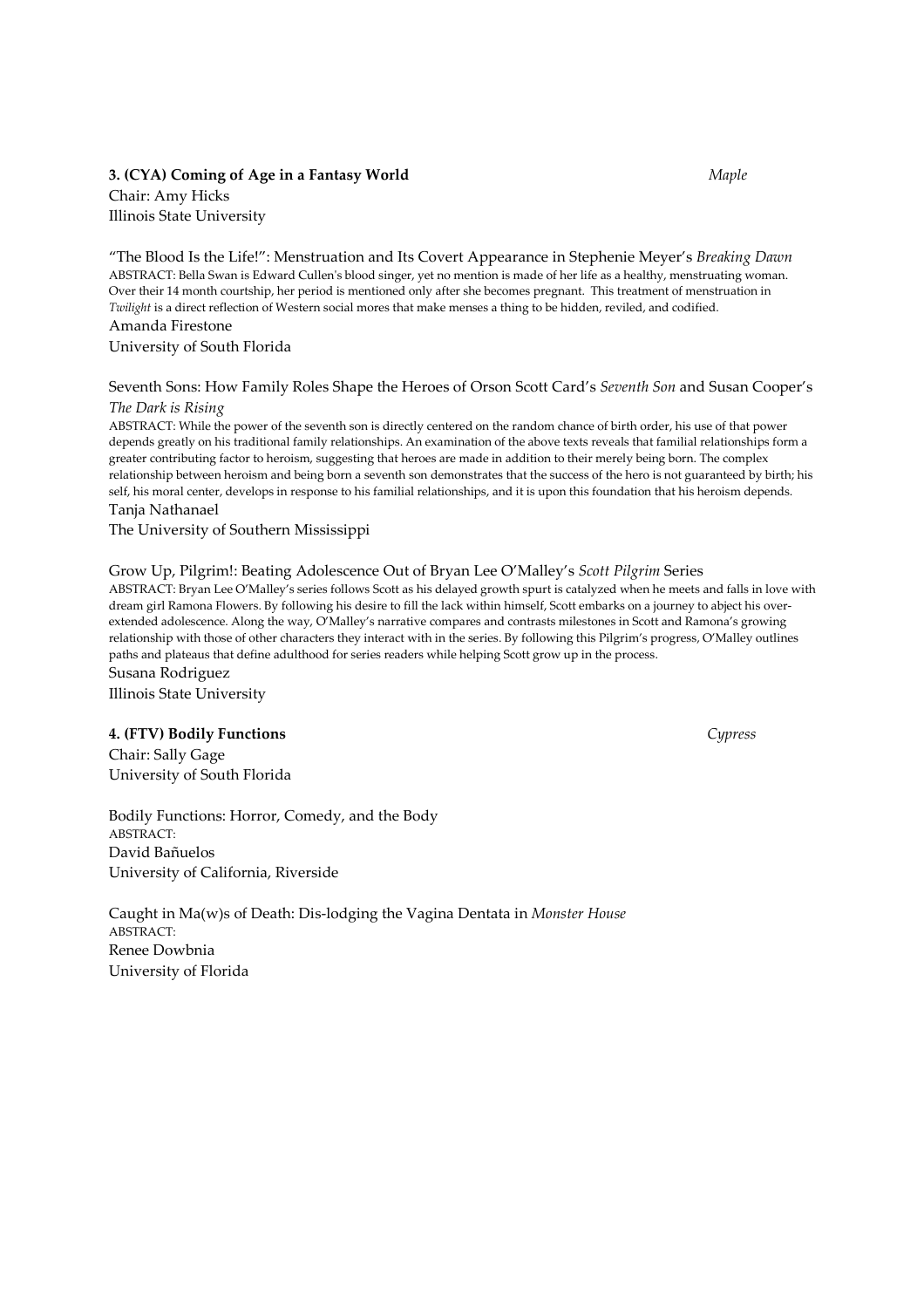#### 5. (F) Puns, Humor, and Comedy Palm

Chair: Edward James University College Dublin

Crossing into the Ridiculous World of the Comic Fantastic: Wordplay & Puns in Fantasy Literature ABSTRACT: Andrew Seeger Independent Scholar

Jonathan Safran Foer's Everything Is Illuminated, Jewish Humor and the Magical Realist Mode ABSTRACT: Julia Gatermann University of Hamburg

Aristophanes to Pratchett: Comedy as Social Conscience ABSTRACT: While the fantasy realms of utopian fictions may mirror aspects of our world suggesting ways in which humanity could improve society, the intersection of the fantastic with the comedic offers another possibility. This paper will posit a type of comic fantasy that uses Brechtian Verfremdung techniques, presenting familiar ideas in unfamiliar circumstances, allowing for direct reference to and criticism of the society in which it is produced and consumed. Eve Smith Liverpool John Moores University

# 6. Author Readings I Vista A

Host: Bill Clemente Jennifer Stevenson Cecelia Holland L.E. Modesitt

#### \*\*\*\*\*\*\*

Wednesday March 16, 2011 6:00-8:00 p.m. IAFA Board Meeting Boardroom B

Wednesday March 16, 2011 8:00-8:30 p.m. Newcomer Meet-up Captiva A Hosted by the Student Caucus

Wednesday March 16, 2011 8:30-11:00 p.m. **Opening Reception** Capri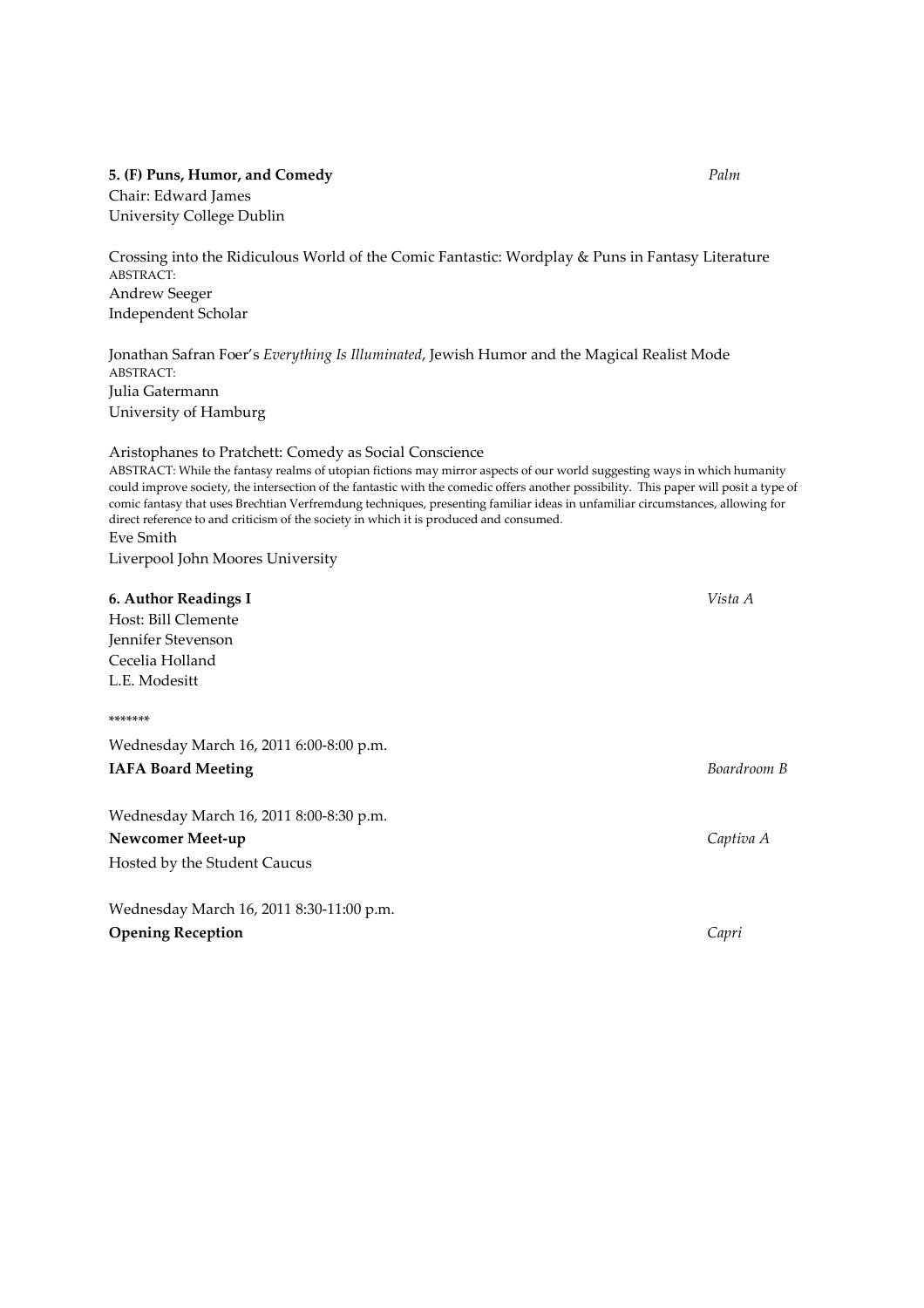\*\*\*\*\*\*\*

Thursday, March 17, 2011 8:30-10:00 a.m.

#### 7. (VPA) Comics and the Body Pine

Chair: Michael Furlong Valencia Community College

From Barbarella to Sky Doll: A Comparative Study of Representations of Sexuality in Feminist Science Fiction Comics

ABSTRACT: By examining Barbarella and Sky Doll in conjunction with one another, we may identify how visual representations of women and eroticism in science fiction comics have changed over time, and what significance this may hold for the genre's depiction of feminism and sexuality. On a broader scale, this paper aims to spark further interest and argument in the critical reading of female characters in comics, while promoting the academic analysis of foreign and independent comics within the field. Melissa Bianchi

University of Florida

#### Trans/Mutation: Janis as Changeling in Alison Bechdel's Dykes to Watch Out For

ABSTRACT: Trans/Mutation interprets the unconventional personality of Janis as a marker of her status as a changeling, a character who is unusual precisely because of her normalcy. This interpretation allows me to characterize Janis as "radically invisible," a queer state of being which can be used to explore the reparative nature of transgendered bodies in Bechdel's comic. Justin Raymond

The University of Western Ontario

#### xkcd and the Geek Experience

ABSTRACT: This paper will focus on xkcd's depiction of the geek experience and the complex space where popular culture, stereotypes, science, romance, and humor all intersect. Xkcd bills itself as "A webcomic of romance, sarcasm, math and language." This paper will examine how it can do all that using art as simple as stick figures. Karen Burnham **NASA** 

# 8. (CYA) Ridiculous Verses and Stories Maple

Chair: Anne Balay Indiana University Northwest

#### T. S. Eliot's Book of Practical Identity

ABSTRACT: Far from indecisive, like Prufrock, the cats in T.S. Eliot's Old Possum Book of Practical Cats not only know their place in the world, they define it for themselves through their chosen activities. I propose that Old Possum's Book is a celebration of a stable, fully-expressed identity—if it is more lighthearted than his other poetry, it is because the cats triumph in an area wherein so many of Eliot's other protagonists struggle.

Tracy (May) Stone University of Louisiana at Lafayette

Ridiculous Verses: The Role of Nonsense Poetry in Fantasy Literature

ABSTRACT: This paper is an exploration of Carroll's Alice's Adventures in Wonderland and Through the Looking-Glass, Eliot's Old Possum's Book of Practical Cats, and Willard's A Visit To William Blake's Inn, which looks at how poetic form brings us into the realm of the fantastic by making our own language foreign. It asks how the forms and language used in these works heighten the fantasy element.

Nadine Cooper-Kohn Hollins University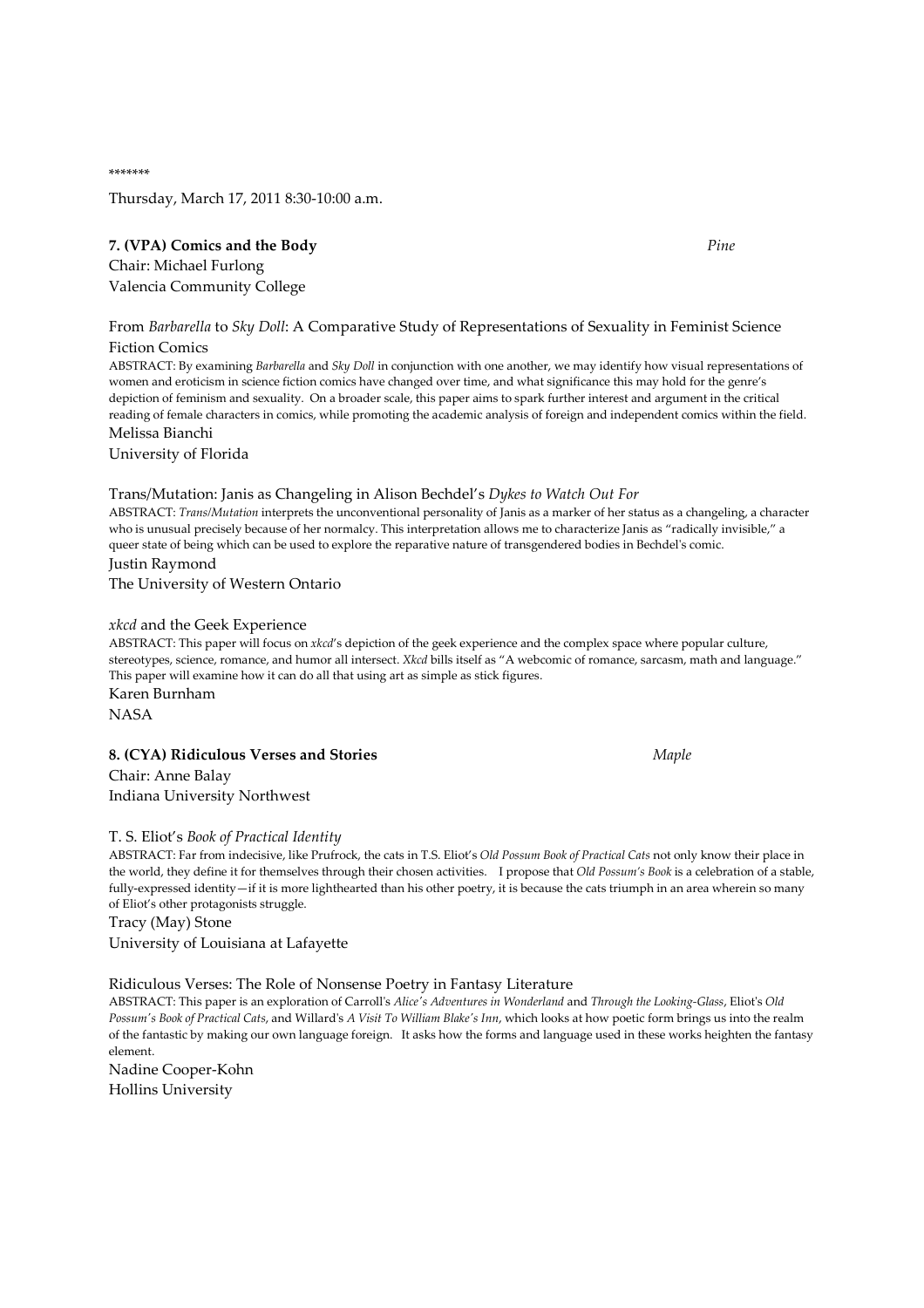"It's the Walrus": Nonsense as a Vehicle for Truth in Haroun and the Sea of Stories ABSTRACT: Nonsense provides a vehicle for truth as rationality is turned on its head in Salman Rushdie's Haroun and the Sea of Stories. Because Haroun must adjust to nonsensical patterns of thought and speech on Kahani, he returns home better able to see reality. Ultimately, his journey echoes the reader's, and Rushdie leaves both in awe of the sheer power of stories. Sarah Jackson

Hollins University

## 9. (FTV) The Ridiculously Violent in Science Fiction **Subset 2008** Cypress

Cross-interest with SF Chair: Andrew Ferguson University of Virginia

#### Invisible Walls: Control and Disgust in Cronenberg's eXistenZ

ABSTRACT: In his film eXistenZ, Cronenberg uses grotesque images in order to elicit reactions of disgust from his characters as well as his audience. This paper explores how, by forcing the viewers to witness such disgusting scenes, Cronenberg exerts control over how his film is experienced on a visceral level.

David Chandler

University of Tulsa

#### Only the End of the World Again: Kurt Vonnegut and the Apocalypse

ABSTRACT: The novels of Kurt Vonnegut are full of characters who experience a kind of personal apocalypse (Breakfast of Champions' Dwayne Hoover, Mother Night's Howard W. Campbell, Jr.). But in some, the end of everything known and the beginning stages of a new unknown world are more literal (Galapagos, Slapstick, The Sirens of Titan, and of course Slaughterhouse-Five). For the protagonists that survive these apocalypses, the world is born anew, and "the meaning of it all" can only be deciphered after all that is familiar has ended.

Christopher Glover Long Beach City College

## Bloody Funny: Stupefaction and Cold War Anxiety in Fist of the North Star

ABSTRACT: The paper examines Toyoo Ashida's feature-length anime Fist of the North Star (1986), adapted from the manga of the same name. Upon its American video release, Ashida's film was remarkable for the intensity of its violence and the (apparently unintentional) idiocy of its dubbed English script. I revise these accounts of the film by situating it more thoroughly in its anxious mid-1980s socio-historical context.

Jonathan Imber Shaw

Kutztown University of Pennsylvania

# 10. (FTV) The Posthuman Ridiculous **Palm** Palm **Palm** Palm **Palm** Palm **Palm**

Chair: Regina Hansen Boston University

How Donna Noble Saved the Multiverse (and Had To Pay for It)

ABSTRACT: Donna Noble at the close of "Journey's End" can be placed in a long line of science-fictional amnesiacs. Her fate may be read as simply another variant of the multifold tragedies that seem to befall all Time Lords, and all those who attempt to help the Doctor. However, a more troubling and specific reading is that in the updated, 21st-century Doctor Who, female companions who presume equality with the Doctor pose a metacrisis solvable only by something close to death.

Sydney Duncan Frostberg State University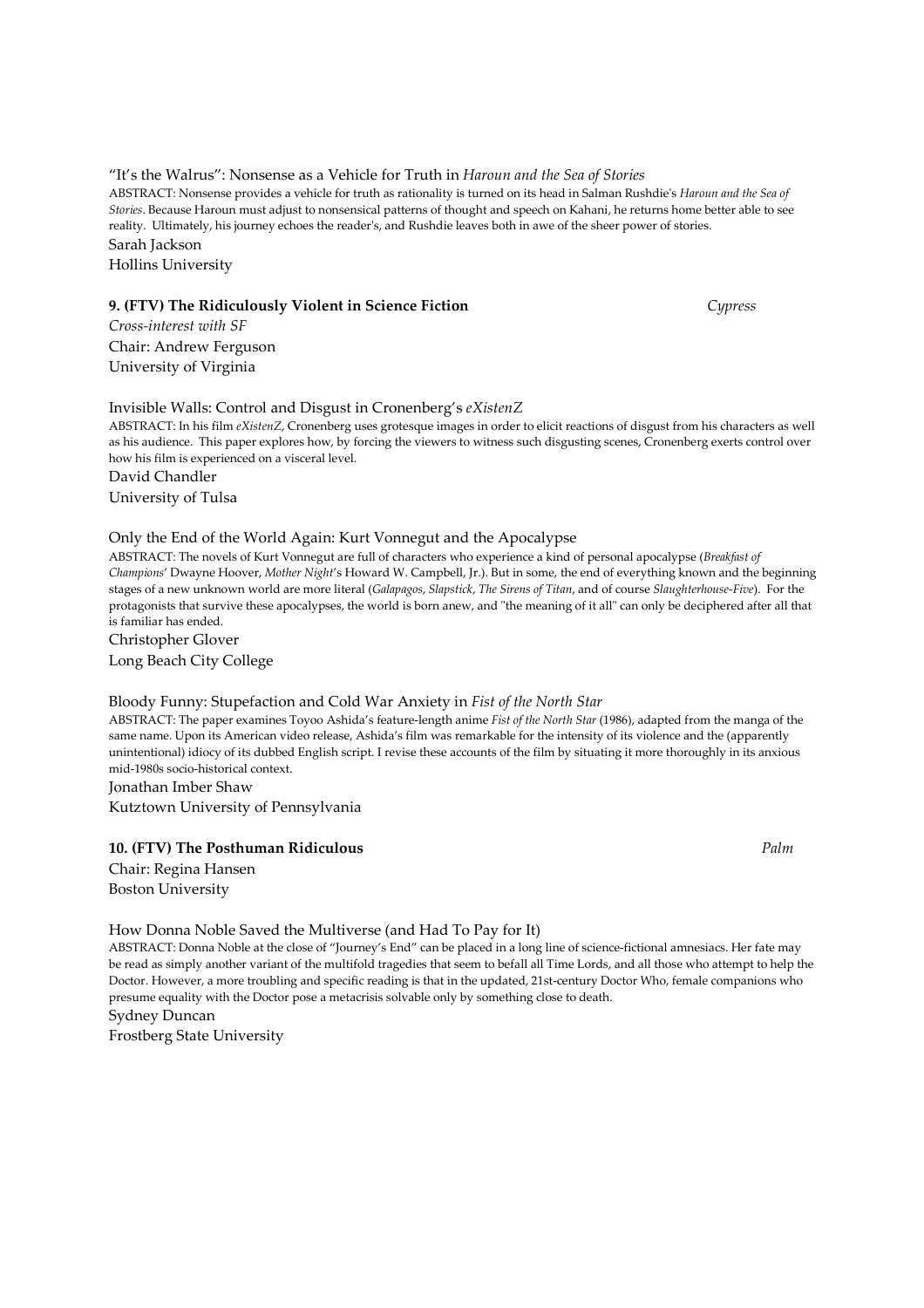#### Serious Performances – Constructing Humanity in the Originals and Re-Imaginations of Battlestar Galactica and V

ABSTRACT: In the paper I will examine how humanity is constructed in the originals and reimaginations of Battlestar Galactica and V. My claim is that passing for human requires certain physical markers as well as engagement in certain performances, including performing "the right kind of" gender. In the spirit of the conference's theme, I will also shortly discuss the role of humour (or the lack of it) in the series.

# Aino-Kaisa Koistinen

University of Oulu

#### Lipstick and Skin: The Posthuman Ridiculous in Doctor Who

ABSTRACT: A conglomeration of fears and anxieties about the fate of humanity are expressed in *Doctor Who* through the character of Lady Cassandra. Because these fears are too difficult to grapple with directly, too frightening or alien to seriously consider, they are all contained within this one character and made ridiculous. This paper uses the work of Donna Haraway and N. Katherine Hayles to explore Lady Cassandra as a ridiculous posthuman or cyborg figure and speculate about what she signifies for Doctor Who.

Elizabeth Lundberg University of Iowa

# 11. (F) Mythology and Magic Magnolia

Chair: Jeana Jorgensen Indiana University

# Body, Mythology and Deity in the Poetry of Ursula K. Le Guin

ABSTRACT: Ursula K. Le Guin's first two poetry collections, Wild Angels (1975) and Hard Words (1981) were written after the publication of The Dispossessed (1974) during a time when Le Guin, exhausted from publishing nine books in eight years, was finding her creative muse more difficult to contact. Le Guin was in her mid-forties. To unstick her writing process, she must revision and remythologize her work to become more actively feminist in character, theme and structure, thus opening the way to her later fiction. This paper examines this process through the lens of her poetry.

Sandra Lindow

University of Wisconsin-Stout

#### "Make It Old": The Other Mythic Method

ABSTRACT: T. S. Eliot praised James Joyce for creating a "mythical method" that "makes the modern world possible for art." At the same time that Joyce and Eliot were concocting their mythic mash-ups, a number of writers were inventing an alternative technique for bringing myth into the contemporary world. Rather than using the treating myth as a array of crumbling fragments, writers such as E. R. Eddison, Hope Mirrlees, Charles Williams, and J. R. R. Tolkien constructed fantastic worlds out of older narrative traditions, thereby creating modern fantasy. The fantasy framework allows the writer to construct a model of wholeness and hope rather than ruin, while still inviting ironic and critical comparisons to the contemporary world.

Brian Attebery

Idaho State University

The Magic of Self-Sacrifice in Fantasy Literature

ABSTRACT: This paper will investigate Magic in Fantasy Literature from the perspective of Self-Sacrifice, with a particular focus on Guy Gavriel Kay's The Fionavar Tapestry Trilogy.

Agnieszka Jedrzejczyk-Drenda Middlesex University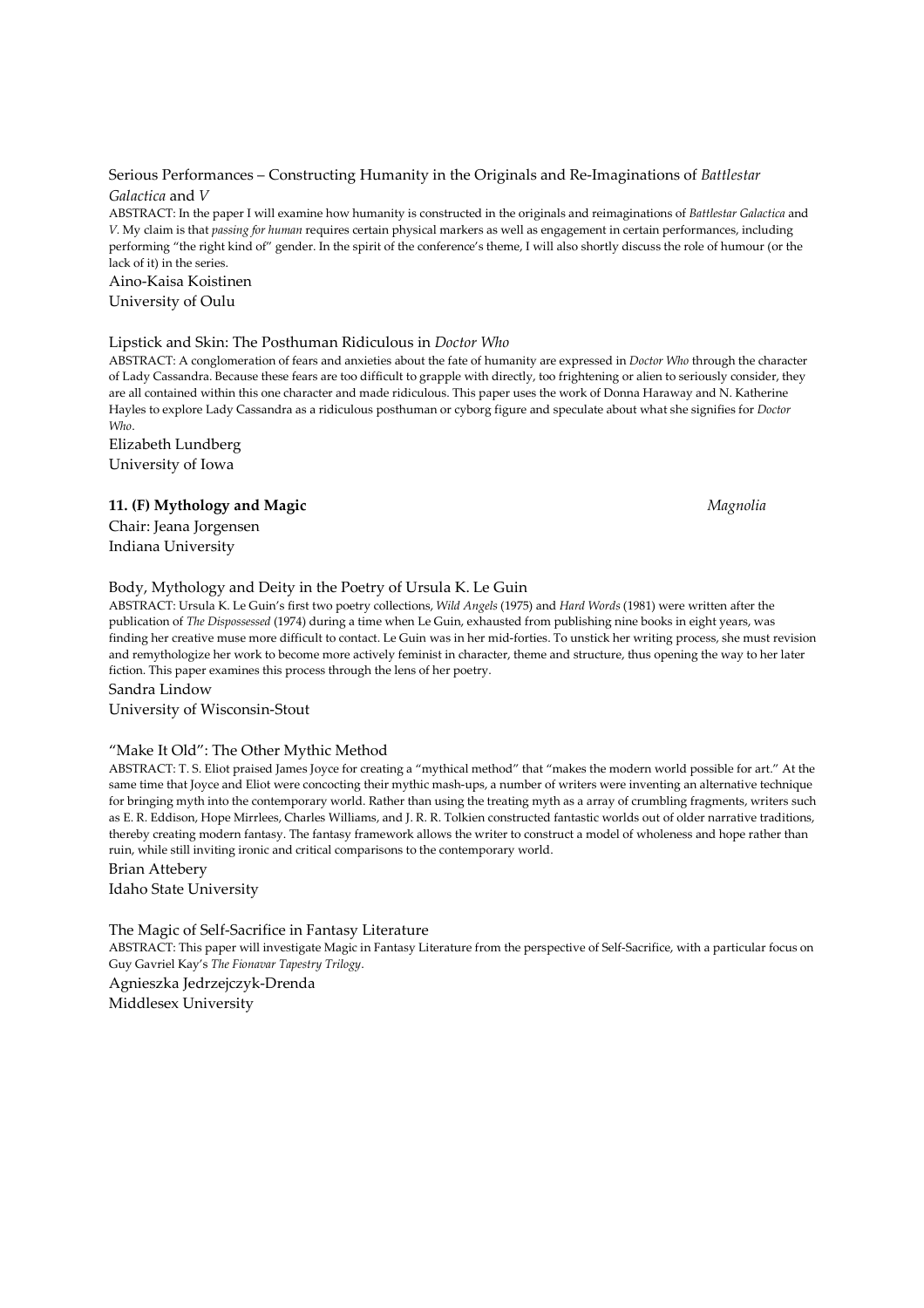#### 12. (IF) Gender Conceptions and Reconceptions in the International Fantastic Dogwood Chair: M. Elizabeth Ginway

University of Florida

Female Messiahs in Two Apocalyptic Novels: Satan in Goray by Isaac Bashevis Singer and Blindness by José Saramago

ABSTRACT: The female characters in these two very different novels are designated messianic for two very separate reasons; hence the definition of messiah itself must be reconsidered. In Blindness the doctor's wife is the redeemer who brings salvation; in Satan in Goray, Rechele, a character much abused, becomes the savior and the Shekinah (a divine quality expressed in Kabbalistic belief) who delivers her people from evil.

Marilyn Jurich Suffolk University

#### Like a Virgin: Fantastic Metamorphosis and the Madonna/Whore Dichotomy

ABSTRACT: The Double in fantastic literature written by women of Spanish America offers the opportunity to play with one of the principal patriarchal effects on woman's identity; that is, the binary characterization of female conduct into the extremes of the virgin and the whore, or the pure, self-sacrificing woman and her unchaste and deceptively evil counterpart. This paper studies this phenomenon in Silvina Ocampo's short story "La casa de azúcar" (1959), in which the male protagonist narrates the strange series of events that apparently culminate in the fantastic metamorphosis of his innocent, angelic wife, Cristina, into her alter ego and double, the scheming adulteress Violeta.

Anne Connor Southern Oregon University

Daughters of Feminism: A New Approach to Discovering the Advocacy in Esquivel's Like Water for Chocolate ABSTRACT: Rebecca Peters Florida State University

# 13. (H) Shapeshifters Old and New Captiva A

Chair: Deborah Christie ECPI Tech

Strangers in the Moonlight: Alienation and Transformation in Medieval Werewolf Stories ABSTRACT: Christina M. Carlson Iona College

Read in Tooth and Claw: Female Shapeshifters in Urban Fantasy Novels ABSTRACT: Margo Collins Trine University

She-wolf vs. He-wolf: The Female Role in the Werewolf's Post-human Identity ABSTRACT: Sarah Benton University of South Florida, St. Petersburg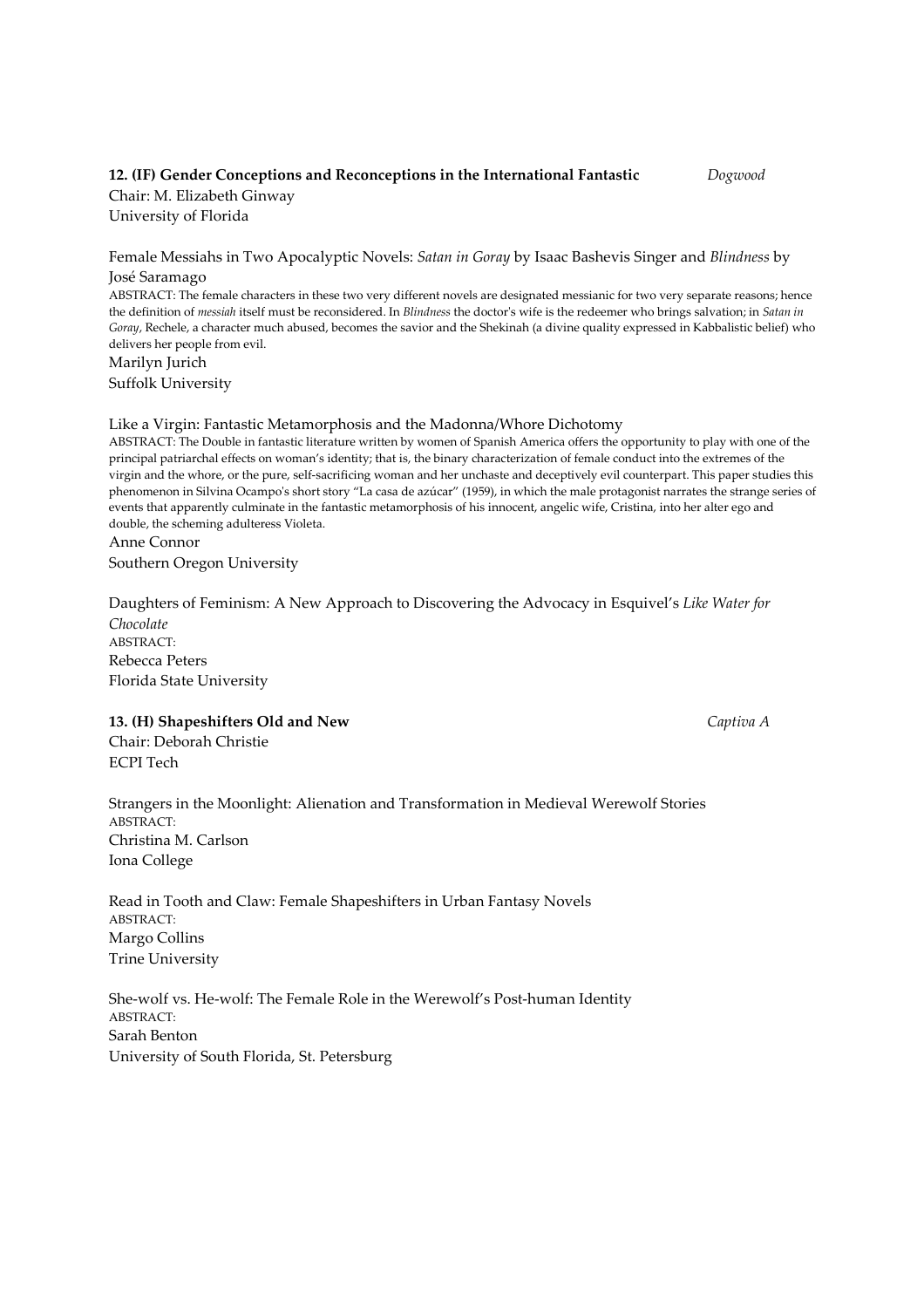# 14. (CYA) Panel: Harry Potter Captiva B

Moderator: Leisa Clark Amanda Firestone Sally Gage Jessica Collard

# 15. Author Readings II Vista A

Host: Bridgid Shannon John Kessel Lisa Rowe Fraustino Owl Goingback

### 16. (SF) Human/Animal Intersections Vista B

Chair: Sherryl Vint Brock University

# The Best in Beasts: Animal Helpers and Heroes in the Works of Cordwainer Smith

ABSTRACT: Weaponized telepathic cats, and an orbiting holographic horse heaven are not the typical images one associates with "modern technology"; however, these ideas figure prominently in the future history of Cordwainer Smith, the pen name of Paul M.A. Linebarger. His anthology, The Rediscovery of Man, explores the interconnection and communication between species by examining the relationship of humans with animals and the "other" in an evolving "inter-special discourse," and discovers that often, only acknowledging and embracing the forgotten "animal" nature enables his protagonists to become fully "human." Jennifer Cox

Florida Atlantic University

Being Backed into a Corner: Posthuman Animality in Peter Watts's Rifters Series ABSTRACT: Michele Braun Mount Royal University

Using the Other to Explore Human and Animal Relationships in Ursula K. Le Guin's The Dispossessed and Stanislaw Lem's The Star Diaries ABSTRACT: Skye Cervone Johnson and Whales University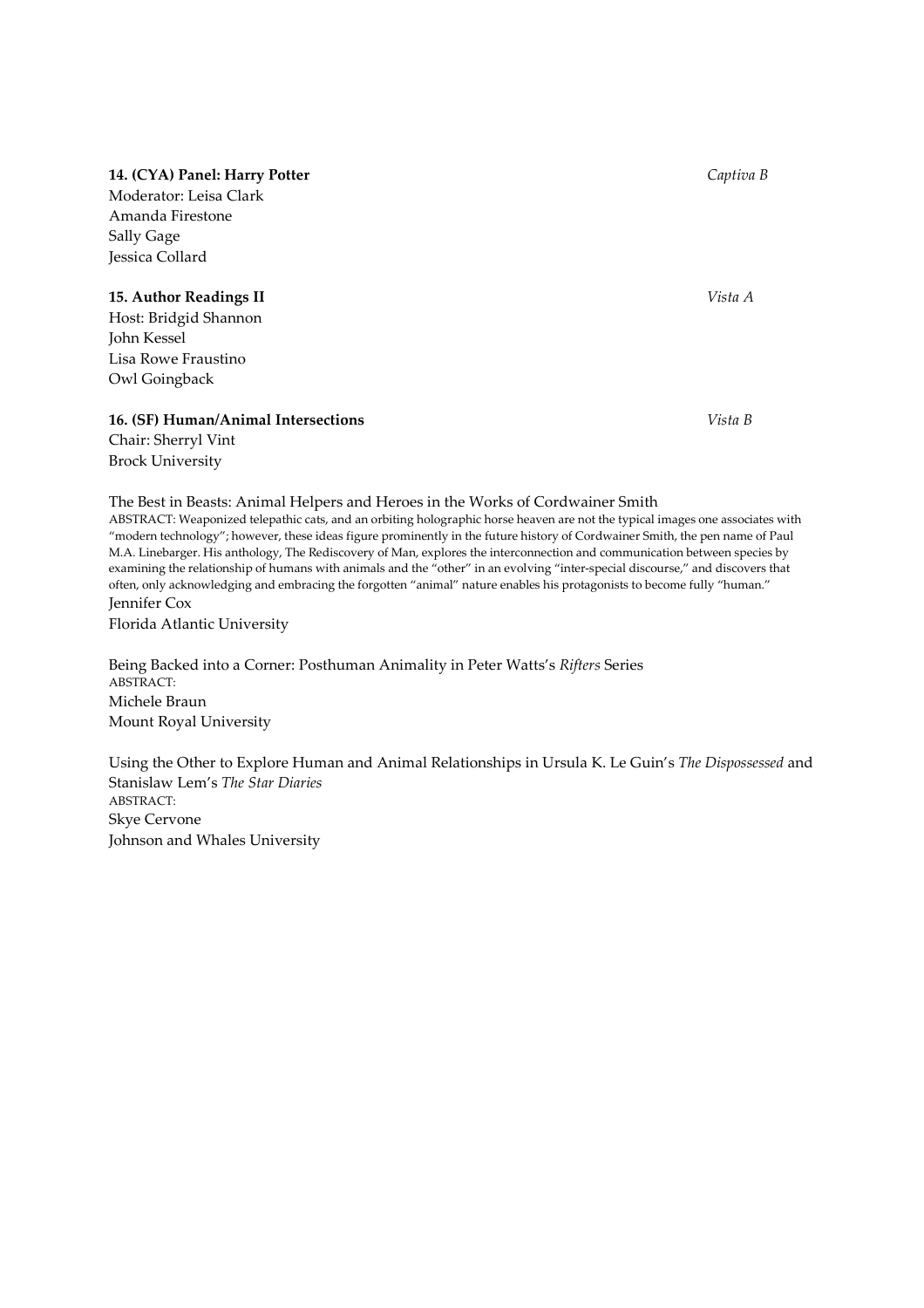Thursday, March 17, 2011 10:30 a.m.-12:00 p.m.

# 17. (PCS) Remixes, Roleplaying, and Real-World Skills: Audience Interaction with and Response to Digital Media Pine

Chair: Lars Schmeink University of Hamburg

\*\*\*\*\*\*\*

The Rhetoric of the Ridiculous in Videogame Music Remixes

ABSTRACT: This presentation discusses the communicative power of music by analyzing fan remixes and rearrangements of videogame music posted at the thriving online community OverClocked ReMix (ocremix.org). In the spirit of the conference theme, I identify pieces on the site that rely on humor, satire, and/or parody, asking, "How does the ridiculous draw attention to what a musical composer is trying to say?" and "What does that tell us about the ways music speaks, and how composers use rhetorical principles?"

Kyle Stedman University of South Florida

Performing Character, Performing Self: Representations of Self and Identity in Online Role-playing Games

ABSTRACT: Online role players perform characters in fantastic, invented, or realist settings; combine narrative with game play; and negotiate their experiences among different social frameworks. As a result, they represent themselves online through various identities. Through the lens of frame analysis and performativity, my paper explores the acceptance of alternative genders and sexualities among role-play gamers."

Heather Osborne University of Liverpool

## Learning to Work and Play in a Simulated World – with Mummies!: Exploring Affect and Labor in The Sims 3

ABSTRACT: This paper examines the contradictions and nuances of the cultural work of The Sims 3, a best-selling life-simulation computer game in which players guide their characters, called Sims, through everyday life, from pursuing careers, building interpersonal relationships, cultivating hobbies, and making consumer choices to preparing meals, washing dishes and throwing parties. On the one hand, the game operates as a cultural technology that acclimates players to the needs and demands of contemporary capitalism and deploys an affective dynamic privileging certain ways of living above others. At the same time, however, the world of The Sims also contains elements of the fantastical and silly that disrupts the seriousness of its narrative, providing the terrain for exploring contradictions in contemporary capitalism and other possible logics and desires.

Allyson Shaffer

University of Minnesota, Twin Cities

# 18. (SF) Postmodernism and the New Wave Oak

Chair: Daniel Creed Broward College

Binaries in Postmodern Science Fiction: Science the Liberator – Science the Infiltrator ABSTRACT: Rita DiBella Florida Atlantic University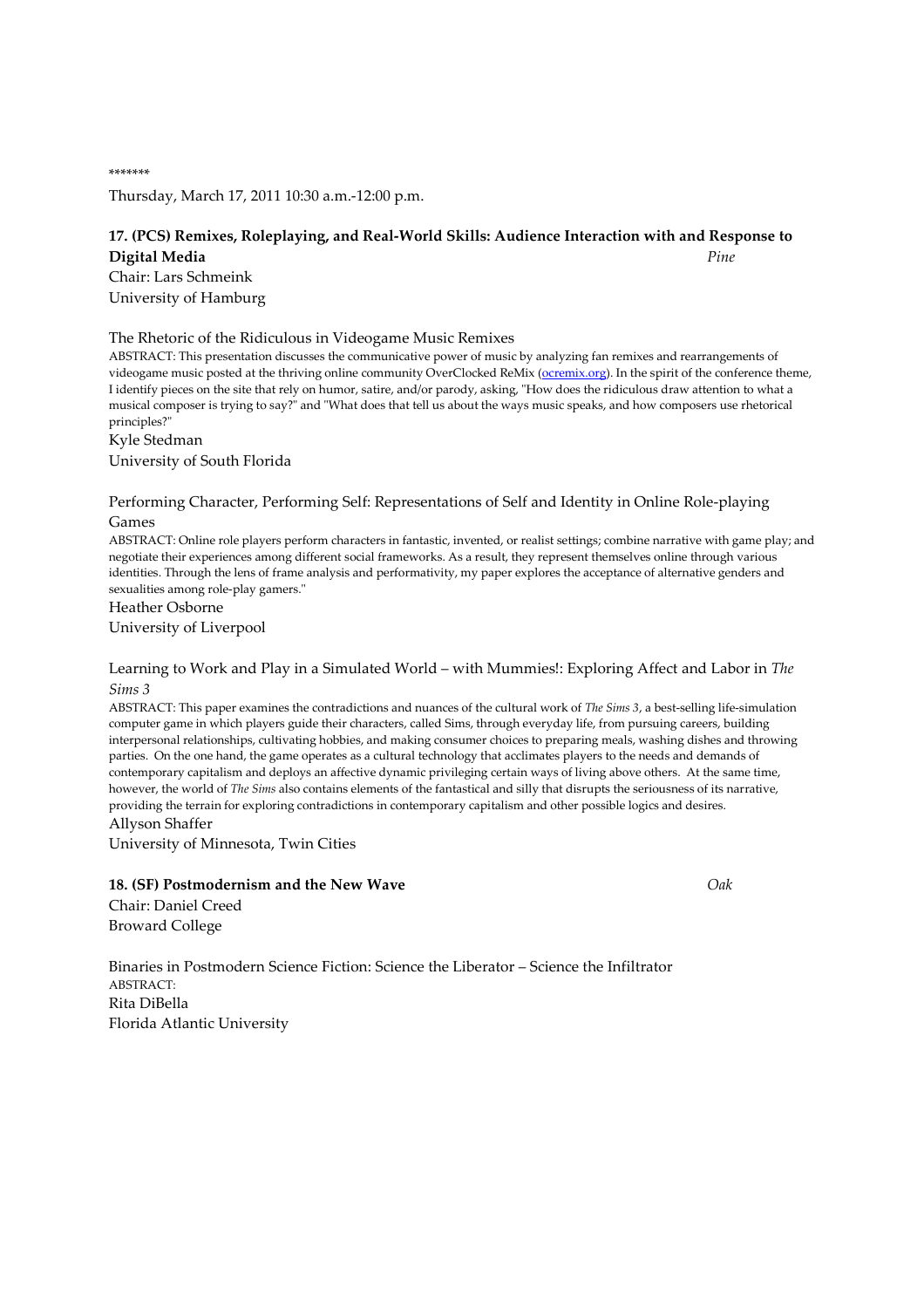| "The Soft Sciences — Isn't That a Delightful Name? – Had Run Amok": The Breakdown of the Social |  |
|-------------------------------------------------------------------------------------------------|--|
| Machine in Samuel R. Delany's Nova                                                              |  |

ABSTRACT: : I contend that Alan Turing's "Computer Machinery and Intelligence" (1950) can be seen as a key instigator in a series of debates swirling around "countercultural" cybernetics, that has special resonance in the curious intersection of philosophy of mind and Samuel R. Delany's New Wave science-fiction novel Nova (1969). I argue that Delany's countercultural cybernetics, responding to a discursive domain spearheaded first by Turing, focuses on the uncanny convergence of the human mind and computer intelligence, and thus directly challenges a normative, anthropocentric view of human embodiment, abilities, relationship to media and technology, and identity construction.

Jerome Winter

University of California, Riverside

### Foucault at Play in the Dystopian Prison-house: Subversive Personae in "'Repent Harlequin!' said the Ticktockman" and "The Machine Stops"

ABSTRACT: This paper suggests that the political systems figured by both the Ticktockman and the Machine sustain power through the exploitation of human identity. The anti-hero, then, rebels against the dominant authority by performing individuality—sometimes to a ridiculous degree.

Dana Odwazny

Florida Atlantic University

19. (CYA) Food, Plants, and Comedy in Harry Potter Maple Chair: Amanda Firestone University of South Florida

Trouble in Greenhouse Three: Comedy and Ecology in J.K. Rowling's Harry Potter Series ABSTRACT: From the Whomping Willow to the shrieking mandrakes, J. K. Rowling's Harry

Potter volumes are replete with fantastical botanicals. The purpose of this paper will be to tease out the implications of these representations and to explore how the uses of both comedy and danger in Rowling's work might be read as ordaining a pre-Romantic position on nature, subservient to Adamic man, in which human dominion over the environment operates without question.

Zoe Jaques Anglia Ruskin University

#### Humor in Harry Potter: Assessing J.K. Rowling's World

ABSTRACT: The presenter will investigate the humor that J.K. Rowling weaves into the Harry Potter series. In doing this, the presenter will look at humor's role in creating the wizarding world and in making the texts appealing to a wide range of audience. Kathryn Johnston

Youngstown State University

# Butterbeer, Cauldron Cakes and Fizzing Whizbees: Food and Commensalism as Cultural Markers in the Harry Potter Series

ABSTRACT: In the Harry Potter series, the Wizard characters' consumption of special foods that are unavailable in the Muggle world serve reinforce their own identities, while at the same time constructing the feeling of "belonging" at Hogwarts and in villages and homes secretly imbedded within the Muggle world. Food is a great indicator of cultural identity and the shared foods we eat can serve multiple purposes in delineating those who belong from those who do not. By carrying on a literary tradition of food as a cultural marker, the Harry Potter series fits neatly into a body of work that celebrates abundance, family and belonging. Leisa Anne Clark

University of South Florida, Tampa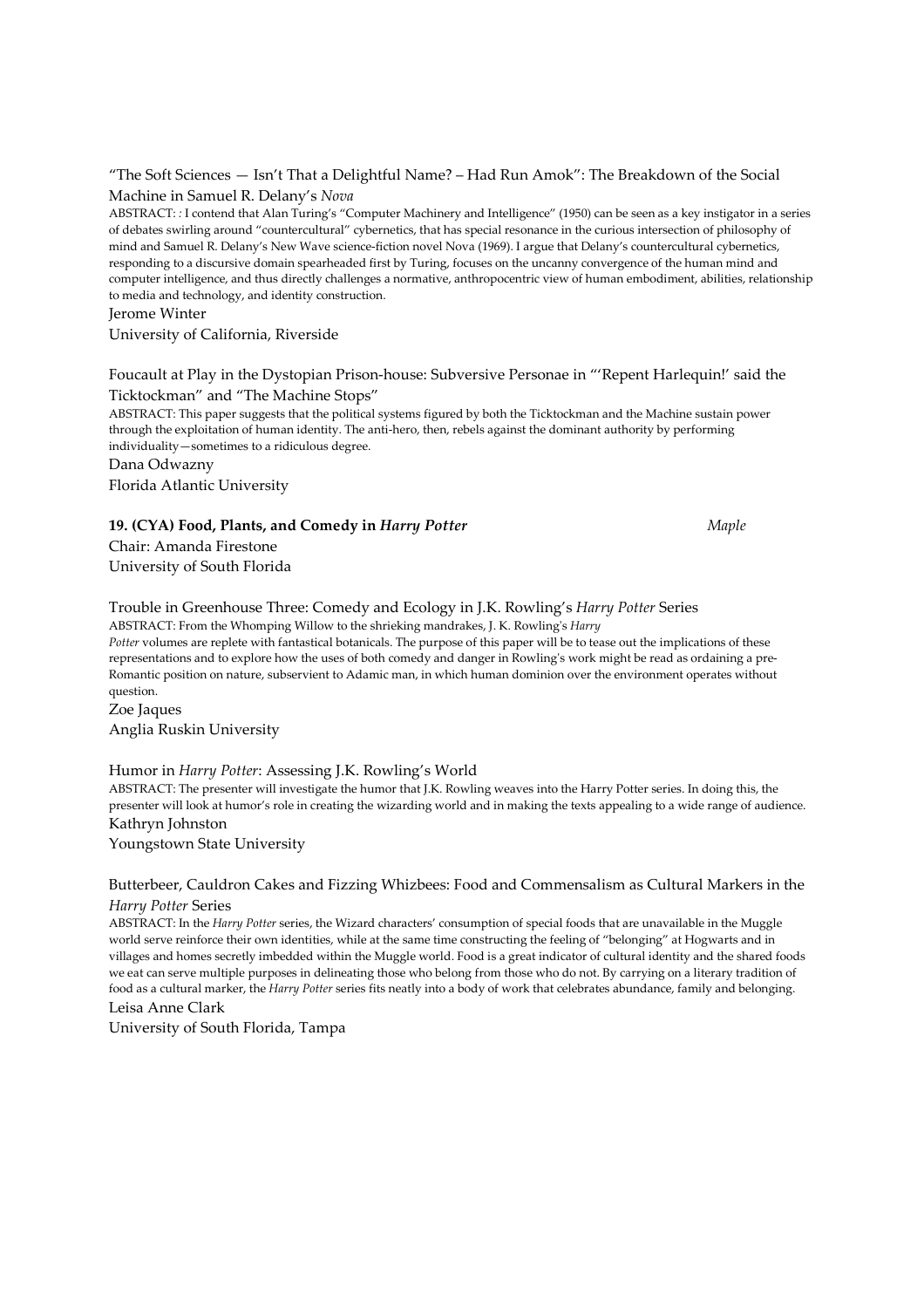# 20. (FTV) Modern Monsters **Cypress** Cypress Cypress Cypress Cypress Cypress Cypress Cypress Cypress Cypress Cypress Cypress Cypress Cypress Cypress Cypress Cypress Cypress Cypress Cypress Cypress Cypress Cypress Cypress Cy

Chair: Noelle Bowles Kent State

Taking the Family to Zombieland: Welcome to the Magic ABSTRACT: Elson Bond Tarleton State University

Primetime Postmortem: Prodding the Corpse of Humanity in AMC's The Walking Dead ABSTRACT: Deborah Christie ECPI Tech

#### Invisible Monsters

ABSTRACT: Monstrosity in contemporary American culture is no longer connected to physical difference; instead, it is aligned with antithetical moral values. I will suggest here that this reconfiguration of monstrosity surfaces in contemporary cultural narratives in four connected ways: (1) through the psychopath and terrorist who lives among us and could be anyone; (2) through the faceless corporation or government agency that sends forth its tendrils into the cracks and crevices of everyday life; (3) through the virus that silently infiltrates and infects the body; and (4) through the conceit of the revenge of an anthropomorphized nature that responds to human despoilment of the environment in dramatic and deadly ways. What links these four related manifestations of contemporary monstrosity is their invisibility and potential ubiquity and the response they elicit is a form of paranoia most evident in contemporary conspiracy theories.

Jeffrey Weinstock Central Michigan University

#### 21. (IF) Fantastic Encounters with Latin America **Palm** Palm

Cross-interest with VPA Chair: Michael Kagan Le Moyne College

# The Making of an Argentine Comics Icon: The Eternaut I, I\*, and II

ABSTRACT: In this paper I examine H.G. Oesterheld's comic The Eternauta over a period of three decades (1950s, 1960s, and 1970s). I am interested in the iconic status of the character and the story of the Eternauta himself, in why this figure constitutes such a powerful symbol that resonates in mainstream Argentine culture well beyond the confines of the overlapping communities of sf and the adventure comic where it originated. I will consider both the science-fiction icons within the Eternautas and the icon of the Eternauta in light of what can be described as the posthumous iconization of Oesterheld himself. Rachel Haywood Ferreira Iowa State University

Deathless Avengers: Fictional Travels to (and from) the Conquest of the Americas ABSTRACT: This presentation explores selected instances of time travel in the Latin American imagination, primarily as concerns the Conquest. Who are these time travelers? What do they want? Why should we care? Rudyard Alcocer Georgia State University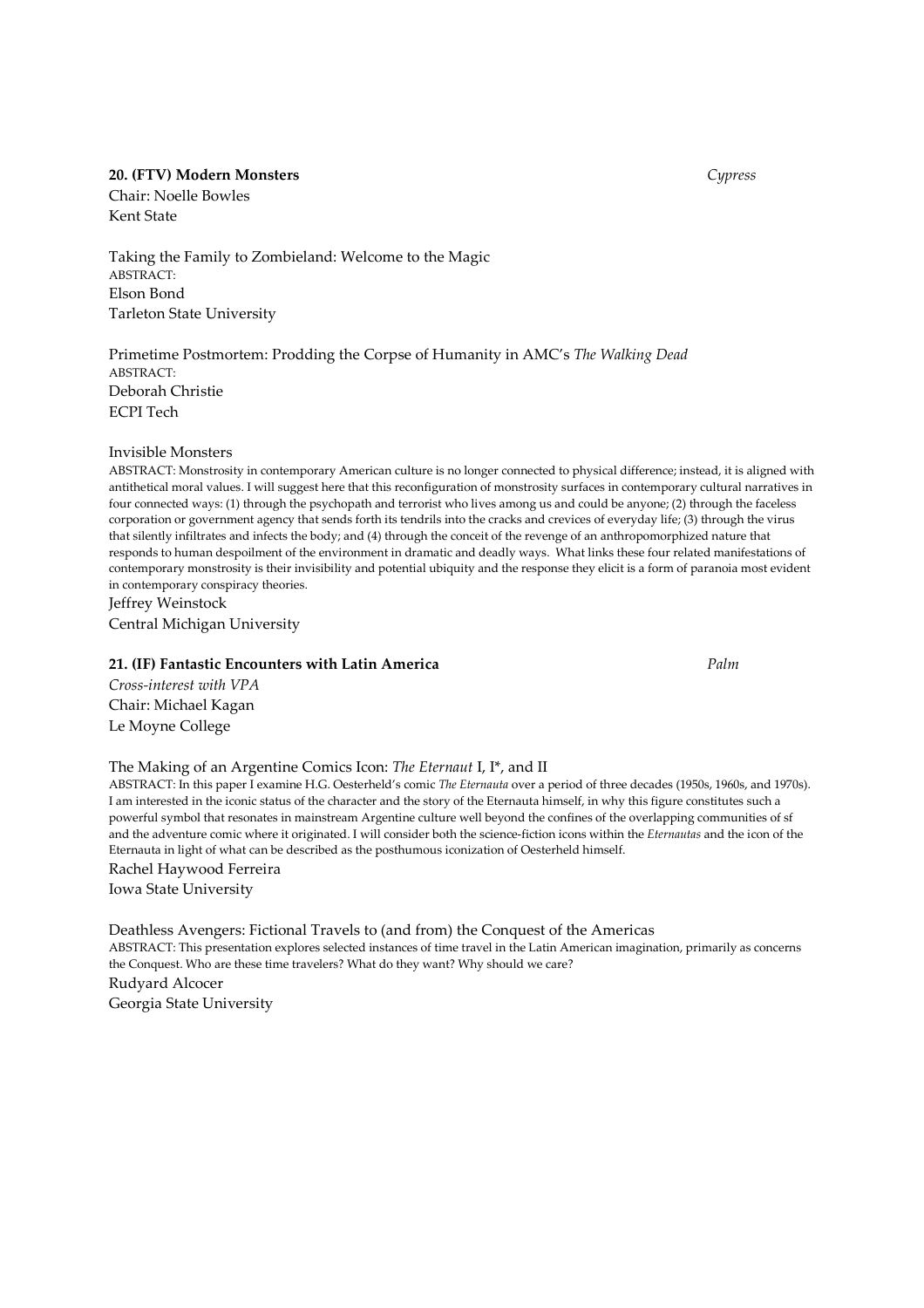# 22. (SF) New Approaches to the New Weird Magnolia Chair: Ritch Calvin SUNY Stony Brook

#### Breach in the Mind: The Hypothetical Neuroanatomy Subserving the Process of "Unseeing" in China Miéville's The City & The City

ABSTRACT: In China Miéville's The City & The City, citizens of the grosstopically overlapping cities of Besźel and Ul Qoma are taught from birth to "unsee" the architecture, people, events, and surroundings of the other city. Although Miéville uses the process of unseeing for great narrative effect in a fictional setting, there is a rich neuroscientific literature surrounding the neuroanatomical bases for attention and awareness, perception, directed forgetting, sensory adaptation, repetition suppression, and other associated processes. In this presentation I will provide an introductory discussion on the neuroanatomical basis of attention and perception and, from that foundation, I will then provide a "hypothetical neuroanatomy" of what the brain of a person raised in a culture of unseeing might look like such that they could consciously and willfully unsee.

Bradley Voytek

University of California, Berkeley

#### Contemporary Baroque: China Miéville's Syntax

ABSTRACT: In light of several attempts to revive the concept of the baroque for contemporary literature (especially Baroque New Worlds, eds. Zamora and Kaup), this paper will address the Baroque syntax of Miéville's use of linguistic and spatial style, his textual architecture. Beginning with Deleuze's conception of the Baroque, I will offer a preliminary model of Miéville's work from King Rat through Embassytown.

Neil Easterbrook **TCU** 

# The Surreal Body, the Surreal City: The Merging of Human Corporeality and Urban Spaces in Jeff VanderMeer's Veniss Underground

ABSTRACT: Jeff VanderMeer's Veniss Underground is explored in relation to the metaphorical function of the city as the alternative body of the protagonists by discussing Lyotard's and Jameson's conceptualization of postmodernism and various theories of the body.

Inbar Kaminsky Tel Aviv University

#### 23. (VPA) Musical Theatre **Dogwood**

Chair: Don Riggs Drexel University

#### "Fembots Have Feelings Too": Pop Stars, Cyborgs, and Feminism

ABSTRACT: This paper investigates the varying levels of cyborg identity that several female pop stars have recently adopted. Many artists, including Robyn, Lady Gaga and Beyoncé have employed cybernetic tropes in their songs, videos and photoshoots. I will suggest that while this shift in representation is not explicitly feminist in nature, it suggests a new trend in the way that female pop stars are approaching the performance of feminine identity.

#### Meghan Francis

The University of Western Ontario

#### "ta'mey Dun, bommey Dun" (Great deeds, great songs) – The Klingon Opera  $u$  and Ethnodramaturgical Performance

ABSTRACT: A group of individuals titling themselves the Terran Klingon Research Ensemble have "reconstructed" an opera from the Klingon canon. Their production of u serves as a conduit of both popular and high culture. The Ensemble presented the opera at the Hague's Zeebelt Theater in September of 2010 and again to a Klingon audience at Farnsburg, Germany. This paper examines how fan media works ethnographically within its own performance and within the environment it creates.

### Jen Gunnels

New York Review of Science Fiction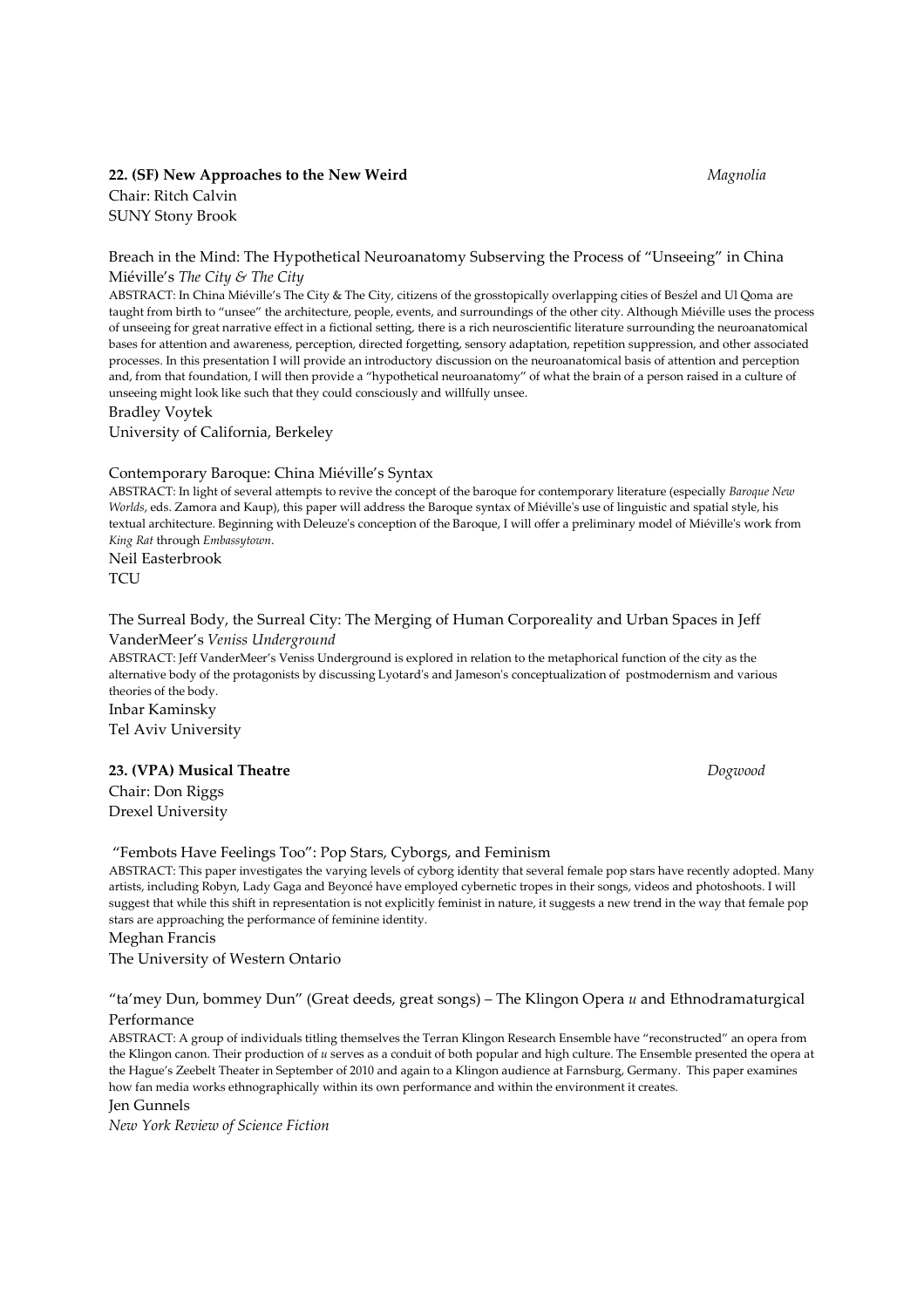# 24. (H) The Classics Revisited Captiva A

Chair: Sarah Benton University of South Florida, St. Petersburg

WWDDWW: What Would Dante Do…With Werewolves? ABSTRACT: Bryan D. Dietrich Newman University

The Monstrosity of Titus Andronicus: Rome as Degenerative Body ABSTRACT: The paper gnaws into the aspect of consumerisms or consumerist culture by analyzing the Roman Empire through its doppelganger- Titus Andorinicus. Nenad (Max) Jakovljevic University of Wisconsin- Baraboo/Sauk County

The Raving Ridiculous: Investigating Insanity in Poe's Plots ABSTRACT: Christy Hicks University of South Florida, St. Petersburg

#### 25. (F) Politics, Ethnicity, and the Fantastic Ridiculous Captiva B Captiva B

Chair: Taryne Jade Taylor University of Iowa

Fitz's "Quest for Story": Exploring the Politics of Narrative and Fantasy in Robin Hobb's Farseer and Tawny Man Trilogies ABSTRACT: Gareth Hadyk-DeLodder University of Florida

#### Laurence Yep's Unhyphenated America

ABSTRACT: Laurence Yep's The Tiger's Apprentice is a mythopoeic fantasy sourced in Chinese mythology, but set in a present-day (21st-century) San Francisco. Its universalizations and mimetic qualities position ethnic Chinese as metonymic representatives of the United States, profoundly subverting assumptions of unhyphenated American culture as Anglo/Caucasian in ethnicity. Andrew Yang

University of Toronto

#### The Fantastic Ridiculous in the Work of Derek Walcott

ABSTRACT: Derek Walcott is an outstanding Caribbean poet and playwright who often features fantastic elements in his work. Perhaps the best examples of the fantastic ridiculous occur in this Nobel Laureate's narrative poem "The Spoiler's Return" and in his most famous play, Dream On Monkey Mountain.

Patricia Harkins-Pierre University of the Virgin Islands

26. Author Readings III Vista A

Host: Sydney Duncan Terry Bisson Christopher Rowe Mike Allen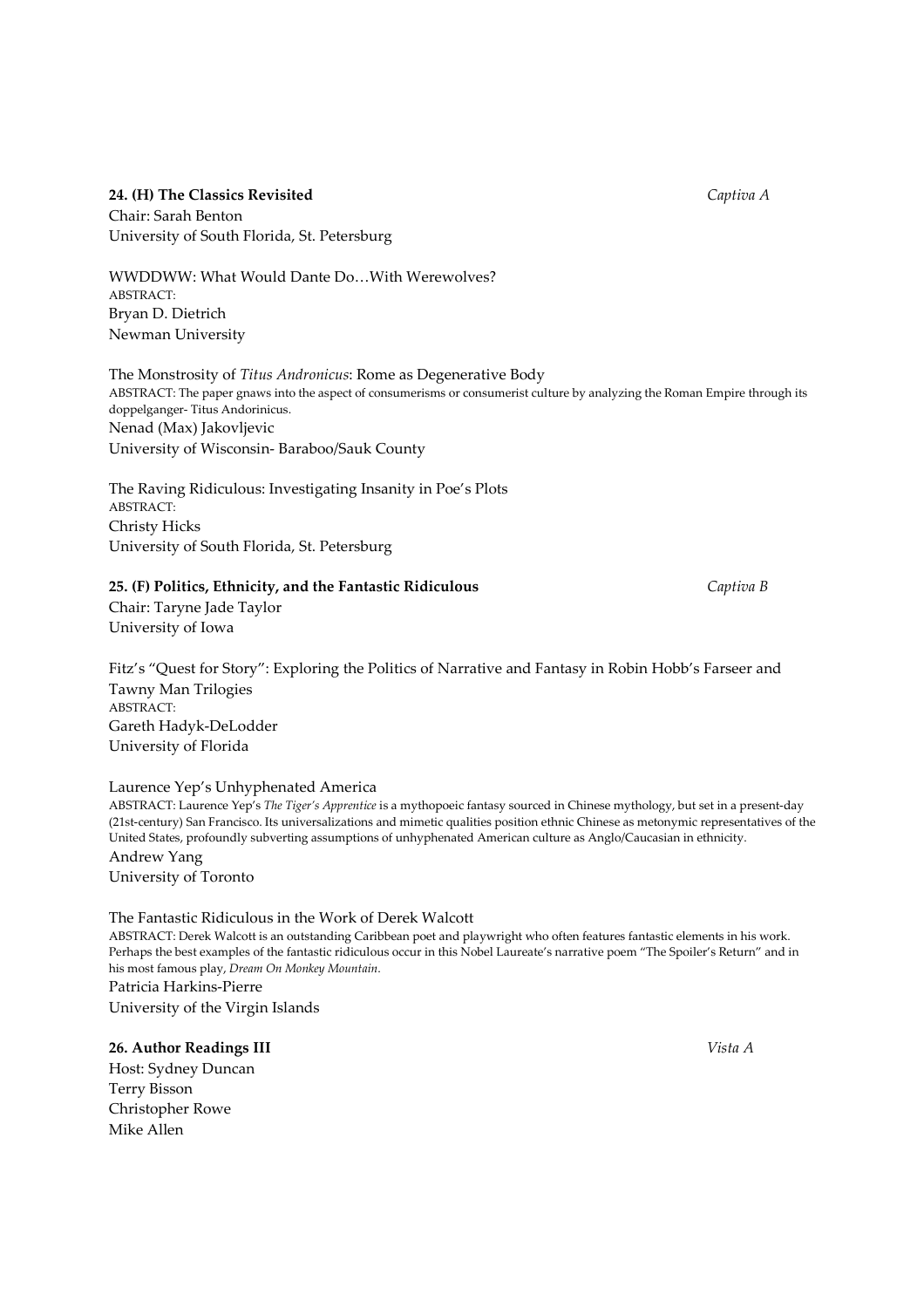#### 27. Panel: Professionals Writing Vista B

Moderator: Gary K. Wolfe Gwenda Bond Graham Sleight Liza Trombi Nisi Shawl

\*\*\*\*\*\*\* Thursday, March 17, 2011 12:15-2:15 p.m.

# Guest of Honor Luncheon Grand Ballroom Grand Ballroom

Dorothy Parker, Primeval, Little Nell, Robert Heinlein, Emma Thompson, Reports of My Death, Shakespeare, and Other Thoughts on Literature Connie Willis Host: Gary K. Wolfe

#### \*\*\*\*\*\*\*

Thursday, March 17, 2011 2:30-3:30 pm.

#### 28. (PCS) Blurring the Boundaries: Creators, Consumers, and the Search for Meaning Pine

Chair: Aisling Blackmore University of Western Australia

#### Post-Cyberpunk Folk Art: Miku Hatsune as the "Real World" Realization of William Gibson's Idoru and the Convergence Culture of the Vocaloid

ABSTRACT: This presentation examines how through the use of Vocaloid software and the Japanese user-generated video upload platform Nico Nico Douga, Vocaloid fans are currently collaboratively constructing a popular culture phenomena that demonstrates the power of predominantly grassroots participatory culture, media convergence and user-generated entertainment content.

Kathryn Dunlap University of Central Florida

#### Playing the Literary - Intertextuality in the Video Game Series Bioshock

ABSTRACT: I will show that the Bioshock-series goes beyond the video games usual easy-way-out option of using literary texts as mere catalogues of characters and style. The games instead critically analyze and comment on their literary original, Rand's Atlas Shrugged, modifying the archetextuality of the utopian discourse and opening it up to a new medium-specific variant. Lars Schmeink

University of Hamburg

### 29. (F) The Future and Language of Fantasy  $Oak$

Chair: Christine Mains University of Calgary

The Future Of Fantasy: Or How I Gave Up Questing And Learned To Love The Dragon ABSTRACT: Aidan-Paul Canavan University of Liverpool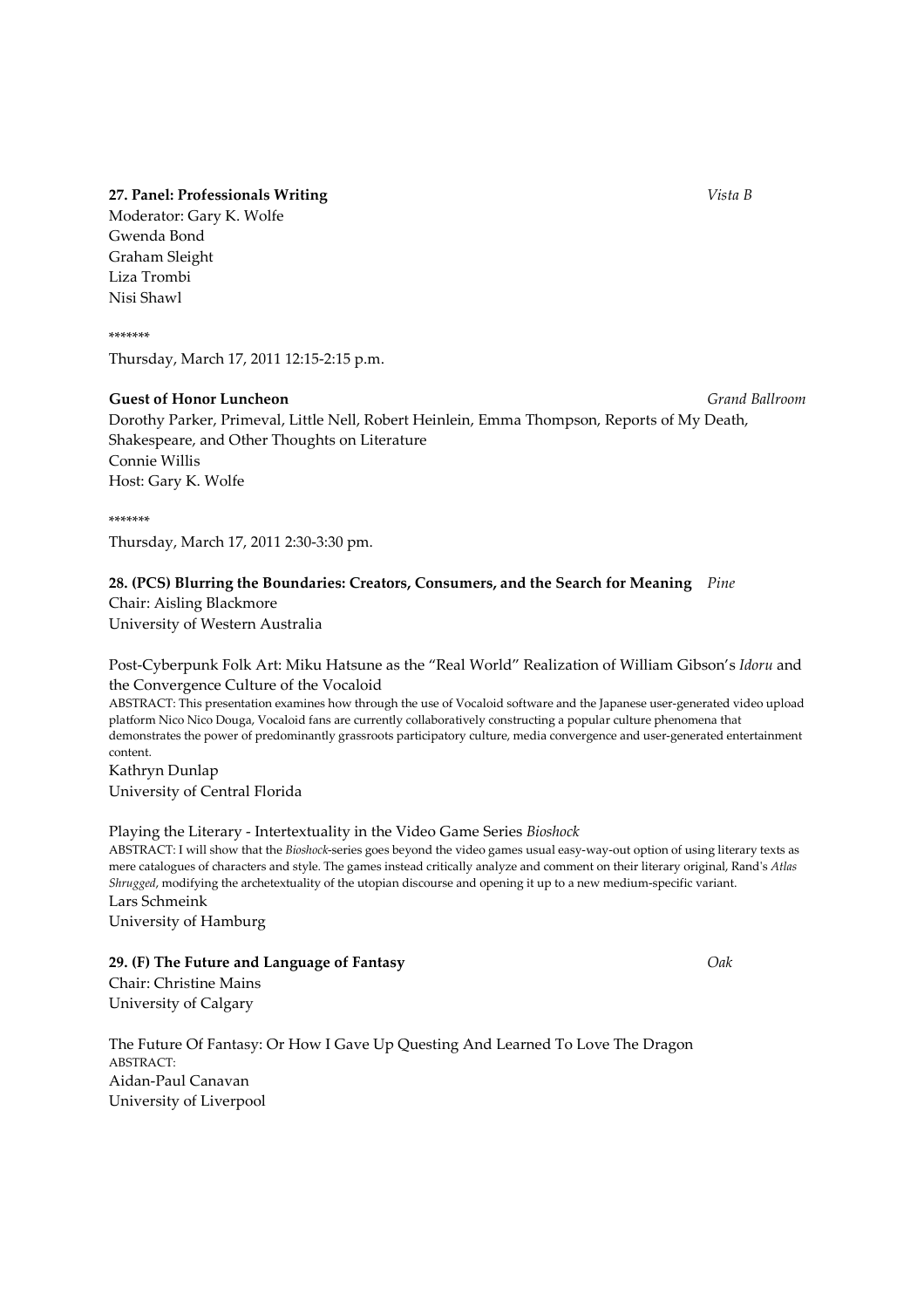Ordinary, Exotic, or Ridiculous: Getting the Nouns Right in Fantasy Language ABSTRACT: In the wider context of a discussion regarding what characterizes the language of the fantasy genre, this paper examines some aspects of invented nouns and names from in particular high fantasy. Stefan Ekman Lund University

#### 30. (CYA) Body and Appetite Maple Maple Maple Maple Maple

Chair: Alaine Martaus University of Illinois, Urbana-Champaign

The Insatiable Harvey Swick and His Enemy, Appetite: Fairy Tales and Consumption in Clive Barker's The Thief of Always

ABSTRACT: Utilizing fairy tale elements and themes of consumption, Barker addresses anxieties in modern-day childhood relating to issues of power and pleasure, particularly as they inform the adult-child dynamic. The Thief of Always demonstrates the allure of food in childhood, and the way that behavior is subsequently informed by, and controlled through, appetite. Brandi J. Venable

Bowling Green State University

Of Serpentine Pleasures: Carnival Spirit and the Grotesque Body in Libba Bray's Gemma Doyle Trilogy ABSTRACT: Libba Bray's Gemma Doyle Trilogy depicts the absurdity of normative life through its imposed strictures and structures on Victorian youth. My paper considers specific instances in the text where the grotesque body becomes the celebration of life and renewal through death, forcing the protagonist and her friends to comprehend the weight of marginalization and severity of hierarchical structures, especially those between adults and children and males and females. Focusing my argument on the destabilization of individual and group identity central to the text, I closely analyze how the grotesque body becomes the key element to unlocking hidden secrets, coming to terms with the essence of the Self and Other, and eschewing and restoring order and balance to life in the carnival spirit. Additionally, I suggest the series itself upsets social order as it upholds non-normative, deviant behavior as liberating, refreshing, and empowering, and its carnival spirit becomes a permanent echo in a CYA reader's mind. Mandy Mahaffey

Valencia Community College

#### 31. (VPA) Drawing on the Past in Comics Cypress

Chair: Charles B. Herzek Broward College

#### Drawing Desires Performance: Dominance and Submission in Will Eisner's The Spirit

ABSTRACT: I will discuss Will Eisner's The Spirit as a way of understanding societal transformation in the workplace during the 1940s, examining women's entry into a consumer driven workplace as seen through Eisner's unique lens. Overall, I will take a Structuralist approach to the texts. I will also elaborate on Theodor Reik's theories to discuss the limits of power and control, and how Eisner's stories encompass underlying themes of sadomasochism and dominance and submission.

#### Michael Furlong

Valencia Community College

The Middleman – "You Would Do It for Randolph Scott!"

ABSTRACT: This paper will look specifically at the character of Ben Brigade, the main character of Ride Lonesome (1959) and the Middleman, the main character from Javier Grillo-Marxuach's comic The Middleman and the television series The Middleman (2008), in an examination of Randolph Scott's polysemous star image as a text.

Marc Petersen

East Carolina University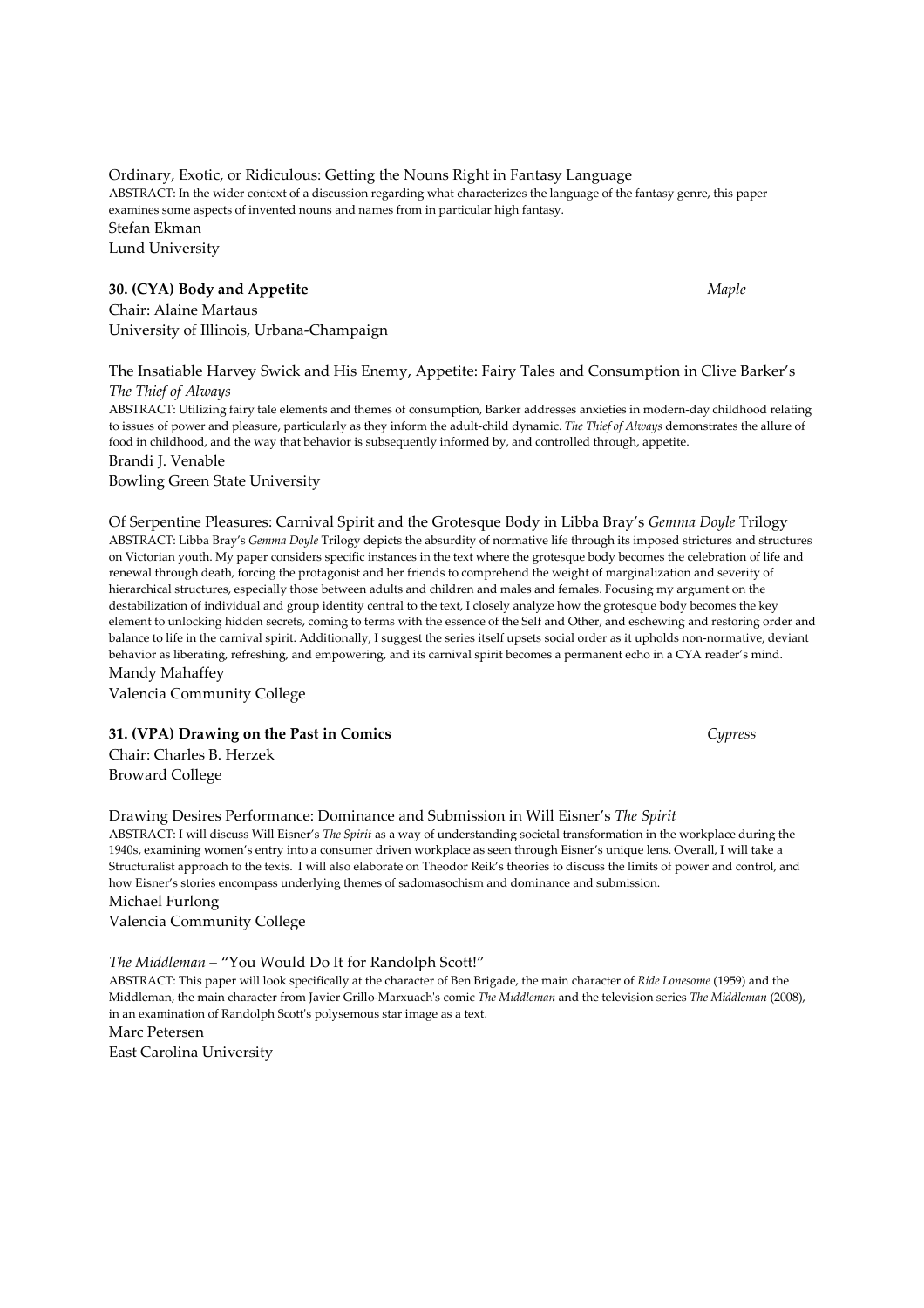32. (SF) Indigenous Futures on Film **Palm** Palm Palm Palm Palm Host: Grace Dillon Portland State University

Screenings of Indigenous Futurism short films.

33. (H) The Gothic Academy Magnolia Chair: Curt Herr Kutztown University

The Wizard School of Hermannstadt: Dracula and the Gothic Nature of Harry Potter ABSTRACT: Dorothea Schuller Georg-August-Universität Göttingen

#### More Than Horror: Queer Science and the Gothic at the Fin-de-Siècle

ABSTRACT: This paper deals with the Gothic scientist in two seminal works of horror of the fin-de-siècle: Robert Louis Stevenson's The Strange Case of Dr. Jekyll and Mr. Hyde and Arthur Machen's "The Great God Pan." Both of these works deal with the struggle of an intellectual or man of science who attempts to use science to normalize and 'straighten' a queer, monstrously abnormal occult. These men are occult explorers with one foot in normative science and another in the paranormal occult and the supernatural. Mark De Cicco George Washington University

#### 34. (IF) Hell, Globalization, and Serial Killers in the International Fantastic Dogwood

Cross-interest with Horror Chair: Anne Connor Southern Oregon University

Dante's Inferno as a Reflection of 21st-Century Globalization: The Pillaging of Africa and the Role of Transformative Theatre ABSTRACT: Alexis Brooks de Vita Texas Southern University

# Theseus and the Serial Killers

ABSTRACT: Although it is difficult to construct a modern criminal dynamic when dealing with a period of history in which human life was valued differently than today, when discussing serial killers in antiquity we can still consider the type of killing, the individual psychology behind the killing, and the cultural context. Even in antiquity people were aware that criminals could have long past histories that had gone unnoticed and unpunished, and stories from ancient Greece and Rome, such as the myth of Theseus, show us that serial killing was considered outrageous and highly disturbing even thousands of years ago in an entirely different cultural context.

Debbie Felton University of Massachusetts, Amherst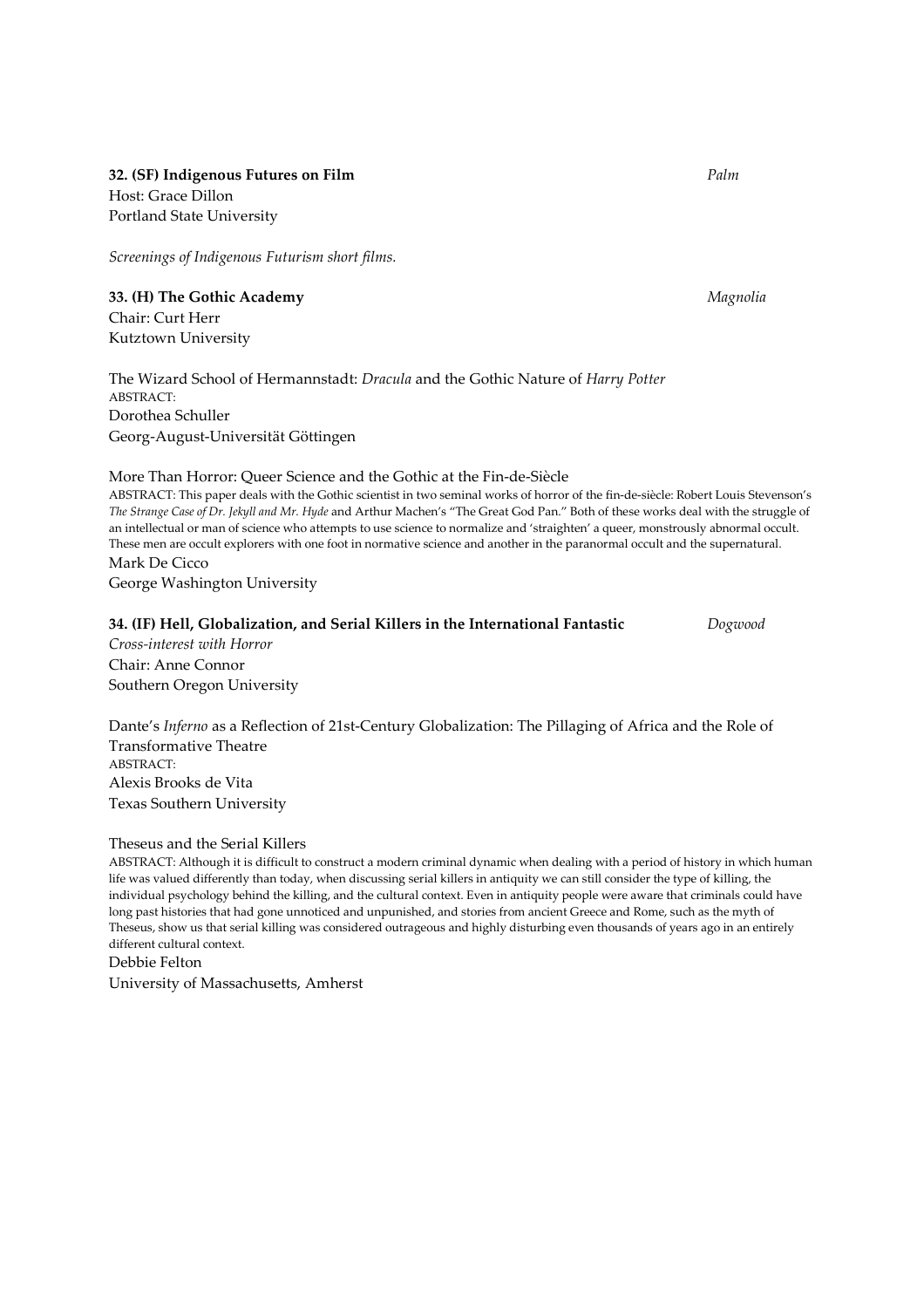#### 35. (CYA) Reading Between the Lines Captiva B

Chair: Kate Goddard Hollins University

Intertextuality in Heinlein's Juveniles

ABSTRACT: "Intertextuality in Heinlein's Juveniles" examines the various ways in which the novels of Heinlein's ground-breaking juvenile series interconnect, despite their individual main characters and settings distinct in time and place, to provide not only a tapestry of the future of the human race as it expands into outer space, as one might expect of science fiction, but also a tapestry that reaches back through the centuries to the birth of the human race and culture on Earth. In addition, some mention will be made of the intertextual connections between the juvenile series and Heinlein "adult" novels. C.W. Sullivan III

East Carolina University

#### Isn't reading fun?! - Metafictional Humor in Amanda Hemingway's Sangreal Trilogy

ABSTRACT: Amanda Hemingway's Sangreal trilogy is a comment on today's landscape of fantasy literature. She not only creates a world in which magic possibly exist, but through her humorous metaficitonal comments she forces the reader to reflect on the genre and thus sensitizes him or her for an educated and critical look on literature as such. Karin Kokorski

Universität Osnabrück

#### 36. Author Readings V Vista A

Host: Farah Mendlesohn Nalo Hopkinson Eileen Gunn

\*\*\*\*\*\*\* Thursday, March 17, 2011 4:00-5:30 p.m.

#### 37. (VPA) Video Game Horrors **Pine** *Pine*

Chair: Concetta Bommarito University of Central Florida

#### The Motive of the Haunted House and the Ghost Town in Modern Video Games

ABSTRACT: We may observe a phenomenon of haunted house revival thanks to video and computer games. The Japanese are the ones who play the most important part in making and popularizing games based on haunted towns and house stories. The Japanese have a rich tradition of stories of the Supernatural, connected with ghosts and demons. In the technological age of reason such stories penetrated into cyberculture.

## Marcin Kaleta

Jagiellonian University

#### Genre Disputes: Survival Horror Through the Eyes of Fans, Critics, and Scholars

ABSTRACT: This paper will look specifically at the Survival Horror games, which are generally popular between all three overlapping communities. Given the diversity of the each of these communities, all of which have a stake in determining genre for games, what does it mean for definitions of survival horror to be spread across each of these communities simultaneously? To what extent should the scholarly discussion remain yoked to the fan's definition of genre? Are scholarly purposes valid purposes in constructing genre definitions, or must the scholar always be historical, waiting and describing only what has passed?

# Wendi Sierra

North Carolina State University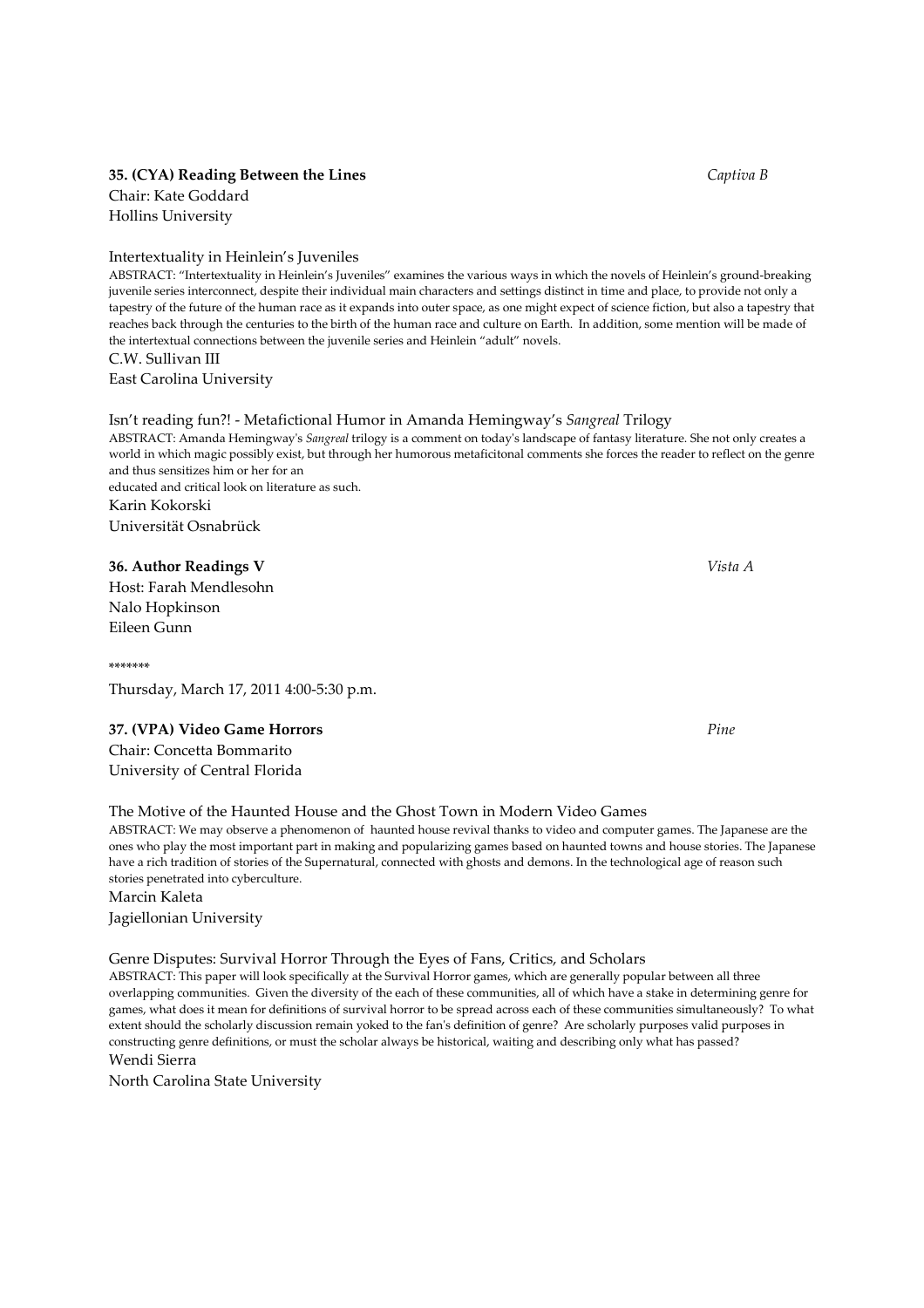Resident Evil 4: The Gladiatorial Implications of Philosophical Zombies Through Moral Obligation ABSTRACT: By treating the Ganados as disposable enemies and target practice, the characters of Resident Evil 4 display very little concern for zombie feelings while the mechanics and unlockable features of the game also support Jaquette's statement that "zombies have no moral rights". Thompson's theories on why the zombie succumbs to such brutal treatment surfaces in Resident Evil 4 and helps further explain Jaquette's concepts of zombie gladiators and the lack of moral rights. Brian Kerr

University of Wisconsin- Baraboo/Sauk County

#### 38. (SF) Postwar Science Fictions Oak

Chair: Stan H. Kranc The Pennsylvania State University

Repetition and Release: Vonnegut's Bad Fathers and the Making of Slaughterhouse-five ABSTRACT: Though studies by Morse, Marvin, Klinkowitz, and Reed have identified Kurt Vonnegut's preoccupation with father/son discord in his first five novels, these scholars have overlooked both the trope's centrality to Vonnegut's early work and its critical role in the production of his masterpiece, Slaughterhouse-five. Thus, I make the case that Vonnegut was unable to give full artistic expression to his Dresden trauma until he first mastered--through cycles of repetition--the preceding domestic trauma inflicted by his father. Mark Young

University of California, Riverside

Selling the Future: Pohl, Dick, and Baudrillard ABSTRACT: Daniel Creed Broward College

When My Petition for More Space Fails: Ballard and Hersey's Reaction to the Population Explosion ABSTRACT: This paper places Ballard's work in the late fifties and early sixties and John Hersey's My Petition for More Space in conversation with theorists such as Kingsley Davis, Paul Ehrlich, and Henri Lefebvre to better understand our relationship to physical space. I suggest that Ballard and Hersey used the backdrop of population predictions to show our mental dependence on the need for freedom of movement.

Jeff Hicks University of California, Riverside

#### 39. (CYA) Beyond the Pages Maple

Chair: A. Waller Hastings West Liberty University

#### Information, Commodification, Revolution, and Identity in Young Adult Science Fiction

ABSTRACT: This paper is concerned with the presentation of information technology as a motivating force in the creation of dystopian societies in recent science fiction for the teen market. It investigates the ways in which the novels establish a future of complex information networks, pervasive surveillance, and the identity commodification, and use them to create an alienated teen versus information-saturated society dynamic and to explore the idea of revolution through destruction of existing networks and the control of information production.

Alaine Martaus University of Illinois, Urbana-Champaign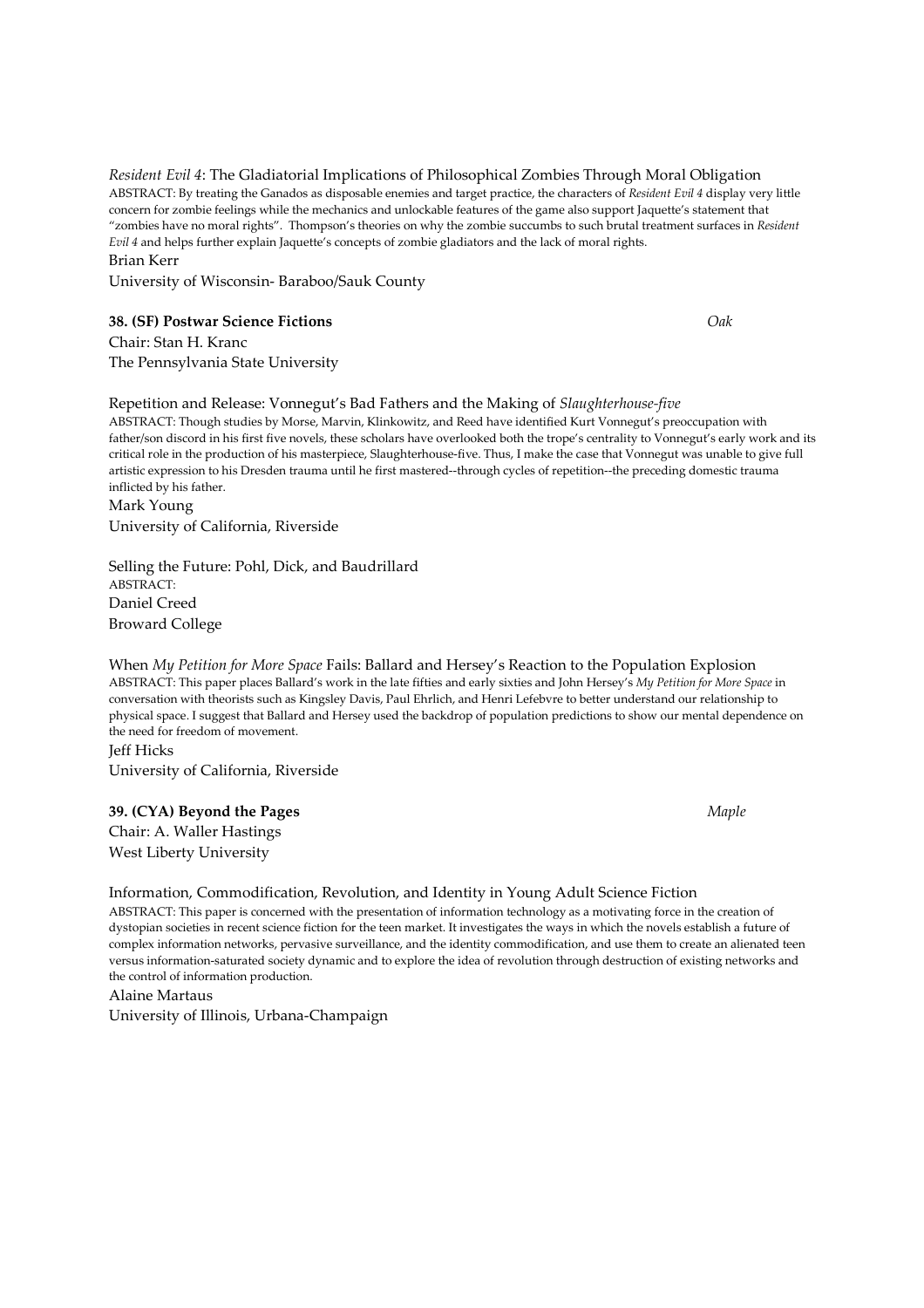# Freedom and the Wizarding World—Harry Potter and the Technological Generation

ABSTRACT: : J.K. Rowling's Harry Potter series was one of the first to generate an active readership, one that not only became involved in the books but created fanfiction to respond to them. Because readers could participate in Harry's weird narrative, and because we assimilated that narrative into our generational identity, its magic became one of the key factors separating us from the world that came before. Today, to study the technological generation is to study Harry Potter, and the mark he made on our world. Emma Balay-Wilson

Carnegie Mellon

# Teenage Wasteland: Using YA Dystopian Texts in College Developmental Writing Classrooms

ABSTRACT: YA fiction's connection to the emotional lanscape of teenagers has led to a renaissance of dystopian stories, using various formulas of dark futures to better address the real concerns of teens struggling to grow into a very real world of harsh realities and to become constructive members of it. I intend to show that Suzanne Collins' trilogy, The Hunger Games, Catching Fire, and Mockingjay can be used in the developmental writing classroom to teach critical thinking and writing skills while helping students who are emotionally behind, catch up to the other students who are already on the road to adulthood. Jason Embry

Georgia Gwinnett College

# 40. (FTV) Updating the Classics Cypress

Chair: Katherine Fowkes High Point University

# Language, Love, and Loss in Prospero's Books

ABSTRACT: In Peter Greenaway's Prospero's Books, the "linguistic colonialism" of Shakespeare's The Tempest becomes literally embodied in the figure of Caliban. Prospero actually speaks for Caliban, controlling his every utterance, but Caliban resists the magus' imperialist oppression through his expressive gestures and dance. In the film, this resistance becomes tied to issues of love and sexuality, ultimately connecting the threat of Caliban's body to the larger themes of loss in the play. Jim Casey

High Point University

#### Torment, Trouble, Wonder, and Amazement: A Bakhtinian Reconsideration of Peter Greenaway's Prospero's Books

ABSTRACT: In Peter Greenaway's cinematic adaptation of Shakespeare's The Tempest, Prospero's control of all spoken and written language throughout the first three-fourths of Greenaway's film (four acts of Shakespeare's play) shrewdly suppresses carnival urges with its monlogism and serves to accentuate Shakespeare's own presentation of Prospero's subversion of the utopian ideals of literature and political power to reign tyrannically in his exiled state. Only when voices are restored, heteroglossiacally, to Prospero's enemies and subjects, do we return to a less dystopic—it is hardly, in Greenaway's or Shakespeare's endings, utopian vision of Prospero's world.

Kevin Crawford Reinhardt University

The (In)humanity of Imagination: Heroes & Vengeance in the *Aeneid* & Joss Whedon's Serenity ABSTRACT: This paper compares the Aeneid's Golden Age prophecy with the movie Serenity's utopian sub-plot and offers new insight into how the threat of imperial dominance in the Aeneid continues to speak to modern audiences. Through a comparison of key scenes from Serenity with a close reading of select passages in Aeneid VI and XII, this paper will explore how Vergil and Whedon create a vision of the future that is both a warning and a challenge regarding societies founded through violence and bloodshed.

Jennifer A. Rea University of Florida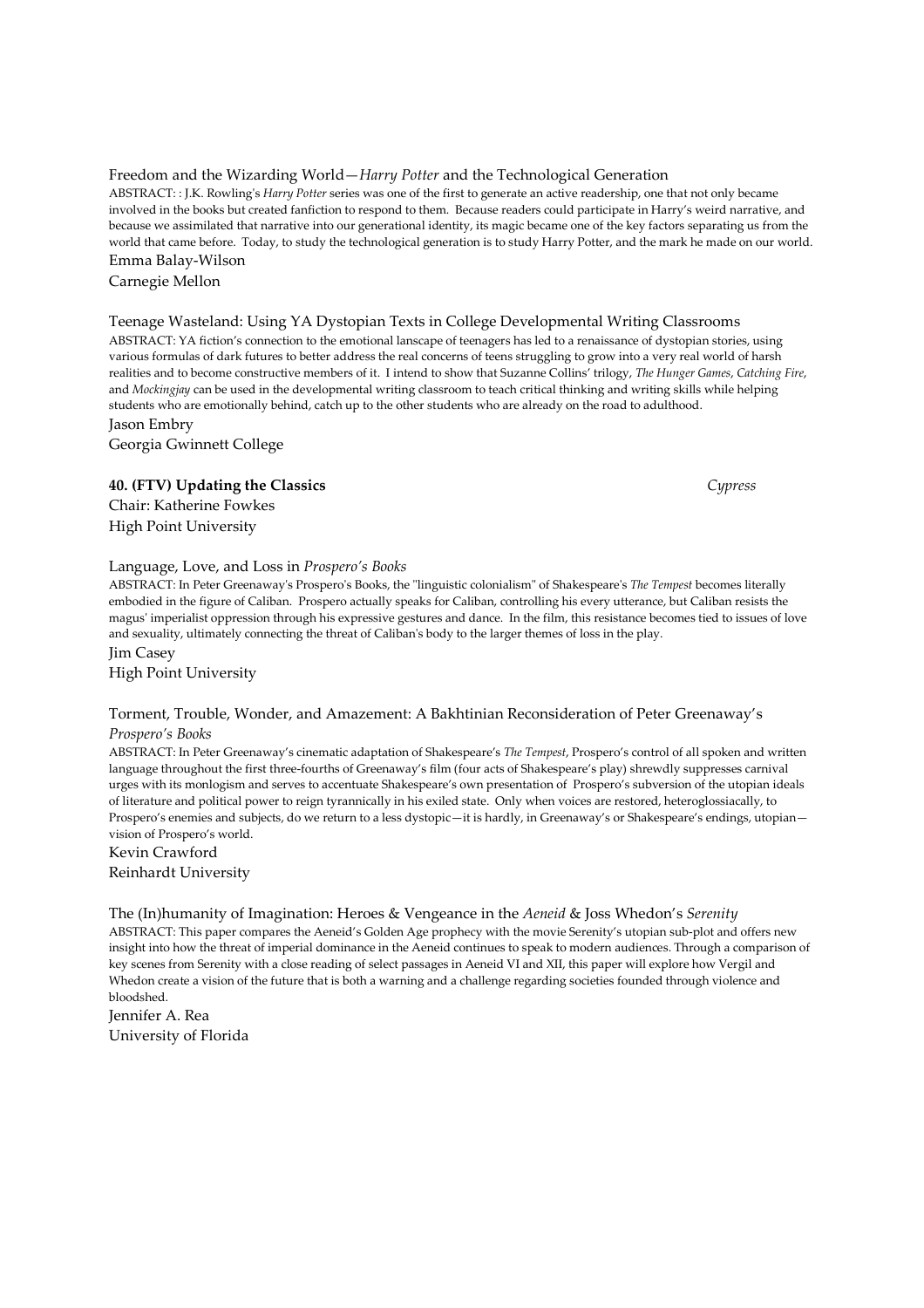#### 41. (FTV) Time Travel and Alternative Universes The Palm Palm

Mark T. Decker Bloomsburg University

Bergson, Time Travel, and Laughter: Narrative Humor in YouTube Videos of Time Travel ABSTRACT: Bergson's critique of the mechanical division of time into units, as opposed to a continuous flow, allows for the genre of the time travel narrative, by allowing for the notion that time can be cut up into segments and rearranged. Bergson's notion that humor arises as a result of human beings acting not as living organisms, but as mechanisms, helps to explain a major source of the humor in successful time travel narratives as seen on youTube. Don Riggs

Drexel University

The Dreamscape: Latent Space, Manifest Time: The Manchurian Candidate as Epistemological Critique ABSTRACT: In John Frankenheimer's The Manchurian Candidate (1962) established political and filmic conventions are subverted during a remarkable dream sequence. When Major Bennett Marco (Frank Sinatra) falls asleep we witness the conflation of dream and memory, European art cinema and Hollywood, as well as communism and capitalism. This paper subjects Marco's dream to a Freudian analysis only after which is it possible to show its affinities with Gilles Deleuze's time-image. Matthew Thompson

Brock University

#### 42. (SF) Humor and the Ridiculous in SF Magnolia

Chair: Jude Roberts University of Nottingham

"Never Give Up; Never Surrender": Some Thoughts Toward a Theory of Humorous SF ABSTRACT: This paper will explore the intersections between the functions of humor and SF. In the space between "getting a joke" and cognitive estrangement, we'll find humorous SF unites readers in a greater appreciation of both creativity and humanity, while making the prospect of change a little more bearable. Kevin Pinkham

Nyack College

Between the Serious and the Insane: Walking a Ridiculous Line in The Martian Chronicles ABSTRACT: In 'Between the Serious and the Insane: Walking a Ridiculous Line in The Martian Chronicles,' Edd Howarth will discuss the characters that populate Bradbury's The Martian Chronicles, questioning how the more ridiculous characters alter the reading of the text as a scathing critique of western society.

Edd Howarth Longwood University

#### The Ridiculous Reconsidered: Schizoanalyzing the Shaver Mystery

ABSTRACT: : In a curious series of articles published between 1945 and 1948, Richard Shaver recounted his meetings with the remnants of an extremely advanced civilization now living underground, running surveillance on mankind and projecting voices into their minds. Modern SF critics, when they deign even to mention the so-called "Shaver Mystery," treat it largely as a cynical publishing phenomenon, leaving further analysis of to the historians of conspiracy theories and UFOlogy. My paper examines Shaver's statements in light of the schizoanalytic method developed by Deleuze and Guattari, demonstrating how the mystery is a peculiarly rhizomatic growth, an unpredictable phenomenon blurring the lines between author, editor, and reader—foreshadowing both the "inward turn" of the New Wave, and the interactive turn still ongoing today.

Andrew Ferguson

University of Virginia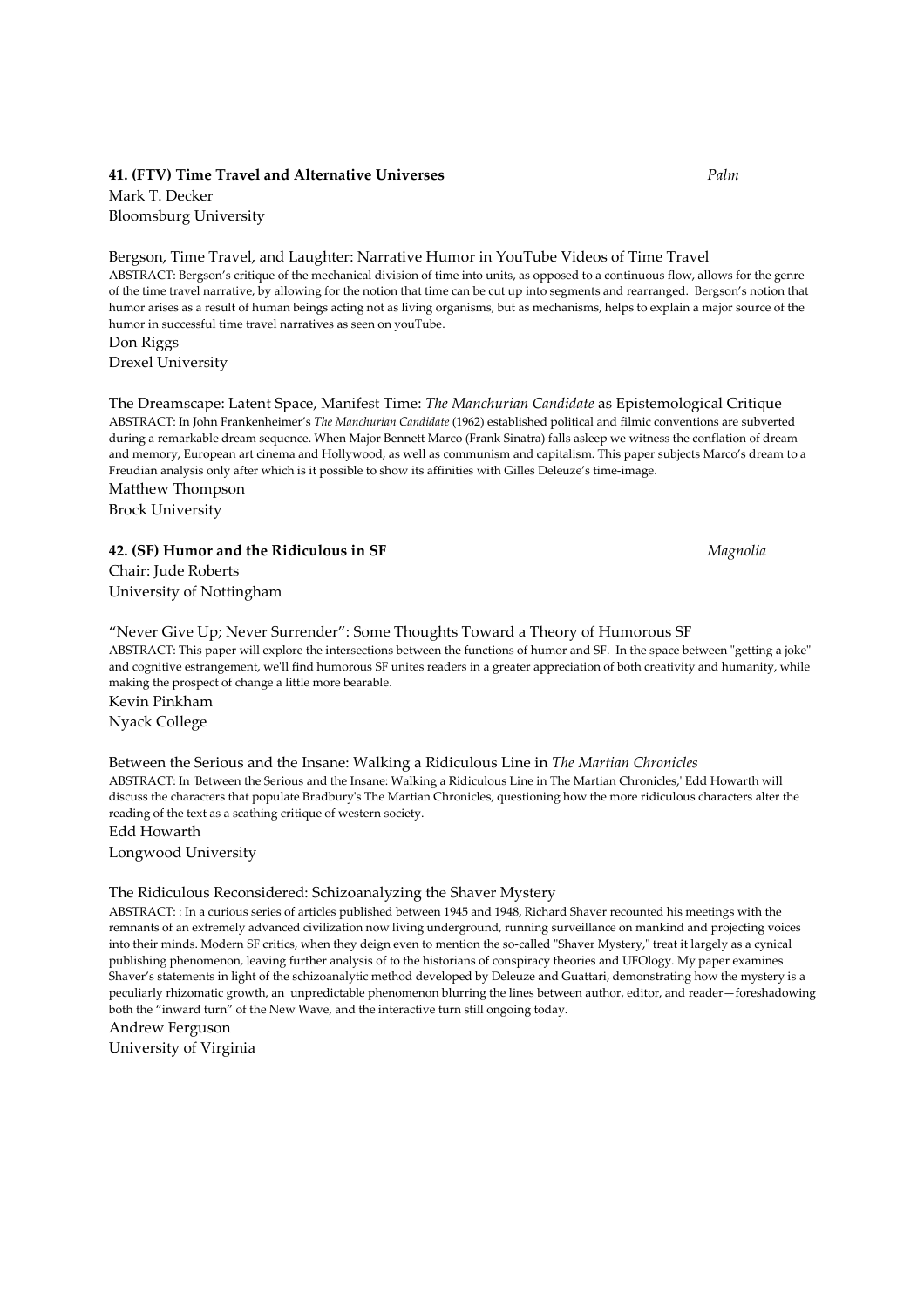| 43. (PCS) Panel: Mix It Up: Literary, Historical, and Fannish Remixes and Mash-ups | Dogwood     |
|------------------------------------------------------------------------------------|-------------|
| Moderator: Eden Lee Lackner                                                        |             |
| Sarah Carpenter                                                                    |             |
| Candas Jane Dorsey                                                                 |             |
| Barbara Lucas                                                                      |             |
| Lisa Macklem                                                                       |             |
| 44. (H) Panel: Humor and Horror                                                    | Captiva A   |
| Moderator: Franc Auld                                                              |             |
| Gina Wisker                                                                        |             |
| <b>Brett Hursey</b>                                                                |             |
| S.G. Browne                                                                        |             |
| Sandra McDonald                                                                    |             |
| <b>45. (IF) Theory Roundtable</b>                                                  | Captiva B   |
| Moderators: John Rieder and Suparno Banerjee                                       |             |
| Readings: Michelle Reid, "Postcolonial Science Fiction"                            |             |
| Gayatri Spivak, "Crossing Borders" from Death of a Discipline                      |             |
| <b>46. Author Readings VI</b>                                                      | Vista A     |
| Host: Gary K. Wolfe                                                                |             |
| Kathy Goonan                                                                       |             |
| F. Brett Cox                                                                       |             |
| Peter Straub                                                                       |             |
| 47. SCIAFA Panel: Finding Jobs                                                     | Vista B     |
| Moderator: Taryne Jade Taylor                                                      |             |
| Michael Furlong                                                                    |             |
| David Hartwell                                                                     |             |
| Karen Hellekson                                                                    |             |
| Rob Latham                                                                         |             |
| Jeffrey Weinstock                                                                  |             |
| *******                                                                            |             |
| Thursday, March 17, 2011 5:45-6:45 p.m.                                            |             |
| <b>IAFA Business Meeting</b>                                                       | Captiva A   |
| Open to all. Please attend.                                                        |             |
| Thursday, March 17, 2011 7:00-8:00 p.m.                                            |             |
| <b>IAFA Division Heads Meeting</b>                                                 | Boardroom B |
| Thursday, March 17, 2011 7:00-8:00 p.m.                                            |             |
| <b>Cultural Identities Caucus Meeting</b>                                          | Captiva B   |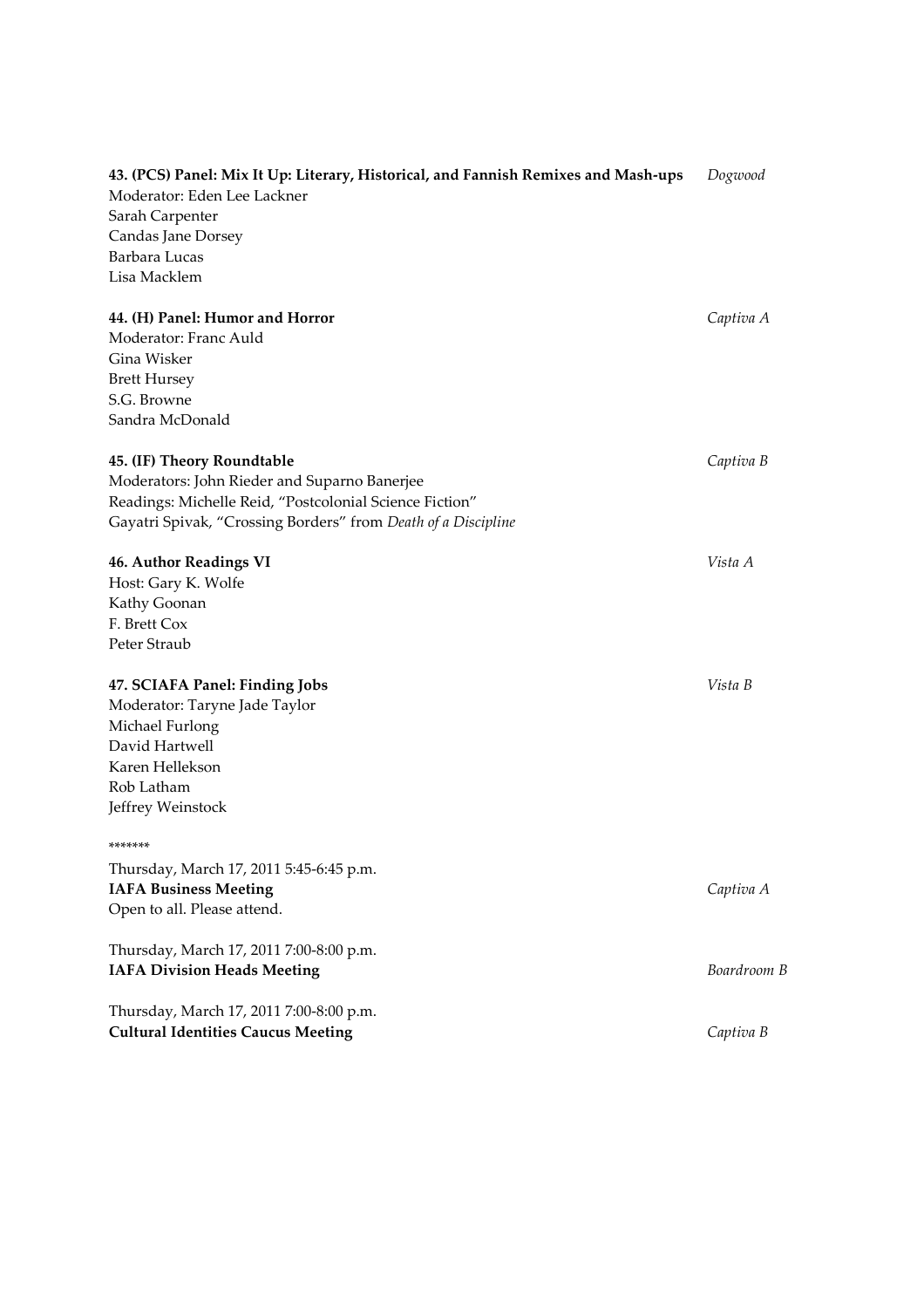Thursday, March 17, 2011 8:30-9:30 p.m. Special Event Capri Talking about the Ridiculous Moderator: Andy Duncan Connie Willis Terry Bisson Andrea Hairston

Thursday, March 17, 2011 9:45-10:45 p.m. Special Panel: Quality or Quantity? Capricate Special Panel: Quality or Quantity? Moderator: W.A. Senior Cecelia Holland Kit Reed Steve Erikson Joe Haldeman

Thursday, March 17, 2011 11:00 p.m.-1:00 a.m. Late Night Film Cypress Sponsored by the Student Caucus Open to Everyone

\*\*\*\*\*\*\* Friday, March 18, 2011 9:00 a.m. **IFA Business Meeting** Boardroom B

Friday, March 18, 2011 8:30-10:00 a.m.

# 48. (PCS) Creeping and Shambling Horrors: Dreadful Delights in Convergence Media and Literary  $\bf{Mash Ups}$  Pine  $\bf{P}$ Chair: Heather Osborne

University of Liverpool

Crossing the Blood Brain Barrier: Zombies Go Viral with the Campus Craze, Humans Vs. Zombies ABSTRACT: In her article, "Unframing Models of Public Distribution: From Rhetorical Situation to Rhetorical Ecologies" Jenny Edbauer describes certain rhetorical fads as viruses which spread like wild fire through communities and discursive spaces, reappropriating meaning for new purposes and audiences, until the virus has a life and breath of its own. America's pop-obsession with Zombies is clearly an example of a narrative gone viral; but what do we call it when a virus gains enough force to materialize outside of the video game screens, monitors, and book covers, to infiltrate the realm of the real? This is exactly the case regarding the game, Humans vs. Zombies, a phenomena sweeping college-campuses across the nation. Jessica Eberhard University of South Florida

Chasing the Ghost: Reinventing Gothic Horror in a Location-Based Mobile Game written by Tara Carrigy, Katsiaryna Naliuka, Natasa Paterson and Roisin Cotton

ABSTRACT: The paper present the story, aesthetic and gameplay of our game Falkland Ghost Hunt with a particular focus on how elements from the Gothic Literary traditions were used at many different layers in the design. Other topics that will be examined are ambiguity, duality, transgression and transformation, all of which are hallmarks of the Gothic literary traditions that we have attempted to reinvent or adapt for use in a location---based mobile game experience. Mads Haahr

Trinity College Dublin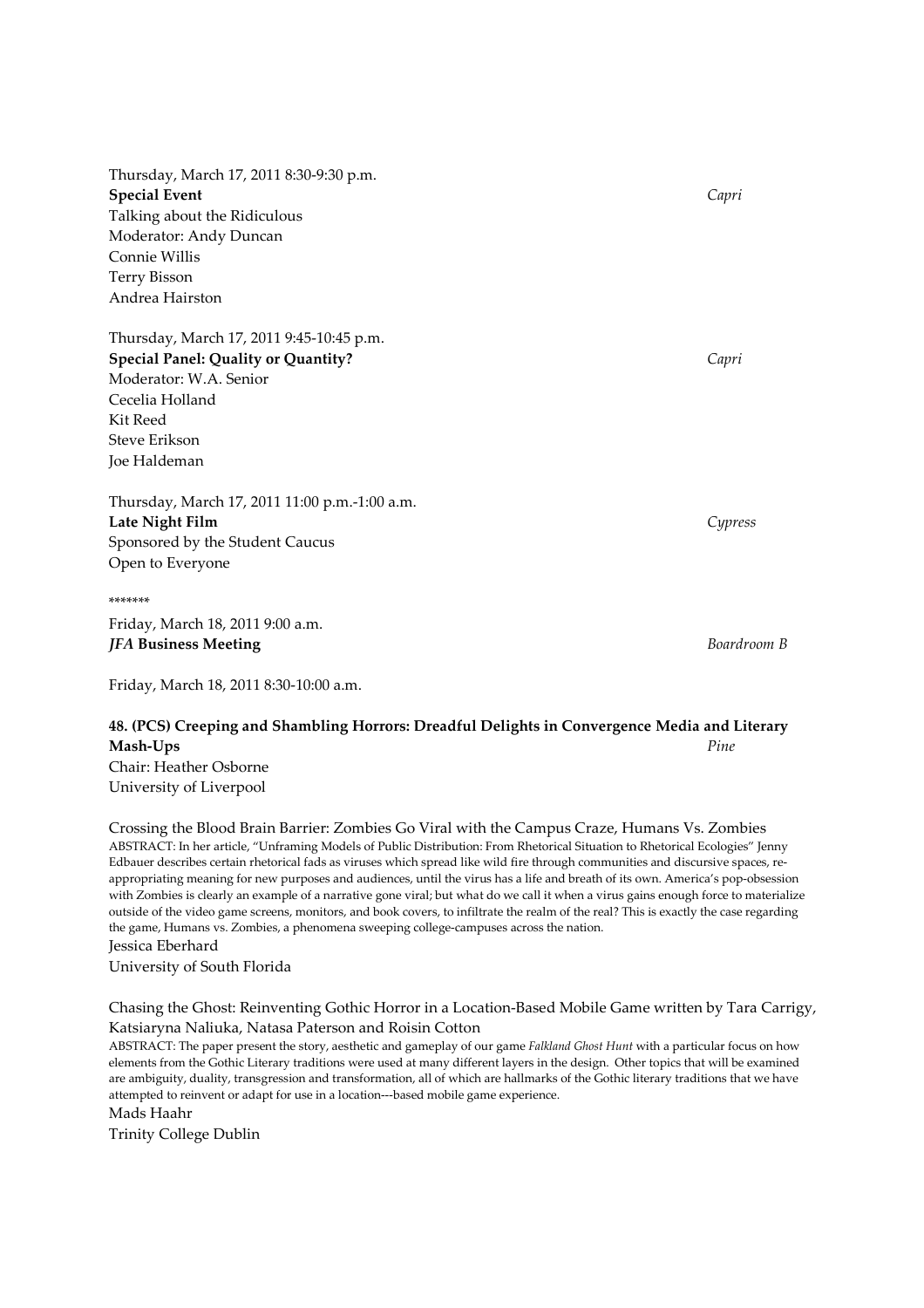# 49. (SF) Language, Discourse, and Textuality in Neal Stephenson and Steven Hall Oak

Chair: Robert von der Osten Ferris State University

Languages, Litanies, and the Limit: Mathematics as Discourse in Stephenson's Anathem ABSTRACT: The term "meta-narrative" is barely large enough to express the extent of Stephenson's narratological ambitions as evinced in this novel of life, the universe, and pretty much everything else. This story-of-the-world is nevertheless given a cohesive structure by Stephenson's account of mathematical realism: this paper will both explore the working out of mathematical realism in the text of the novel, as well as situate this novel in the broader discussion of metamathematics.

Douglas R. Fisher Biola University

Manipulating Manipulative: Hypertextuality in Stephenson's The Diamond Age: or, A Young Lady's Illustrated Primer ABSTRACT: This paper seeks to examine the hypertextual components of the text with the text of the novel and it affects on the learning and development of the main protagonist. The purpose is to determine if Nell is truly posthuman construct and the Young Lady's Illustrated Primer is the epitome of a highly networked, hypertextual system. Carl Lindner University of Nevada, Las Vegas

"I thought I could save her": Non-places and Gaming in Steven Hall's The Raw Shark Texts ABSTRACT: This paper will examine performative game play as it relates to the thematic constructions of place and space in Steven Hall's The Raw Shark Texts. Anthony Minichilli

Brock University

50. (SF/H) Ridiculous Masculinities Maple 2006 and the Maple 2006 Maple

Chair: Tracie Welser Polk State College

#### Iain M. Banks's Culture of Vulnerable Masculinity

ABSTRACT: In this paper I will read Iain M. Banks's Culture novels Use of Weapons and The Player of Games as engagements with and disruptions of hegemonic masculinity, arguing that Banks's writing connects the masculine to the vulnerable, tying 'being male' into 'being human' through close attention to the body.

Jude Roberts

University of Nottingham

#### "jus that littl bit stupid": Making Patriarchy Ridiculous in Hoban's Riddley Walker

ABSTRACT: The coming-of-age narrative and post-apocalyptic setting of Russell Hoban's Riddley Walker (1980) literally reconstruct masculinity by playing out the titular character's developmental transition from boy to man in the controlled environment of an imagined future. In this paper I explore how traditional patriarchal forms of manhood are rendered ridiculous in the novel in order to exclude them from Riddley's reconstructed masculinity. Sonia Johnson

University of Iowa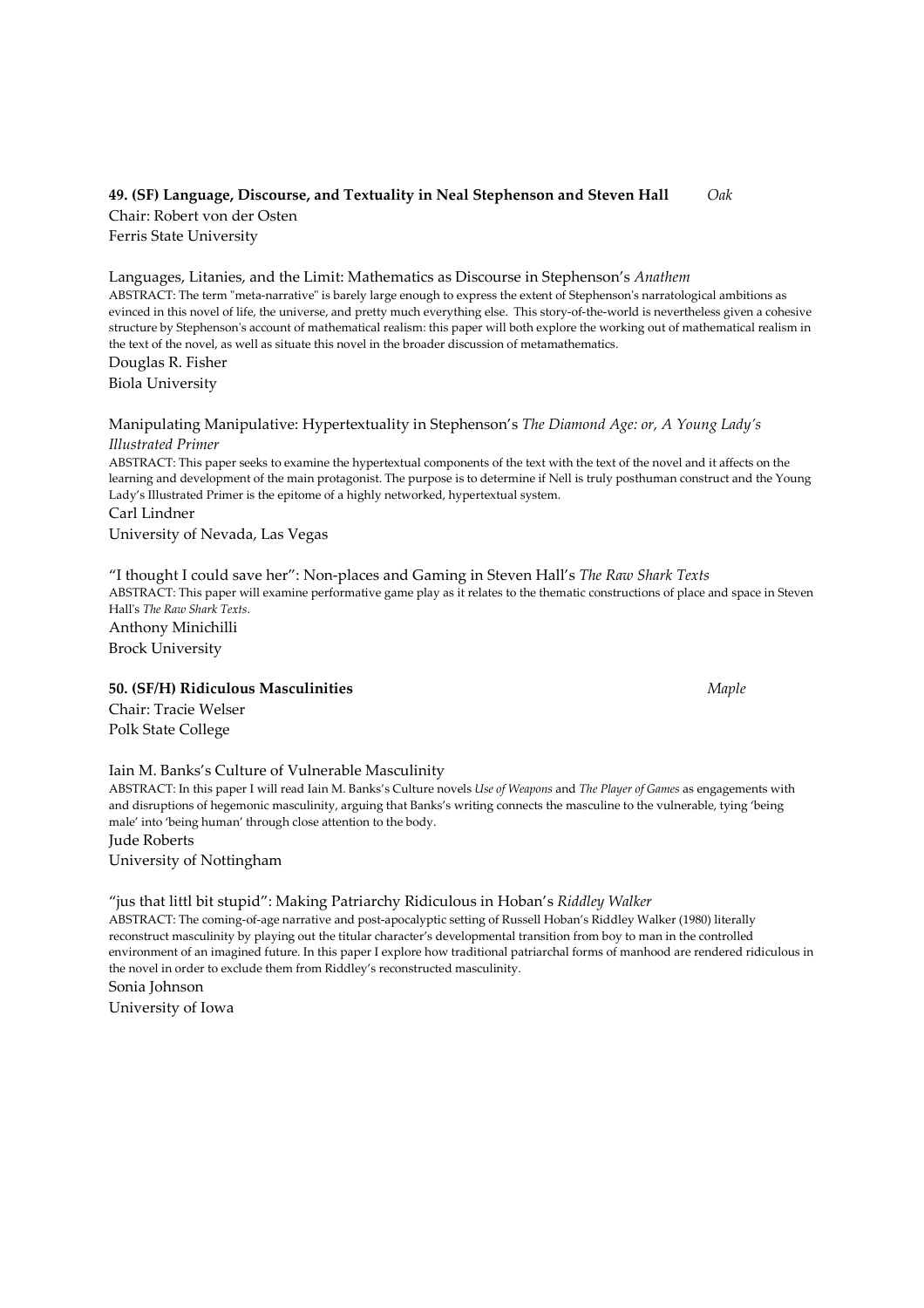The Decomposition of the Contemporary Family: Zombie's Role in the Transmogrification of the Nuclear Family

ABSTRACT: This paper explores zombies melding into a human family, changing the very concept of nuclear family: parents, children and the perfect life. This fusion creates a "un nuclear" family, something out of the ordinary, imperfect and yet strangely balanced, potentially modeling what Larkin calls "bodily and psychological continuity." Emily Mashak

University of Wisconsin- Baraboo/Sauk County

#### 51. (CYA) Tricks of the Trade: Tools of Children's Fantasy Cypress

Chair: Sarah Jackson Hollins University

"Thank you for your childhood": Technologies of Memory in Children's Fantasy Fiction ABSTRACT: In a cluster of books, drawn from various genres within the literature of the fantastic, the management of personal memory – specifically the recall and fetishization of childhood – becomes a metaphor for the management of cultural memory. The technologies by which such memories are preserved and accessed in children's fiction is the focus of this talk. Anne Balay

Indiana University Northwest

#### Don't Tell the Children: The Hidden Didactic in Children's Fantasy

ABSTRACT: My paper will explore the subtle, almost hidden didactic function of works by several authors, including J. K. Rowling, Diana Wynne Jones, and E. Nesbit. The value of children's fantasy is often as overlooked by critics and adult readers but those who study children's literature understand its influence on the transmission of culture and how it teaches its readers how to negotiate a world where they have almost no power or influence. Recognizing that children's fantasy in fact plays a vital role in the selfactualization of its readers not only advances the understanding of children's fantasy, but furthers the understanding of the significance of children's literature in general.

René Fleischbein

The University of Southern Mississippi

#### "Riddikulus!": Spells, Poems, Peaches and Other Fantastic Navigational Tools

ABSTRACT: While the adult might be bemused to find herself in a place where the best mode of trans-Atlantic transportation is a gargantuan fruit, the deadliest weapon of mass destruction is a wooden stick, and flamingoes are better than croquet mallets, children embrace these oddities before we can say "Quidditch." This paper will focus on Alice in Wonderland, James and the Giant Peach, and the Harry Potter series, as well as other works children's fantasy literature, identifying in each story the rather ridiculous, but also exceedingly essential tools that each child protagonist uses to navigate his or her respective reality, as well as how these devices are vital to the task of helping these heroes understand their unique social responsibilities.

Christina Phillips

Harvard University

#### 52. (FTV) From Gothic Uncanny to Hammer Horror Palm

Chair: David Chandler University of Tulsa

#### "Ghoulish! Gory! Ghastly!" From Gothic Uncanny to Hammer Horror

ABSTRACT: My paper will focus on the ridiculous aspects of Hammer horror and assess their relation to the Gothic traditions that they process and adapt. While 18th and 19th century Gothic literature are characterised by the implicit terror of the uncanny, the visualisation of those terrors in the new medium of film led to an unprecedented explicitness in the expression of Gothic themes. In Hammer films this development comes to a climax, replacing the twilight zones of Gothic with the screaming excess of horror. Isabella van Elferen

Utrecht University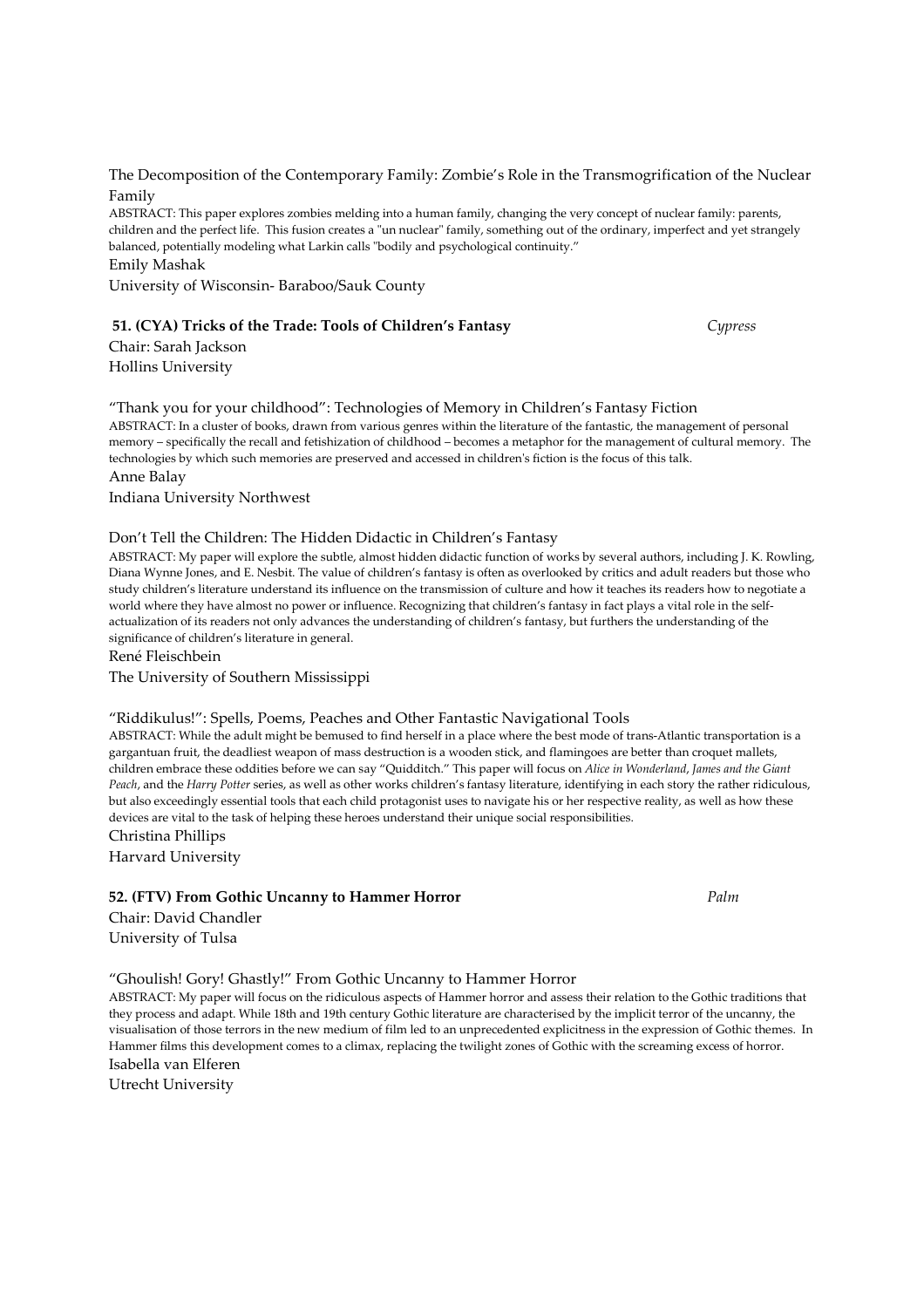"It's Okay:" Freud's Uncanny in Relationships and Nature in Lynch's Eraserhead ABSTRACT: Chelsey Lucas State College of Florida

Infamous Lady, Gothic Horror: What New Research Reveals About Countess Erzsebet Bathory ABSTRACT: Countess Erszebet Bathory was one of the most notorious serial killers of all-time (some estimate her killings to be over 600). She was allegedly a lesbian vampire who bathed in her victims' blood, and her story was the inspiration for many fictional horror novels and films including "Snow White" and "Countess Dracula." New research shows that many of the myths about her story may not be entirely accurate...and what actually happened might be even worse than what she was accused of. Brian Rapp

Independent Scholar

#### 53. (SF) Reading Margaret Atwood Magnolia and Security Magnolia

Chair: Valorie Ebert Florida Atlantic University

Feminist Subversion and Pulp Fiction: The Other Dimensions of Margaret Atwood's The Blind Assassin ABSTRACT: A study of how sf (specifically classic pulp fiction) is used in Margaret Atwood's The Blind Assassin and Eleanor Arnason's "TheWarlord of Saturn's Moons" to create a space where women can exercise agency from within prohibitive social and narrative conditions.

Alexandria Gray Florida Atlantic University

#### Deconstructing Dystopias, Protecting Pigoons, Raising Rakunks, and Caring for Crakers: Ecological Ethics and Margaret Atwood's Oryx and Crake and The Year of the Flood ABSTRACT: My presention will discuss the creation of the Crakers in relation to contemporary philosophical concerns about the problematic nature of Crake and the scientific community "Playing God" as opposed to viewing Crake as artist. Crake's creation of the Craker's will be discussed in relation to ideas of potentiality, enhancement, sustainability and aesthetics. Kandace Lytle

Texas State University-San Marcos

"The Real [Chess] Set is in your Head": Metafictional, Subjective Reality in Margaret Atwood's Oryx and Crake

ABSTRACT: Authors frequently establish worlds in their fictions that have no objective reality or truth at all, truth existing solely in how the characters perceive their various realities and sometimes in how they create or recreate their visions. Such realities can be seen in Margaret Atwood's Oryx and Crake. Ultimately, Atwood sides with Jung in arguing that there is no true objective reality, and her tale defends the possibility that inter-connections between often coincidental events lead to ever-changing modes in interpretation.

Patricia Evans

Texas State University-San Marcos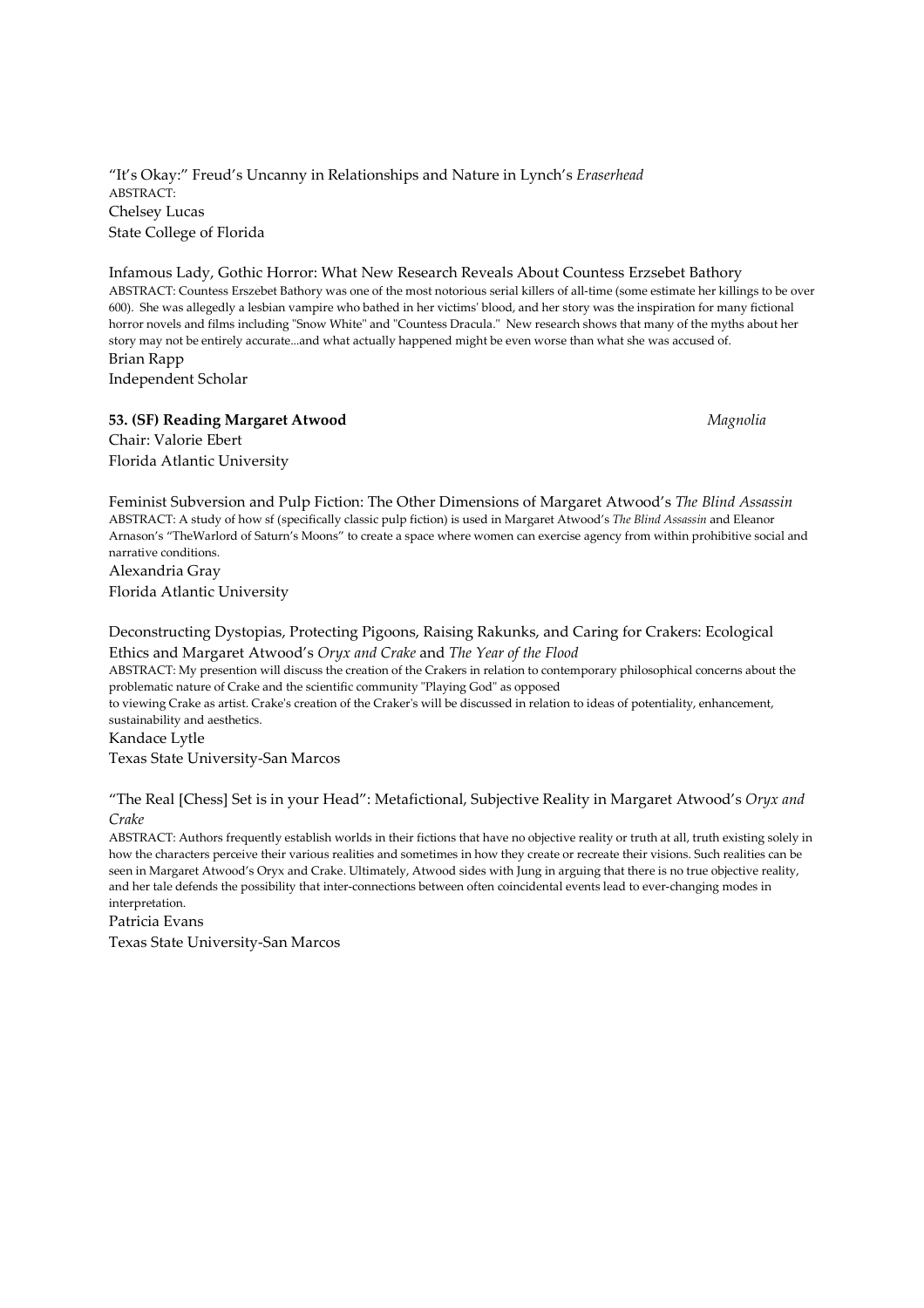# 54. (CYA) Controlling the Children Dogwood

Chair: Jason Embry Georgia Gwinnett College

#### Marketing the Child as Commodity: Consumerism and the Invasiveness of Technology in M.T. Anderson's Feed

ABSTRACT: Anderson's satire of technological dependency, the interest in web spaces such as face book, and the infringement on humanity—results in human extinction. This paper will explore these ideas in his dystrophic novel Feed while correlating it to the present pedagogical concern of the implementation of technology within the institution of the school. Through the pages of Feed I hope to address some of the fears and concerns scholars have in regards to orienting the child around a technological discourse and show, as a result, how this instructs the child to function appropriately in a consumerist society.

Kendra Holmes University of Florida

Reprogramming Youth: Technological Empowerment and Control in Ender's Game and Little Brother ABSTRACT: This paper discusses how military and governmental technological control is subverted by young adults in Orson Scott Card's Ender's Game (1985) and Cory Doctorow's Little Brother (2008). The analysis focuses on the ways technology is used to manage and empower these individuals' lives, and how that reflects our current understanding of relationships between children and adults in regards to technology.

Jessi Barr Texas Tech University

#### The Rhetoric of Solidarity in John Flanagan's "Ranger's Apprentice" Series

ABSTRACT: Rhetoric has come to be viewed as a broad field encompassing any "use of language as a symbolic means of inducing cooperation in beings that by nature respond to symbols." (Burke 43) This plays itself out in the first book of the "Ranger's Apprentice" series in which young Will is tempted by a 'popular' direction for his apprenticeship but then meets a teacher whose skill with words is as good as his skill in combat. This paper explores some of the key rhetorical (persuasive) moments among Will and those who would exercise influence over him as well as some of the 'rhetoric as combat' elements that appear in the text. Ernest Enchelmayer

Arkansas Tech University

#### 55. (IF) Politics and (Bio)Technology in International SF Captiva B

Chair: John Rieder University of Hawai'i

#### Jules Verne: Science Fiction as a Political Tool

ABSTRACT: Jules Verne, known to many as the father of science fiction, frequently used fantastical inventions and exotic locales as settings for stories with deeper, more nationalistic messages. Through an examination of one of his more political texts, The Begum's Millions, we will explore the use of technology and scientific inventions as background for both cautionary and patriotic tales. Melissa Deininger

Iowa State University

#### Robots, Atlanteans, and Zombies: the Post-humans of Brazilian Steampunk

ABSTRACT: Steampunk: Histórias de um passado extraordinário [Steampunk: Stories from an Extraordinary Past] (2009) and Vaporpunk, Relatos steampunk publicados sob as ordens de Suas Majestades [Vaporpunk: Steampunk Tales Published by Order of Their Majesties] (2010) are recent collections of steampunk that demonstrate Brazil's interest in this subgenre and its potential for producing insights into contemporary Brazilian thinking about cyborgs and the posthuman.

M. Elizabeth Ginway

University of Florida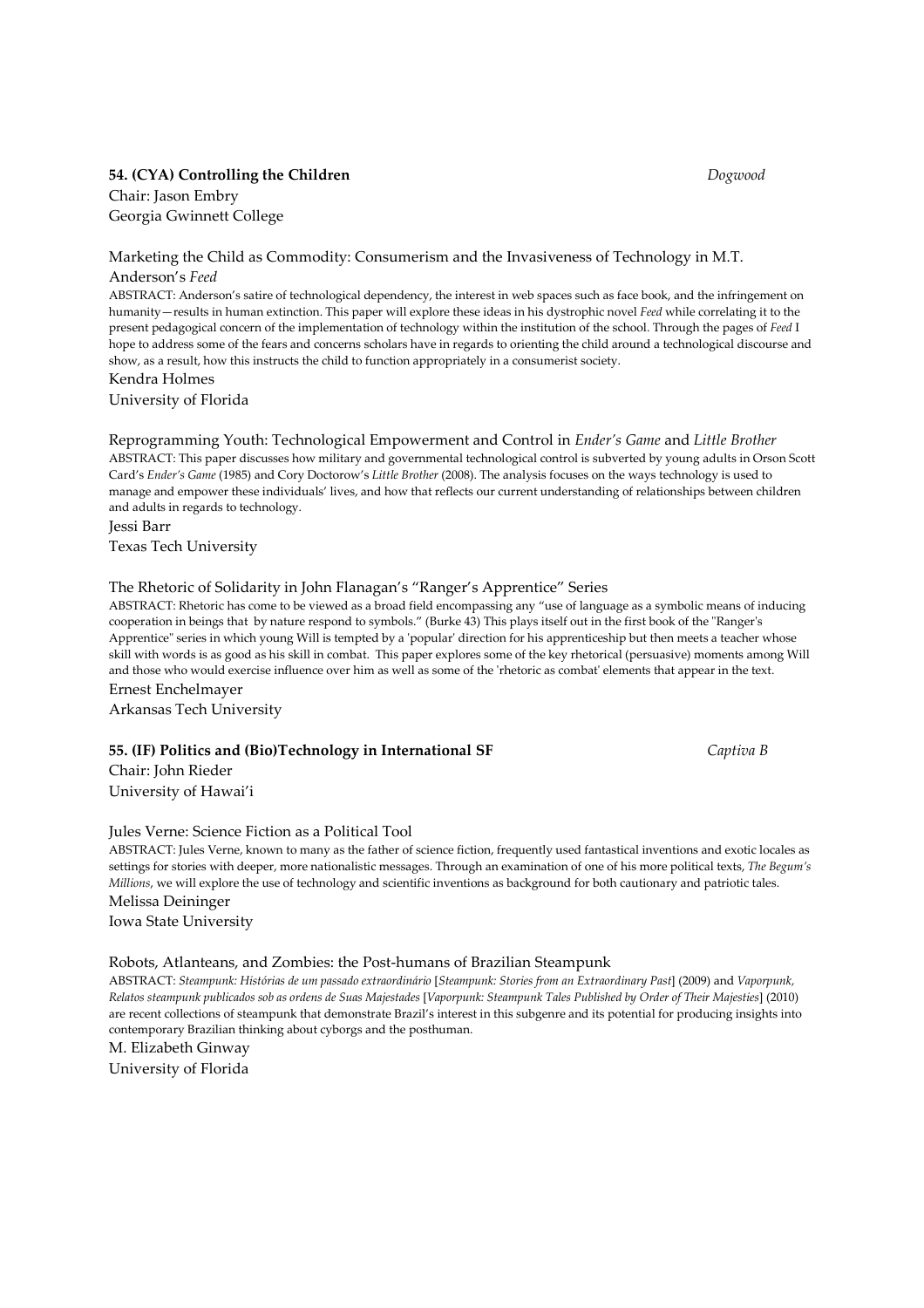# Parodying with Ridicule: From Oceania, 1984 to China, 2013

ABSTRACT: The paper discusses ridiculousness and its role in The Fat Years: China, 2013, which describes a jolly happy totalitarian China that is the sole survivor of a world economic crisis. William Tung-peng Sun University of California, Riverside

#### 56. Author Readings VII Vista A

Host: Karen Burnham Theodora Goss James Patrick Kelly Rachel Swirsky

#### 57. Panel: Words and Music Vista B and Service Structure of the Vista B vista B and Vista B vista B

Moderator: Timothy J. Anderson Larry Connelly Stefan Ingstrand Tenea Johnson

\*\*\*\*\*\*\*

Friday, March 18, 2011 10:30 a.m.-12:00 p.m.

#### 58. (PCS) Reader and Response: Engagement and Community in Fandom *Pine*

Chair: Barbara Lucas Independent Scholar

#### Films are (Never) as Good as the Comic Books: Developing a Fanboy Reading

ABSTRACT: While the consumption trends of superhero film fans have largely been assumed, this research attempts to define superhero fanboy taste. Through user responses to superhero films based on comics characters on the website, Superherohype.com, a definition of fanboy reception is constructed. Results reveal a largely homogeneous fan group with specific concerns - canonical texts, what qualifies "appropriate" creative freedom on filmmakers' parts, and how film and comics, as mediums, "should" function regarding film adaptations of beloved masked characters.

Tim Posada

Claremont Graduate University

#### Drawing Outside the Lines: Fannish Engagement with Edward Gorey

ABSTRACT: While fan works are often dismissed by mainstream media as pale imitations of the original text, many, in fact, display a complex understanding of the source, and use their chosen mediums to engage in dialogue with said source. In an effort to further explicate the depth of meaning within fan creations, this paper explores the relationship of fans with Edward Gorey's texts. Under examination are a handful of works which pair poetry, prose and illustration together in creative reimaginings of Gorey's own pieces. Not only are these fans in dialogue with Gorey, but they expand outward to comment on other texts and authors, on their own fannishness, and finally, reflect Gorey's status as a fan as well.

Eden Lee Lackner

Victoria University of Wellington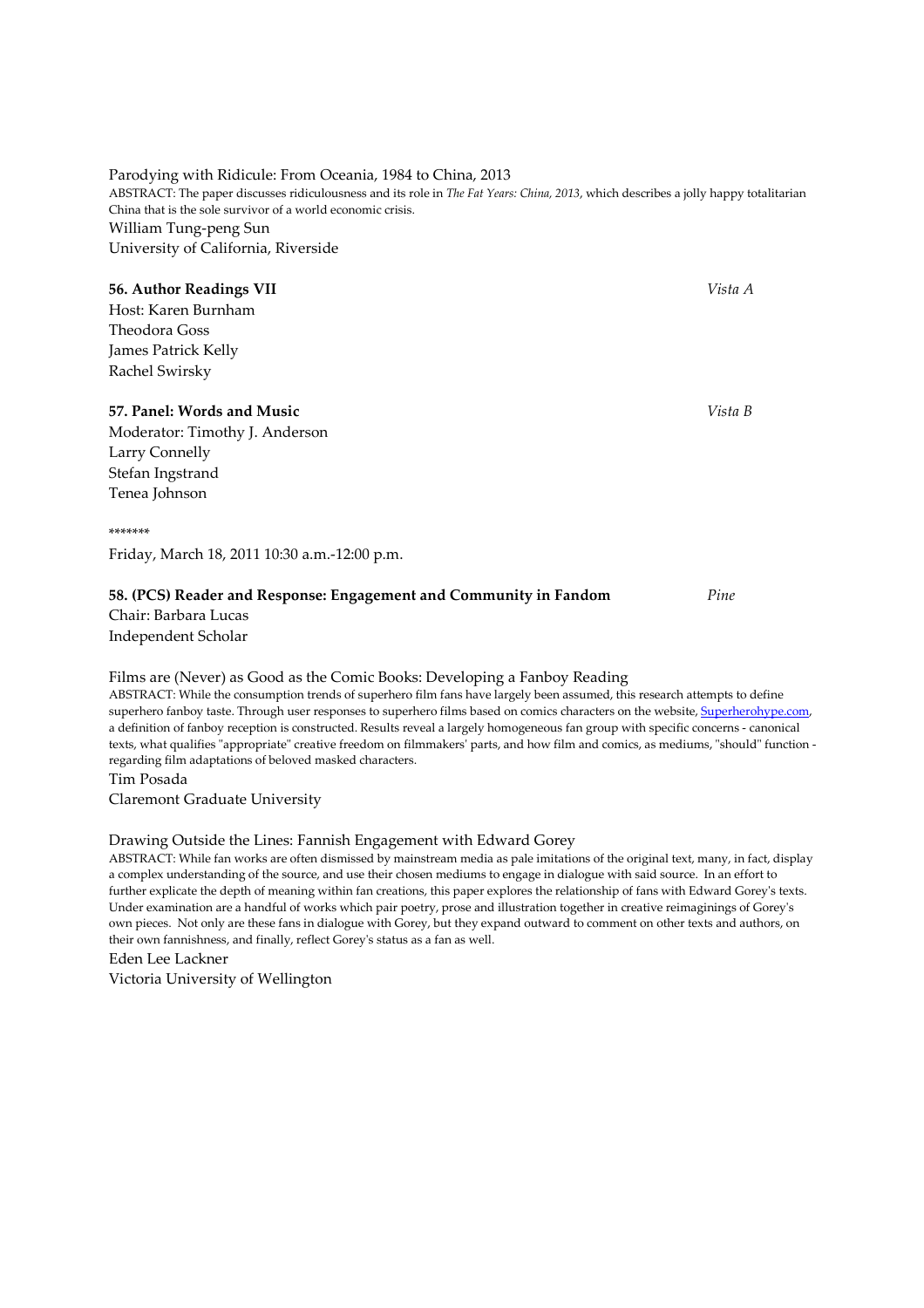#### The Rise of Internet Fan Girls: Building Communities through Sexual Appeal

ABSTRACT: In this paper, I seek to explore the ways in which women in comics and gaming have enabled the growth of a community once hidden from the world. Comic Vine's Sara Lima, A Comic Book Orange's Casey McKinnon, and The Nerdy Bird Jill Pantozzi use their websites to talk comics, gaming, and film news and fan boys everywhere take notice. With Twitter and Facebook followers in the thousands, these ladies push people once relegated to their bedrooms out into the world of comic and gaming conventions. Since their arrival, countless other fan girls have outed themselves and shouted from the rooftops of website forums that they are part of a community that has existed in secret for decades.

Dominique Agri

Sarah Lawrence College

#### 59. (SF) Utopian Cyborg Feminisms Oak

Chair: Wendy Gay Pearson The University of Western Ontario

Hope on the Horizon: Tiptree and "The Girl Who Was Plugged In" ABSTRACT: Tiptree's "The Girl Who Was Plugged In" is explored in a new way wherein hope is the focus and of the work. Valorie Ebert Florida Atlantic University

#### Extended Embodiment: An Ethic of Collective Consciousness

ABSTRACT: Within s/f, characters grapple with Cartesian humanism's inability to account for embodied cognitive experience. Clifford Simak, Poul Anderson, Greg Bear examine these concepts by building toward the noosphere or collective consciousness; this networked self is understood as part of a distributed system when coupled with Carol Gilligan's ethic of care. Meghan Griffin

University of Central Florida

#### Too Romantic for Science (Fiction)?: Gender, Genre and the Technoscience of Love in Christine Feehan's Ghostwalkers Series

ABSTRACT: The Ghostwalkers series, written by Christine Feehan, is a multi-novel set of narratives about powerful love and fictional technoscience. Emphasizing speculative technoscientific research and its implications, the Ghostwalkers books might be classified as science fiction; however, marketing, descriptions and reviews situate them firmly within the romance genre. A foregrounding of love and sex, and Feehan's popular success in writing paranormal romance, inevitably shape the presentation and reception of her writing. Yet preconceptions about genre, gender, technology and science also play a role in how the Ghostwalkers series is understood. Genres function as categorical labels as well as framing devices, reflecting but also feeding back into social and cultural understandings of, in this case, the gendering of science, the integrity of love, and the ethics of technoscientific experimentation. Working from these premises, my paper examines the gendered and generic relationship between science (fiction) and romance in Feehan's Ghostwalkers, specifically as it is represented in the introductory novel, Shadow Game (2003). Laura Wiebe

McMaster University

60. (CYA) Podkayne and Hunger Games Maple 30. (CYA) Maple Chair: C.W. Sullivan III East Carolina University

#### Power, Podkayne and Panem

ABSTRACT: This paper explores how the institutions in Suzanne Collins' Hunger Games Trilogy and Robert Heinlein's Podkayne of Mars appear to grant Katniss and Podkayne agency within their individual familial, societal and governing bodies, while foisting the male-dominant constructions of femininity upon the female protagonists in order to maintain a patriarchal status quo. It also considers how adolescentfemales are specifically disempowered by the adult--male--institutions that purport to offer democratic choices, while either limiting choices or constructing a facade that merely leads these strong females to female stereotypes.

Kristina Lareau

Simmons College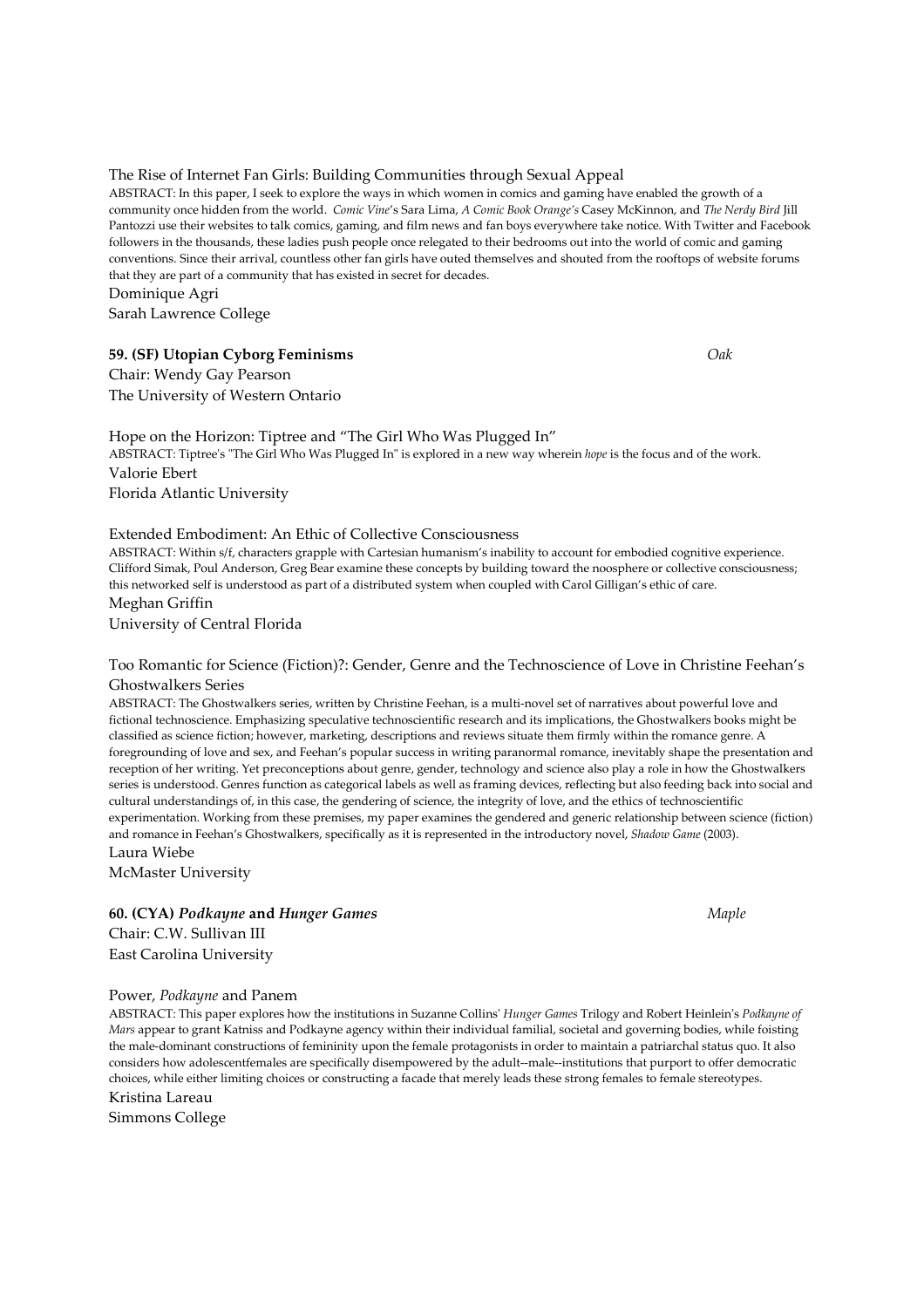#### Podkayne, Panem, and the Power of Femininity

ABSTRACT: My assertion is that the ability to manipulate the perception of femininity enhances rather than limits female character growth in both Podkayne Fries and Katniss Everdeen. The performance of femininity in Robert Heinlein's Podkayne of Mars tends to incite bursts of outrage in readers who dismiss its heroine as viciously anti-feminist. Podkayne's discovery of her femininity and her maternal instincts, however, facilitates an honest discussion about her life-goals, illustrating the difficulties women face balancing personal desires and societal expectations. In The Hunger Games , Katniss's survival is predicated on her ability to perform femininity, the practice of which she initially scorns. Through embracing femininity, Katniss learns the power of the perception as reality.

Rodney DeaVault Simmons College

#### The Feminine Heroine and Changing Receptions of Femininity in Modern Culture

ABSTRACT: In comparing the 1963 Podkayne of Mars with the modern Hunger Games series, the characteristics of femininity work quite differently. Where Podkayne is punished and weakened by femininity, Katniss' power is predicated on her feminine qualities. This paper examines the ways that femininity and female sexualization have become valuable and empowering where once they were limiting and dangerous.

Amy McDonald Simmons College

#### 61. (FTV) Tricksters and Screwballs Cypress

Chair: Ida Yoshinaga University of Hawai'i-Manoa

Roger Rabbit vs. Harvey: The Ridiculous Trickster Rabbit in Two Hollywood Movies ABSTRACT: The paper will explore both the destructive and "constructive" aspect of the ridiculous rabbit in Harvey (1950) and Who Framed Roger Rabbit? (1988), positioning both as heirs (hares?) of traditional trickster figures. Drawing on Lewis Hyde and others, the paper will argue that while both trickster-rabbits create mischief and chaos, they each ultimately create something positive and new through a symbolic re-imagining of accepted reality. Katherine Fowkes High Point University

#### WALL·E: A Sci-Fi Screwball

ABSTRACT: This presentation take applies genre analysis to the film WALL·E. There are many key elements of the Romantic Comedy sub-genre known as Screwball Comedy shown throughout the film. Using textual analysis, these elements are brought forth to show that while WALL·E is unquestionably a Science Fiction film, it also belongs to this sub-genre as well. Garrett R. Tanner

Central Michigan University

The Story Re-Teller: The Narrator as Trickster in Tarsem's The Cell and The Fall, Neil Gaiman's The Sandman, and Lewis Carroll's Alice in Wonderland ABSTRACT: Novella Brooks d'Arteaga Texas Southern University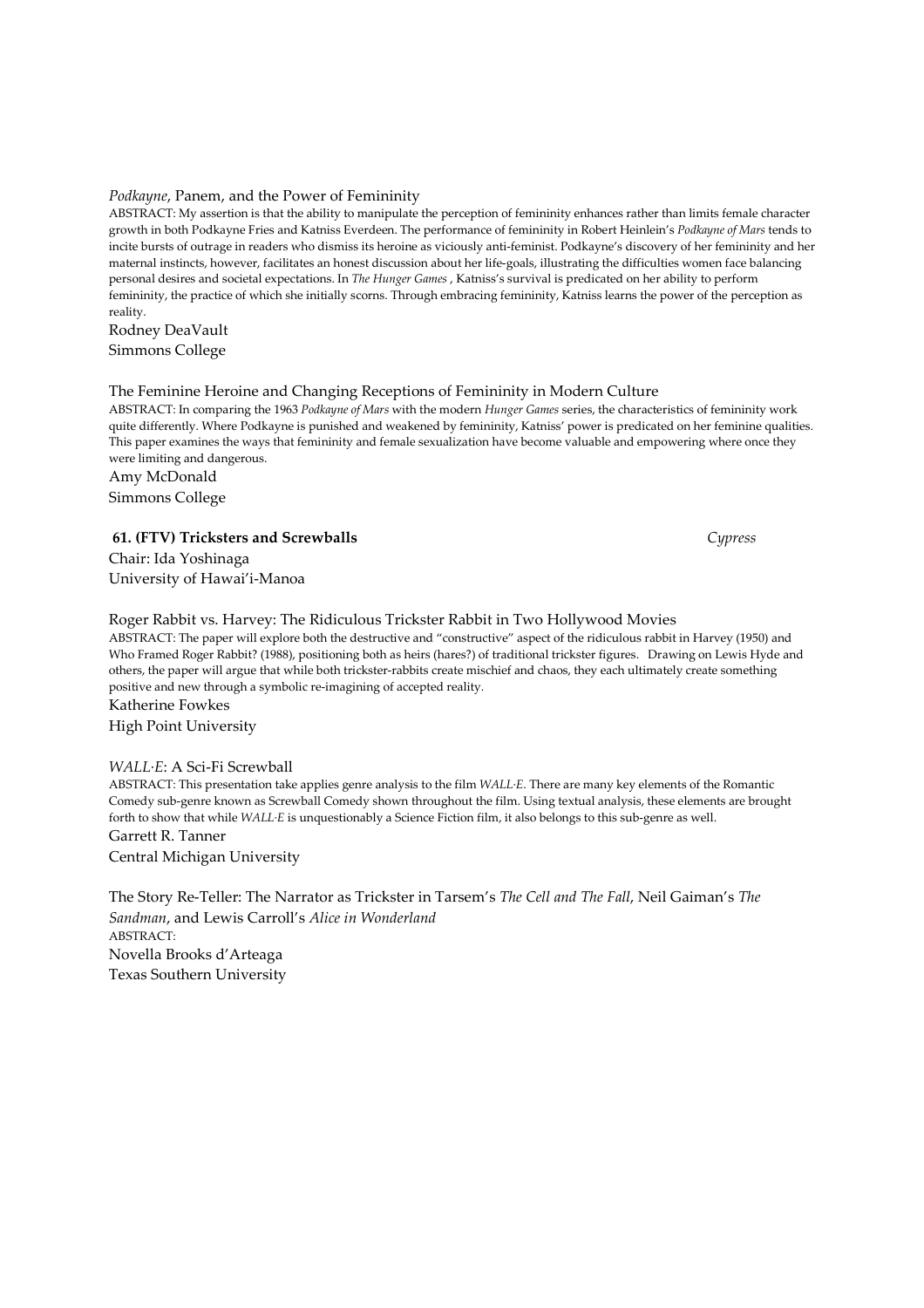#### 62. (FTV) Heroes in the Age of Cyborg Production *Palm*

Chair: Matthew Thompson Brock University

Shooting Up the Master's House with the M-60 He Issued You; or, James Cameron's Avatar, Herbert Marcuse's One-Dimensional Man, and Escaping from Industrial Society by Means of Industrial Society ABSTRACT: Most film critics have dismissed James Cameron's Avatar as a visually compelling but thematically empty blockbuster. Comparing the film with Herbert Marcuse's One-Dimensional Man, however, allows us to see that underneath the dazzling special effects, Cameron is making a Marcusian argument about how to transcend the repressive way society uses technology. Mark T. Decker

Bloomsburg University

#### Deweaponizing Stark: Powering the Culture Hero in Favreau's Iron Man 1 and 2

ABSTRACT: This study will consider the manner in which Jon Favreau's Iron Man 1 (2008) and 2 (2010) present an arc in heroic process encompassing psychological development equivalent with public hero status in its initial phase, and development into a potential culture hero in its secondary phase. Criteria for classification as a public hero and also as a "culture hero" will be drawn from the theoretical framework of Carl Jung concerning individuation, and of his pupil Erich Neumann in the classification of hero "types", including the rise of the "culture hero". A brief comparison will be made between Tony Stark and Lugh Lamfada, a culture hero in Irish mythology, in order to demonstrate a consistency in the development of the western concept of culture hero.

Hannah Means-Shannon Georgian Court University

#### Part Consumer, Part Consumable, All Metaphor: Robocop in the Age of Cyborg Production

ABSTRACT: Paul Verhoeven's Robocop is a film which immediately lends itself to a conflict of man vs. machine. However, hidden beneath that reading is another complicated conflict, one which pits citizen vs. corporation. By utilizing theories from Donna Harraway and Walter Benjamin, "Part Consumable, Part Consumable, All Metaphor: Robocop in the Age of Cyborg Reproduction" seeks to use Robocop as a means to illuminate and somewhat placate the aniexties of being a man-machine in a citzenrycorporation.

Nicholas Ware University of Central Florida

#### 63. (SF) Weird and Absurd Sciences Magnolia Magnolia

Chair: Roby Duncan California State University, Dominguez Hills

#### The Case of Nikola Tesla

ABSTRACT: Christopher Priest's novel The Prestige a fictional character, "Tesla", appears as a personification of technology itself -an agent for human progress contrasted with a dark entity that creates irreversible damage. The real-life Nikola Tesla, a famous inventor, scientist and engineer, often presents as a historical character in science fiction: sometimes believable; sometimes as a "mad scientist." Although Tesla himself shares part the blame for the roles he plays, it is intriguing to examine other sources for this peculiar transformation in Priest's work and similar pieces.

Stanley C. Kranc University of South Florida

#### Charles Fort's Falling Fictions

ABSTRACT: Anomalous falls are the quintessential Fortean phenomenon – unexpected projectiles of the most varied and unlikely sorts predominate in his archives of damned data. In this presentation I propose that we take seriously the preposterous challenge of the Fortean fall, as a generative term of early 20th centure sf and a key element of its spatial idioms and narrative method. Terry Harpold

University of Florida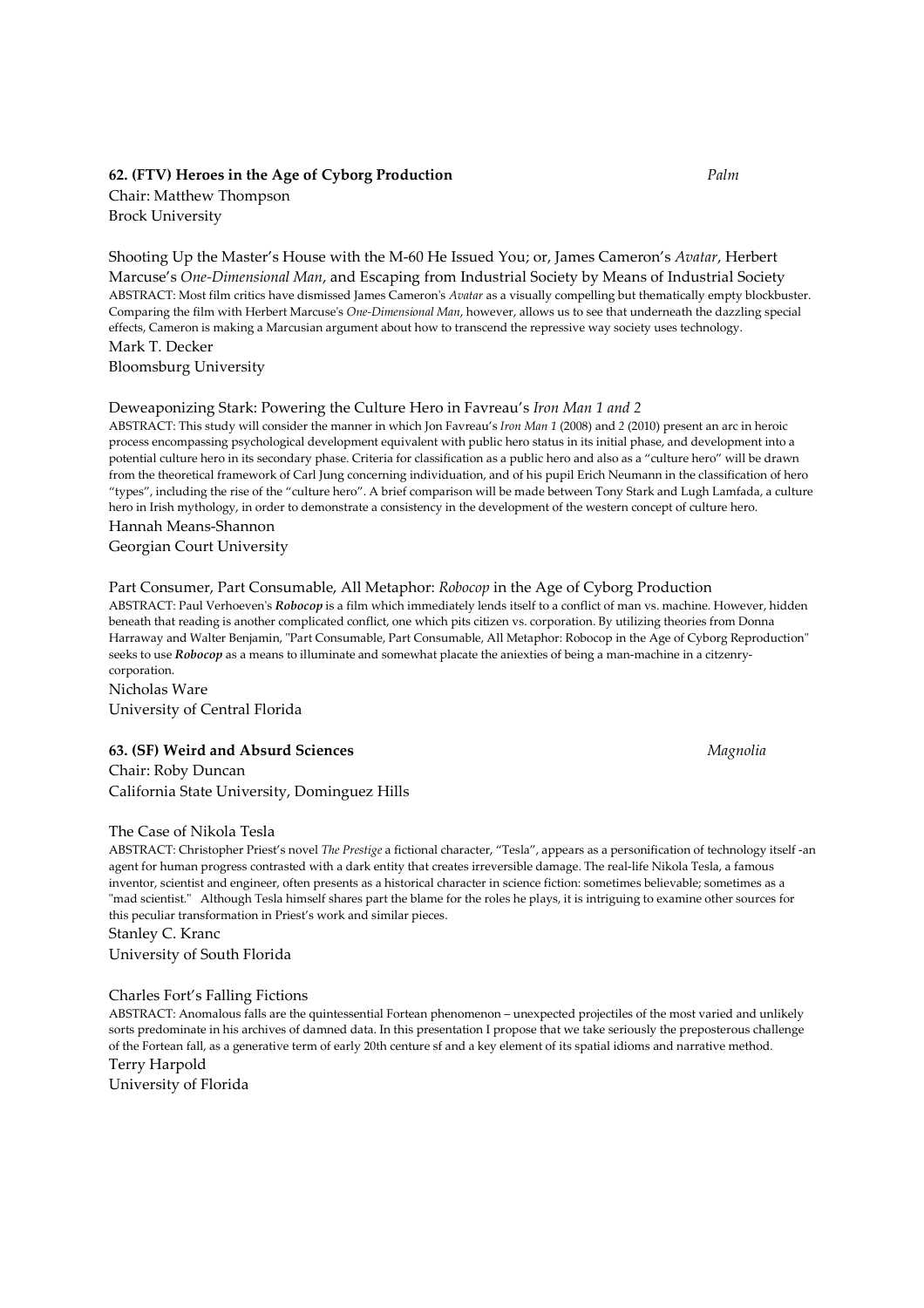# The Steam-Driven Techno-Thriller: Absurdity & Omission in Paul Di Fillipo's "Victoria"

ABSTRACT: Gernsbackian science fiction was vastly influential on later authors, despite being of questionable literary merit and filled with implausible speculation. By locating improbable technological developments not in the future but the past—specifically, in the aesthetics and ethics of the Victorian era—Steampunk fiction creates a "believable" nostalgia for a past that never was, but only by romanticizing the tumultuous social and industrial realities of that era.

Stan H. Kranc

The Pennsylvania State University

# 64. (IF) Panel: Imagined Borders: Genre, Gender, Geography, and the Work of Cuban Writer Daína Chaviano Dogwood

# Sponsored with USF Special Collections

ABSTRACT: With the presence of Cuban author Daína Chaviano, this panel will discuss Chaviano´s science fiction and fantasy works since the 1980s in Cuba through today´s novels. The panelists will discuss elements of gender and genre discontinuity, and rhetorical creation; as well as the political implications of a work like hers in her native Cuba. Moderator: Robin McAllister

Daína Chaviano Julie Lirot Yolanda Molina-Gavilán Juan Carlos Toledano Redondo

# 65. (PCS) Panel: Mirth, Mischief, and Mystical Melodies: Music Fans and Communities

Moderator: Kyle Stedman Captiva A Cade Bourne Isabella van Elferen Heather Osbourne Daryl Ritchot Rebecca Testerman

#### 66. (CYA) Panel: How Ridiculous is Anthropomorphism? Captiva B

Moderator: Amie Rose Rotruck Lisa Rowe Fraustino John Morgenstern Cat Yampell Wynn Yarbrough

#### 67. Author Readings VIII Vista A

Host: Stacie Hanes Paul Park Kit Reed Jay Lake

# 68. (VPA) Panel: Funny Pages, or, Why Do You Think They Call Them "Comics," Anyway?

Vista B

ABSTRACT: The American comic book began with reprints of daily comic strips in Famous Funnies, and humor has been a part of the form for the last 80 years in ways both obvious and obscure. We'll celebrate the sillier side of the form, from the beginning through the right now and as far into the future as we can see (not very). Moderator: Kevin J. Maroney Sharon Emmerichs Bryan D. Dietrich Bernadette Bosky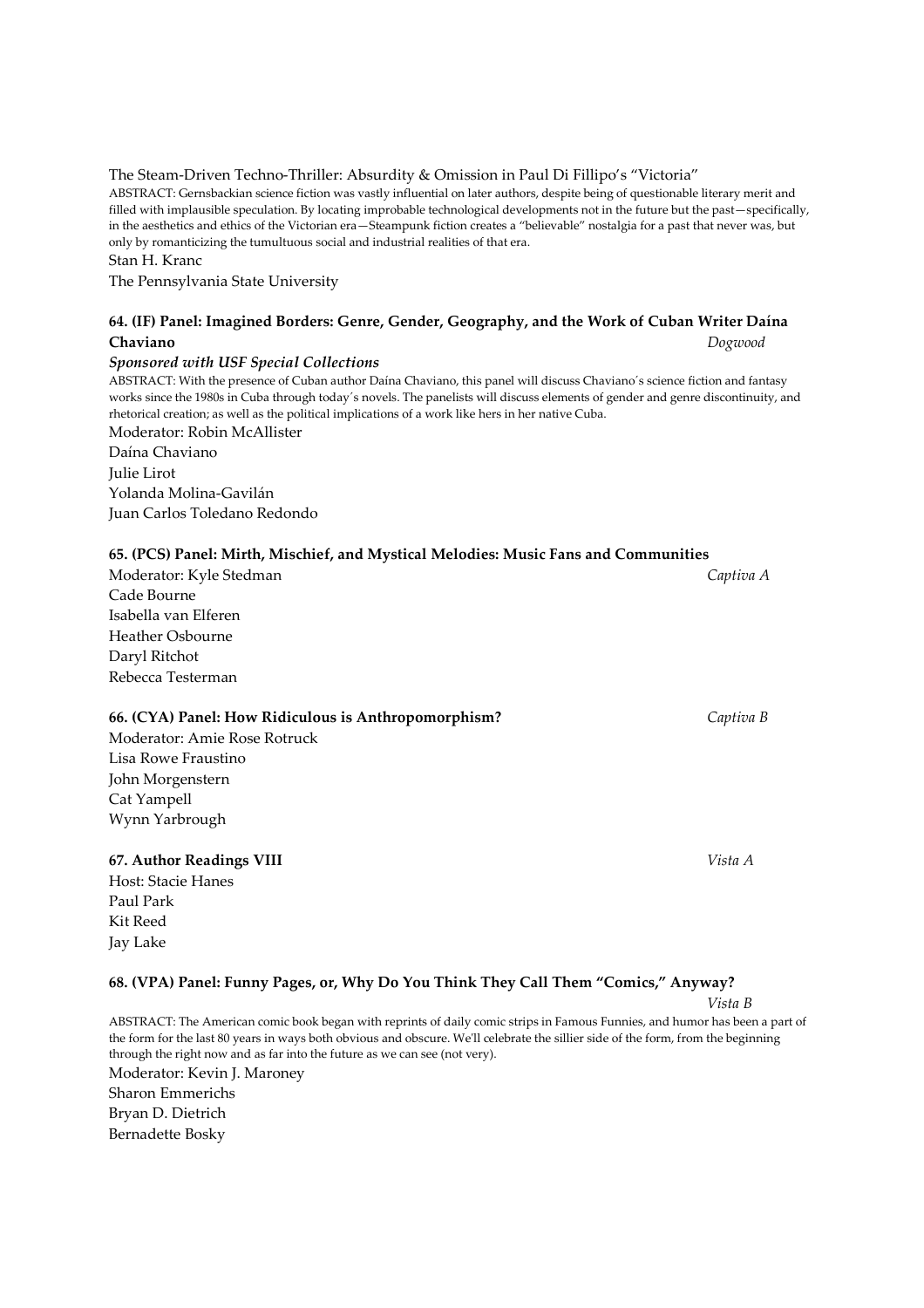#### P. Andrew Miller

\*\*\*\*\*\*\* Friday, March 18, 2011 12:15-2:30 p.m.

#### Guest Scholar Luncheon Grand Ballroom Grand Ballroom Grand Ballroom

Different and Equal Together: SF Satire in District 9 Andrea Hairston Host: Jen Gunnels

\*\*\*\*\*\*\* Friday, March 18, 2011 2:45-3:45 pm.

#### 69. (VPA) Fantastic Phalluses Pine

Chair: Lisa Swanstrom Florida Atlantic University

#### Steamprops: Steampunk as Material Folk Culture

ABSTRACT: By interviewing a number of prominent craftspeople in the Steampunk subculture, I intend to find hard evidence of folk traditions being expressed in new ways. In addition, I also intend to find evidence that many Steampunk crafters impart their skills and techniques to others in a workshop setting, perpetuating some skills and even creating new traditions, thus indicating that material folk culture is thriving in the Steampunk community.

Austin Sirkin

Georgia State University

#### The Veiled Phallus – Unveiled and Defrocked

ABSTRACT: The idea of the phallus as simultaneously fantastic and ridiculous was abundantly visible in Mapplethorpe's 1982 grinning photograph of Louise Bourgeois cradling her work "La Filette" (Little Girl) which resembles a gigantic phallic latex dildo. In reviewing the use of phallic images in the art of the twentieth century, one discovers quite unexpected interpretations of such imagery by male and female artists. Psychoanalytic (Freud, Lacan, Deleuze and Guattari) and feminist (Hal Foster and Rosalind Krauss) theories illuminate these differences so that these images (Brancusi, Picasso, Duchamp, Oldenburg, Benglis, and Bourgeois) can be explored in terms of how they deflate or challenge phallic power. Cris Hassold

New College of Florida

| 70. Panel: Steve Donaldson in Conversation with Steve Erikson | 0ak |
|---------------------------------------------------------------|-----|
| Moderator: W.A. Senior                                        |     |

#### 71. (CYA) Visualizing the Ridiculous and the Control of the Maple

Chair: Tracy (May) Stone University of Louisiana at Lafayette

### Spatial Setups: Delivering Humor through Contrasts in Scale in the Picturebook Worlds of David Macaulay and David Wiesner

ABSTRACT: Maps and other dimensional guides continue to augment story, building new codes in response to the interactive era's spatial literacy. Historically, visual icons are important partners with text in children's literature; however visualization may also stand alone, producing direct, abrupt and personalized effects. Ms Stefany continues research on interactive factors, exploring the use of scale changes through icons to produce humorous response.

Betsy A. Stefany

Hollins University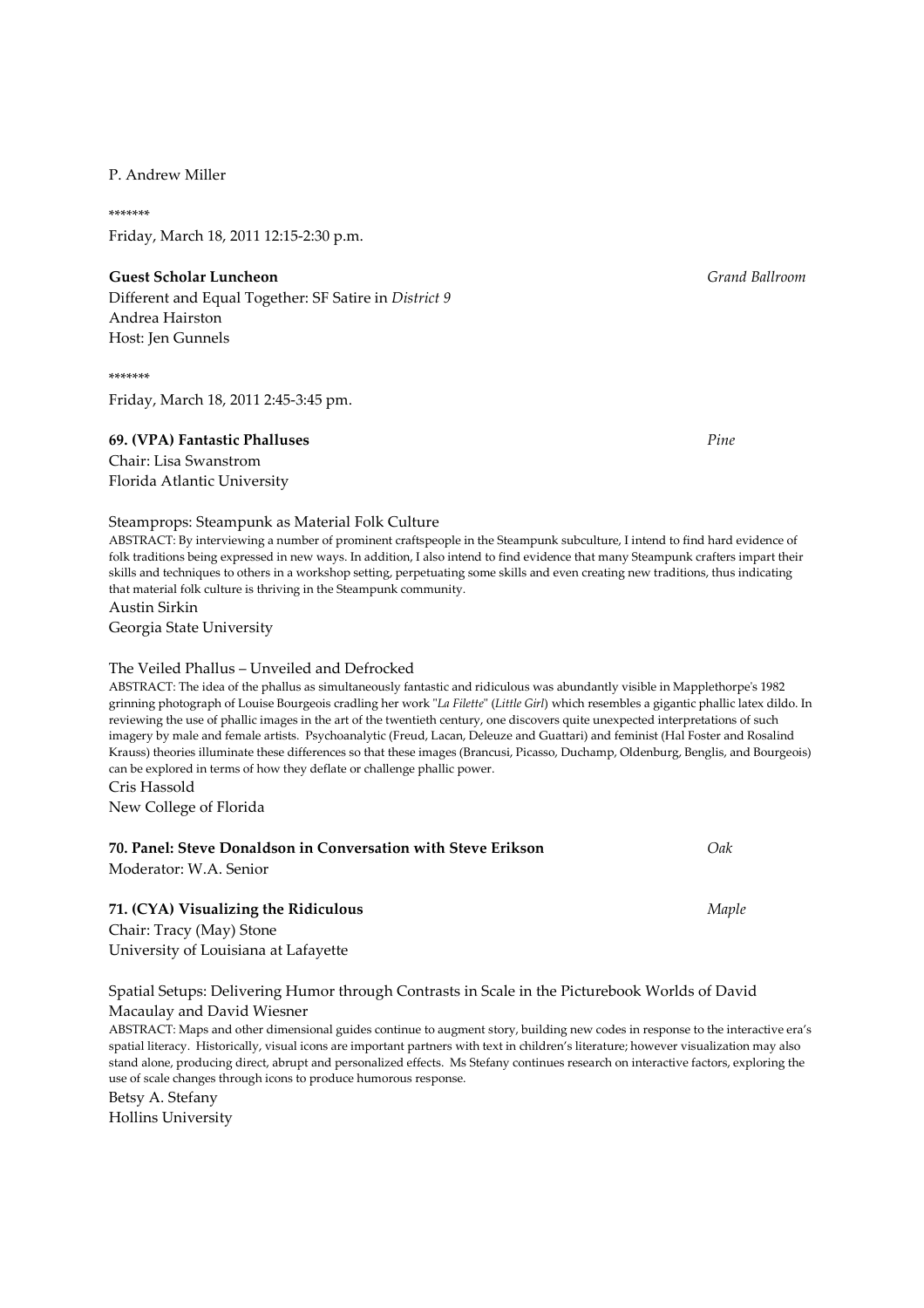No Pants Required: Animals with Clothing in Children's Picture Book Illustration ABSTRACT: Clothing on animals denotes a bounty of information, from age and gender to social class and occupation. It can be a symbol of colonialization or a marker of individual identity. Illustrators' decisions and depictions of clothing in picture books reveal significant underlying assumptions about the "default" subject. Kate Goddard Hollins University

# 72. (CYA) Jewish Tradition and Influences Cypress Cypress

Chair: Nadine Cooper-Kohn Hollins University

Fools of Chelm and Jewish Tradition: Stories for Children?

ABSTRACT: Jewish folklore assigns fools a special home: the imagined village of Chelm, an actual place in Poland. Though the Chelm folktales were originally adult parodies of Rabbinic wisdom, in the twentieth century, inspired by the "Children's Stories" of Isaac Bashevis Singer (an early ICFA Guest of Honor), many other authors and illustrators have dealt with the fantastic, ridiculous logic of the Fools of Chelm.

Faye Ringel U.S. Coast Guard Academy (Emeritus)

# From Ridicule to Recognition in Maurice Sendak's Pincus and the Pig

ABSTRACT: While Pincus and the Pig, a klezmer version of Sergei Prokofiev's Peter and the Wolf by Maurice Sendak and the Shirim Klezmer Orchestra, is ostensibly merely poking fun at the famous children's classic by giving it a Jewish twist, behind the humor is a serious statement about American Jewish culture and identity.

Leslie Tannenbaum Ohio State University

# 73. (SF) Race and Science Fiction **Palm** Palm **Palm** Palm **Palm**

Chair: David M. Higgins Indiana University

Andrea Hairston's Redwood & Wildfire: Conjuring Impossibility Specialists ABSTRACT: People of color move center stage in Hairston's second novel, an alternative history of turn-of-the-20th-century America. Redwood Phipps conjures the wind and moves through time with the aid of her spirit ancestors, while smiling death lurks nearby. Monty Vierra

Karkonosze State School of Higher Education in Jelenia Góra

Racial Breaks confronting Spirit Assault: Indigenous Futurism and Andrea Hairston's Seminole Performative Characters, Jeff Barnaby's File Under Miscellaneous and Lisa Jackson's Savage ABSTRACT: Grace L. Dillon Portland State University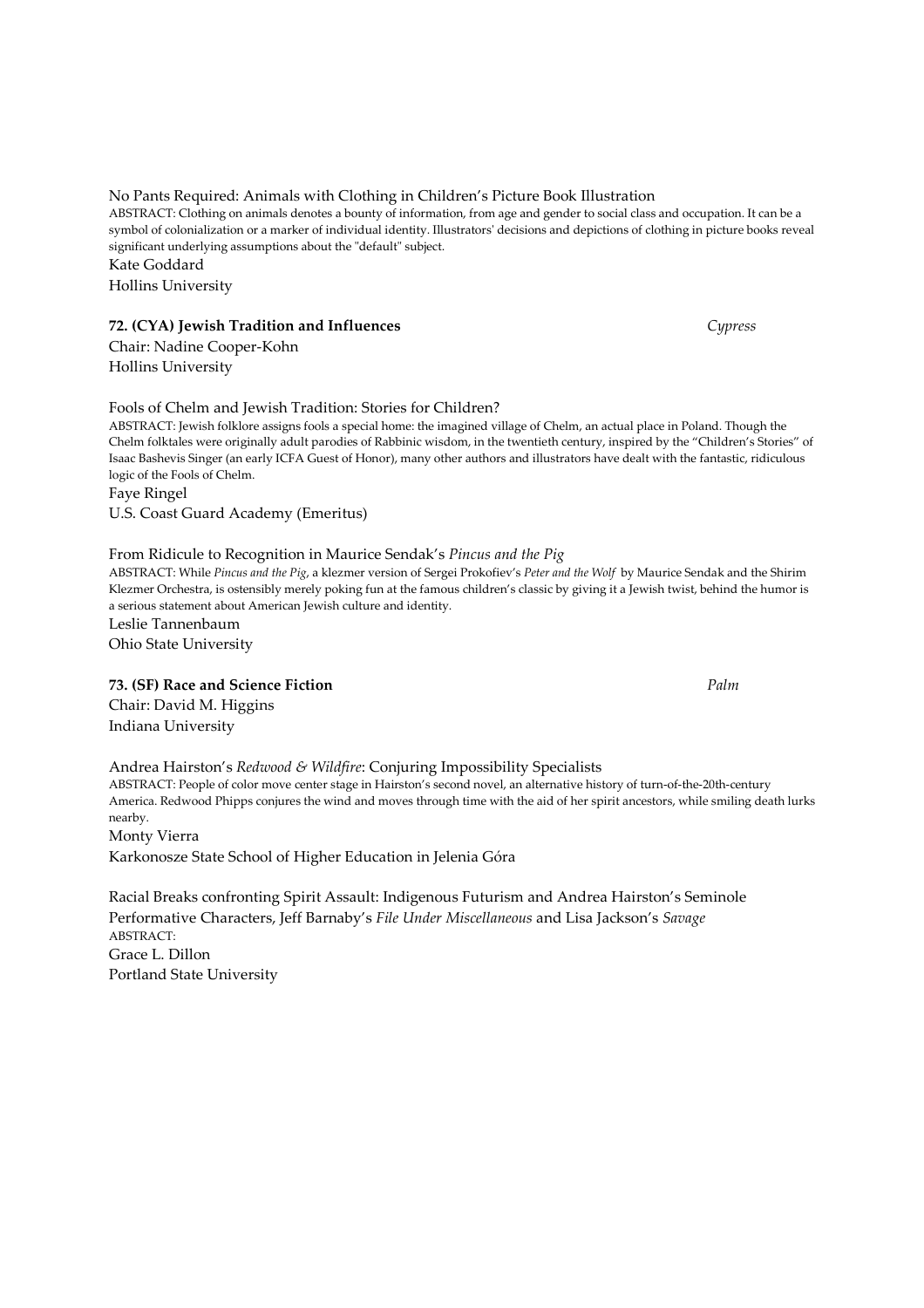#### 74. (IF) East Meets West Magnolia

Cross-interest with FTV Chair: Julie Lirot Dartmouth College

#### Dolls in Japanese Animation: Replicating the Human Image in Science Fiction Anime

ABSTRACT: In Japan, there is a long tradition of cherishing moving dolls. Traditional dolls such as Karakuri-dolls or automata, and intricately made traditional Japanese puppets in ningyo-jyoruri (puppet theater) have fascinated Japanese eyes as they duplicated or augmented the human world. The viewers saw a reflection of themselves in the movement of these human-like objects. This tradition of moving dolls lives on in Japanese Anime: the characters of science fiction works such as Atom in "Astro Boy," Motoko and Batou in "Ghost in the Shell," "gynoids" in "Ghost in the Shell: Innocence," Tina in "Metropolis," and even Paprika in "Paprika," can be considered the modern descendents of the moving dolls of traditional theater or mechanical dolls that were popularized more than two hundred years ago. The fascination of seeing ourselves in an altered way may not have changed in its essence. This paper attempts to examine how technology is incorporated into the traditional idea of moving dolls and function to blur the boundaries between humans and artificial beings in order to extrapolate the future in contemporary Japanese Anime. Hiroko Chiba

DePauw University

# Multiple Heads, Arms and Limbs among the Demonic and Deadly in the Classical Literatures of India: An Examination of the Concept of Evil and Sin

ABSTRACT: Multiplicity of bodily parts is one of the notable features associated with the divine and the demoniac in Indian religious mythology. Although, the association of multiplicity with divine is widely studied by scholars, the multiplicity among the demoniac is largely ignored. Hence, in order to better understand the multiplicity of body parts in Indian culture and arrive at a balanced view of the theology and cosmogony in India, I propose to examine the multiplicity of bodily parts among the monsters in Indian classical literature.

Lavanya Vemsani Shawnee State University

#### 75. (IF) International Fantastic Film and Text I Dogwood

Cross-interest with FTV Chair: Sharon Lynn Sieber Idaho State University

#### Harvest Dreams and Jewish Humor in the Fantastic

ABSTRACT: This paper considers some strategic, revelatory, and redemptive aspects of humor in Jewish fantastic art and literature as reflected in Sylvia Fine's "Maladjusted Jester" (performed by Danny Kaye in the 1956 movie, The Court Jester), and two more tales that invoke laughter and its meanings in outlandish worlds: Nachman of Bratslav's "The Humble King" and S. Ansky's "A Good Laugh."

Michael Kagan Le Moyne College

#### Native Aliens: Narratives of Immigration in Vandana Singh's Distances

ABSTRACT: Vandana Singh's science fiction novella Distances (2008) explores hybrid identities and the resultant anxieties of alienation in the postcolonial immigrant context. This work projects the postnationalist future of Indian English science fiction, where India itself dissolves as a national identifier and emerges more as a cultural and philosophical inspiration. I contend that the identity politics and alienation that Distances deals with are not only results of postcolonial mimicry (as propagated by Homi Bhabha), but more of a Fanonian split-personality, accentuated and compounded by politics of belonging. Suparno Banerjee

Texas State University-San Marcos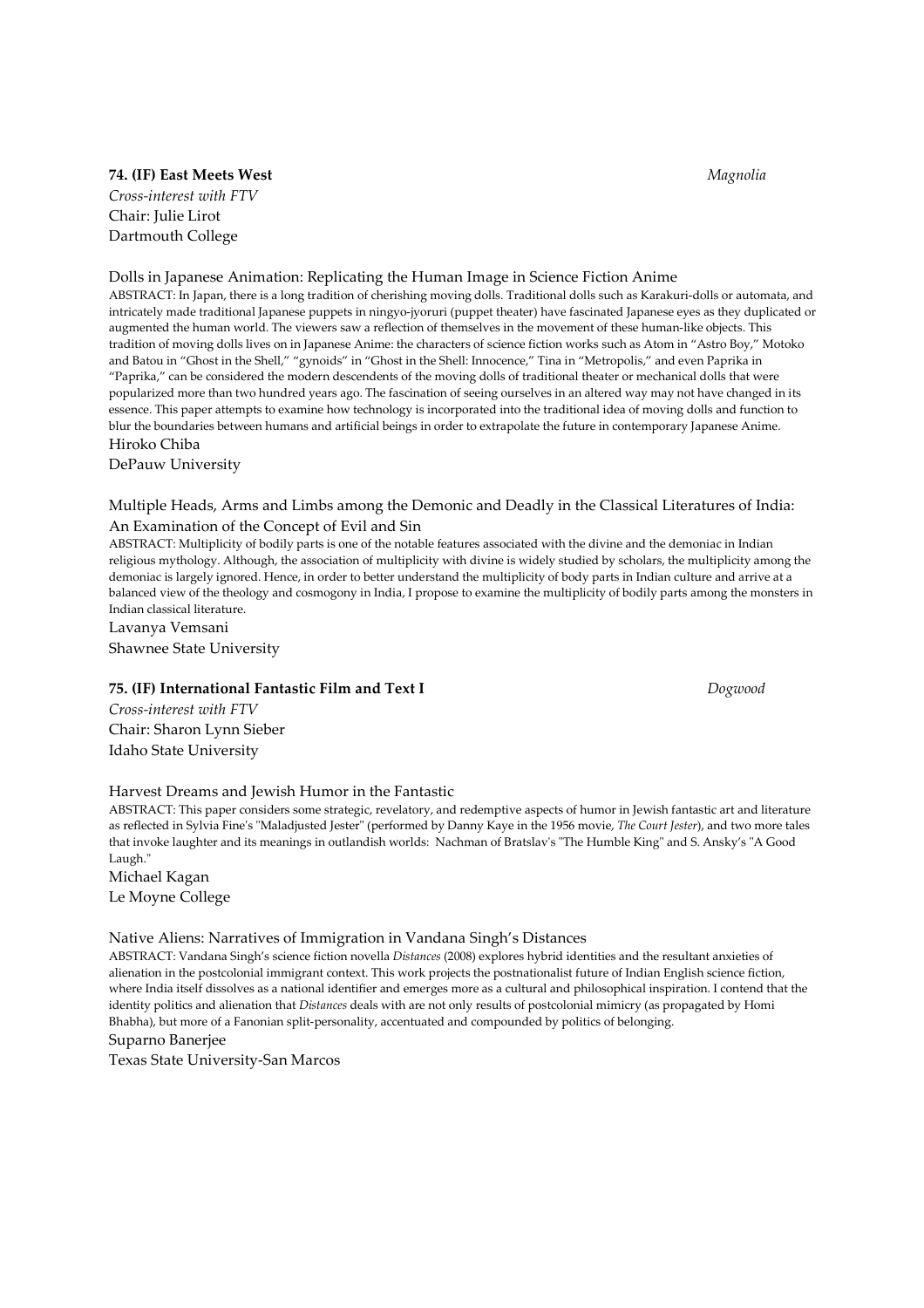# **76. Poetry Words and Worlds I Captiva A** Captiva A Captiva A Captiva A

Moderator: Judith Kerman Gina Wisker Don Riggs David Lunde Donna Hooley Sandra Lindow

#### 77. Author Readings IX Vista A

Host: Rhonda Brock-Servais Ellen Klages Andy Duncan

#### **78. (PCS) Roundtable** Vista B

Moderator: Barbara Lucas Reading: Roberta Pearson, "Fandom in the Digital Era"

#### \*\*\*\*\*\*\*\*

Friday, March 18, 2011 4:00-5:30 pm.

#### 79. (PCS) Wars of Culture and Consumption: Fandom Dynamics and Ideology *Pine*

Chair: Karen Hellekson Independent Scholar

#### Sincerest Affection: Factions and War in Forever Knight Fandom

ABSTRACT: The television series, Forever Knight (1992-96), aired at the cusp of a major cultural shift in fandom, from snail-mail and fanzines to Internet-based mailing lists, chat rooms, and websites. The heart of Forever Knight fandom was FORKNI-L@LISTS.PSU.EDU, a mailing list created by Jean Prior and Laurie Salopek on 9 December 1992. By the end of the first season, there was much discussion on list about the formation of factions within Forever Knight fandom. Conflicts of opinion that might have led to flame wars, with the fandom splitting into splintered, separate subgroups, took a very different direction—one that creatively exploited the differences between the fans with the effect of uniting the fandom as a whole.

#### Greer Watson

University of Toronto

#### From Barad-dûr to Abu Ghraib: Tolkien's Impact on the War on Terror

ABSTRACT: This paper traces the influence of Tolkien's portrayal of the nature of the war between good and evil by analyzing its impact on early fantasy-roleplaying games and the eventual evolution of modern first-person computer games. Tolkien's racial characterization of evil, and his acceptance of the necessity of genocide (in regards to the "subhuman" races such as the Orcs) has subtly shaped the modern American reaction to the War on Terror and also the social and military programming of modern soldiers."

Maize Arendsee Florida State University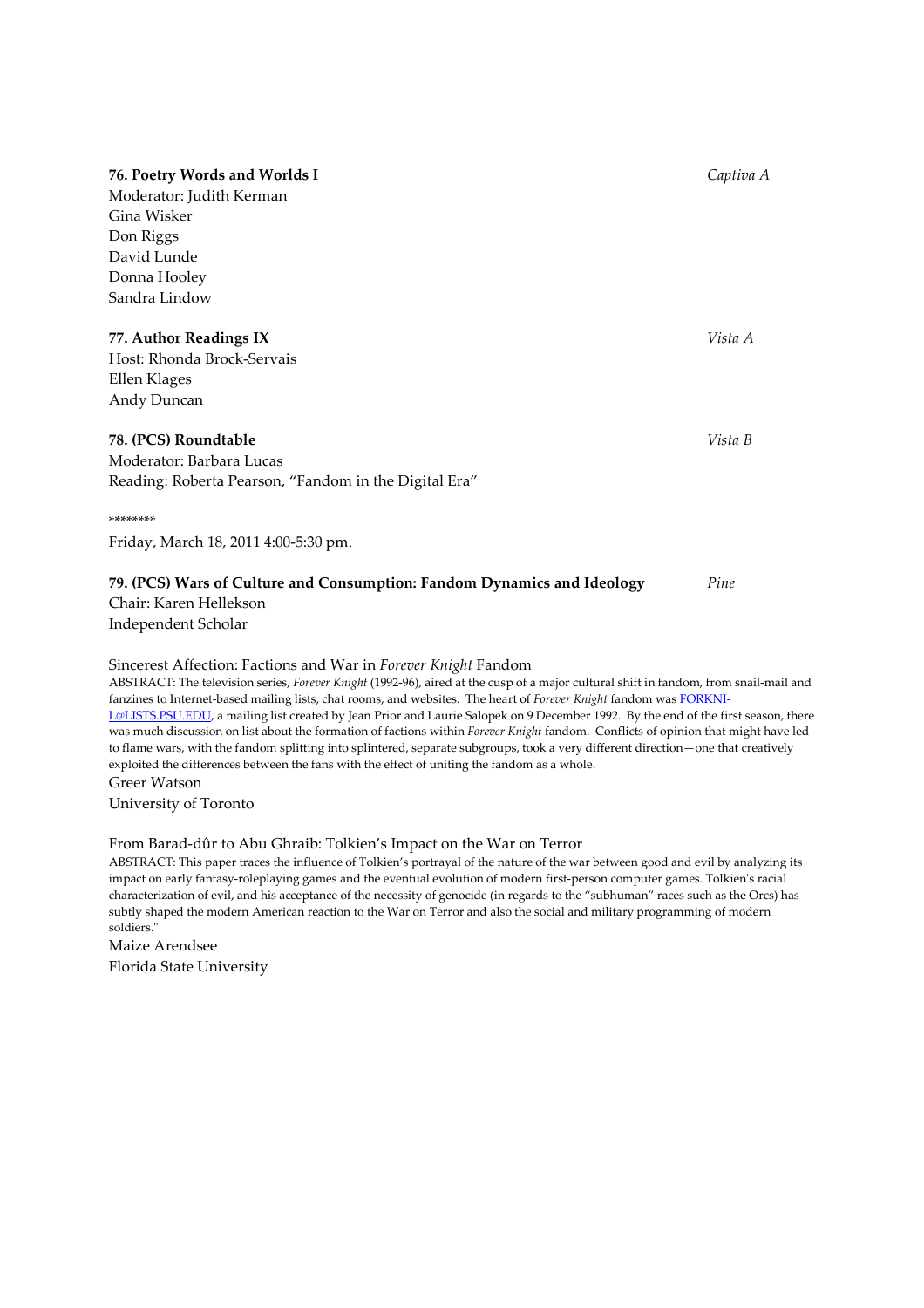#### Comparative Study on Fandom, Anything but Problems?

ABSTRACT: The most difficult task in the comparative research is in finding the core elements of comparison, especially when it is done in very different cultures. The Finnish Academy research on Global Comparative Research on Youth Media Participation (2009–2011) has launched a comparative research on media participation of children and young people in Argentina, Egypt, India, Kenya and Finland. The fandom experiences in the interviews and the media diaries collected by the project are well seen in the data of each country. The statistical data (shall be collected in November 2010, N=1200 in each country) includes multiple questions about fandom. The paper shall present and compare these results, and asks through them how one would do a comparative research about sf fandoms of China and Finland. Irma Hirsjarvi

University of Jyväskylä

#### 80. (CYA) Crushing on Vampires and Beasts Maple Maple

Chair: Mandy Mahaffey Valencia Community College

# The De-fanging of the Wild in Postmodern Retellings of "Beauty and the Beast" ABSTRACT: In a cultural moment where couples have weddings dressed as Shrek and Fiona and women of all ages wear shirts

proclaiming their allegiance to Team Jacob, Beauty's Beast is no longer dangerous. The wild has changed: it may be clothed in absurd green skin or held up as a buff "exotic" sex icon. Masculinity has been similarly transformed in "Beauty and the Beast" retellings of the past decade. Anastasia Salter

University of Baltimore

#### The Vampire Image: Romanticism and Infection in Twilight and The Coldest Girl in Coldtown

ABSTRACT: The Vampire Image compares the different vampire characteristics and perspectives in Holly Black's The Coldest Girl in Coldtown and Stephenie Meyer's Twilight Saga. One features infectious beings quarantined from a society where human perception is manipulated by fantasy. The other features fantastical beings with supernatural abilites, beauty, and the power of love to overcome all obstacles.

Justin Teel University of Alabama

#### Analyzing Female Role Models in Romantic Vampire Literature for Young Adults

ABSTRACT: Young adults---especially females---have been bitten by the latest popular culture phenomenon: vampires. With as much as young adult readers are now consuming novels in which vampires are portrayed as suitable love interests for young women, the characters in them have the ability to make a much larger impact on their impressionable audience than anyone seems to acknowledge. This paper will bridge the gap between the main female characters of Stephenie Meyer's Twilight, Charlaine Harris' Dead Until Dark, and P.C. and Kristin Cast's Marked, showing how they all experience similar feelings, but handle them very differently, leading us to ask, "Who presents the best role model for young adult readers?"

Alexis Catanzarite High Point University

#### 81. (FTV) Panel: The Fantastic Absurdities of Rocky Horror Cypress

Moderator: Jeffrey Weinstock Katherine Fowkes Leisa Clark Dominick Grace Lori Mages Elizabeth Lundberg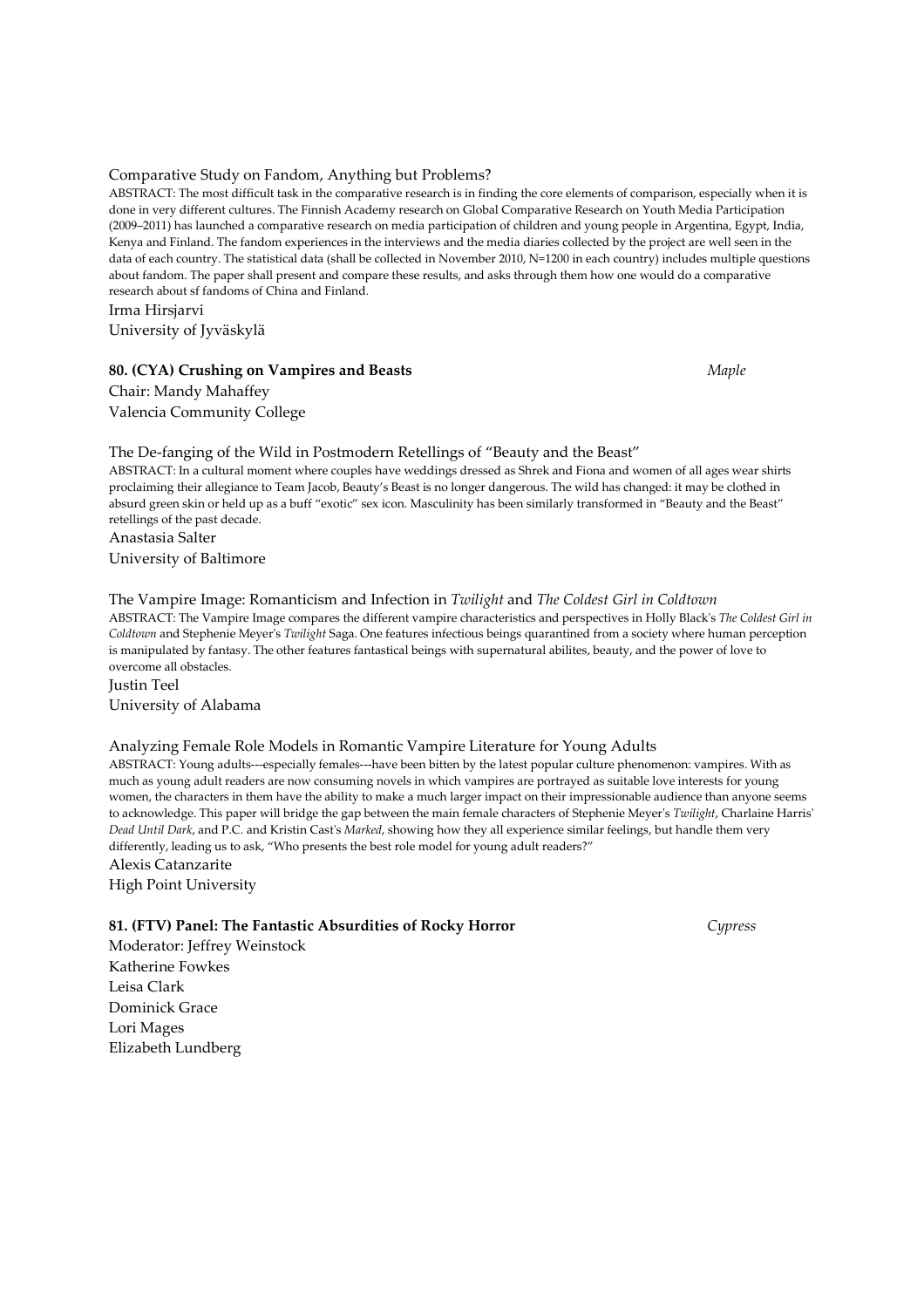#### 82. (FTV) The End of the World As We Know It Palm

Chair: Christopher Glover Long Beach City College

From Humanism to Nihilism: Theorizing Pandemic Apocalypse in the Resident Evil Quadrology ABSTRACT: Sheryl Hamilton Carleton University

"Hello" if You're Human: Hum/animality, Gender, and Language in 28 Days Later ABSTRACT: Mary Long Florida Atlantic University

The Future's So Funny: The Leveling Function of the Ridiculous in the American Apocalyptic Subaltern of Idiocracy and Southland Tales ABSTRACT: Ida Yoshinaga University of Hawai'i-Manoa

#### 83. (IF) Errant Appliances, Absurd Excess, and Inept Metaphors Magnolia

Cross-interest with FTV Chair: Debbie Felton University of Massachusetts, Amherst

#### Ridiculously Excessive: German Humor?

ABSTRACT: What constitutes 'ridiculous' in german-language popular fiction? Through an examination of Pukalu's "The Carver of Wooden Decoys from Beetlejuice XIV" from 1999, a SF short story, the author uses the notion of excess to examine the ridicule of many tried and true german national characteristics. Vibs Petersen

Drake University

# Unusual Behavior in Household Appliances: Fantastical Furniture and Humorous Household Gadgets in International Literature and Film

ABSTRACT: Walking chests, flying chairs, moving beds, imperious refrigerators: appliances of the supernatural abound in literature and film of the fantastic. Examples are found in fairy tales, early Western literature (Cantígas de Santa Maria, Gautrek's Saga) modern novels (Pratchett's The Color of Magic), and international film (El hotel electrico [1908], Hausu [1977], Ghostbusters [1984]): the mundane item of furniture, household tool, or technical appliance that suddenly leaps to a life of its own, or is perceived to have some magical or otherworldly power, in the presence of a feckless, naïve, or scoffing character. This brief comparative presentation will give an overview of these appliances, their horrifying or humorous contexts, and the life-changing consequences to those who come into contact with them.

Sharon D. King

UCLA Center for Medieval and Renaissance Studies

Jorge Luis Borges' Poetics of Inept Metaphor ABSTRACT: Jorge Luis Borges draws upon an ancient tradition of Scriptural metaphor to create his contemporary parody of Dante's Divine Comedy in his famous short story "The Aleph." Robin McAllister Sacred Heart University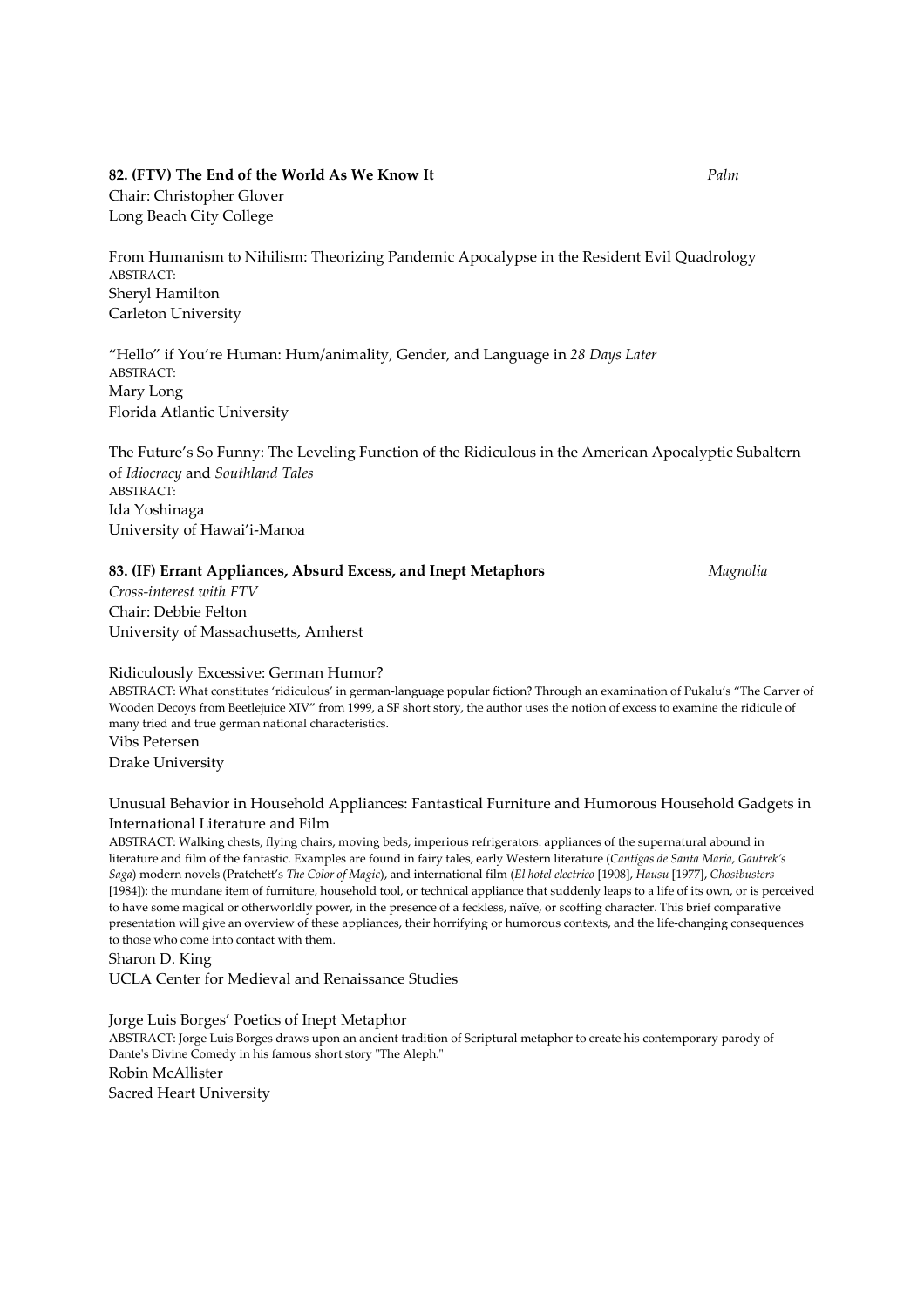#### 84. (F) The Laughs, Loves, and Bodies of Faerie Theorem 2008 and Bogwood

Chair: Agnieszka Jedrzejczyk-Drenda Middlesex University

### Tall, Dark, and Folkloric: The Selkie in Two Contemporary Romance Novels

ABSTRACT: A close reading of two paranormal romances and the folk texts that inspired them, this is an analysis of the interaction between two modes of storytelling and the impact of this exchange on each genre. By focusing on selkies—rather than vampires, werewolves, or other creatures already transformed by pop culture—this study offers a glimpse of direct transmission between folklore and mass-market fiction.

Jessica Jernigan Central Michigan University

#### Enamored of an Ass: The Enchanting Incongruity of Fairy Humor

ABSTRACT: To be fey is to be of fairy: it is to be fundamentally at odds with the human world. It's also, oddly enough, the same word we use for humor that's just a little left of center. If the secret of comedy is … timing, what, then, are we to make of the humor predicated on a folk who are said to run by a completely different clock, as the fairies do in their Underhill domains where an hour can be a day, and a year a century?

#### Helen Pilinovsky

California State University, San Bernardino

#### The Grotesque Body in Fairy Tales

ABSTRACT: Long before they became an influence on fantasy literature, fairy tales occupied a pivotal point between low and elite cultures in early modern Europe. Drawing on the Grimms' and other canonical fairy tales, I discuss the grotesque bodies in fairy tales, arguing that for ideological reasons these monstrous bodies have been exiled to the margins from the central role they once played in European folk culture.

Jeana Jorgensen Indiana University

#### 85. (VPA) Video Game Narratives I Captiva A

Chair: Stefan Hall Defiance College

#### Worldcrafting World of Warcraft: Interactivity, Investment, and Authorship in MMOs

ABSTRACT: I will primarily be looking at WoW as an act of collaborative (and sometimes confrontational, but always group) authorship. Akin to the choose your own adventure books of our youth, WoW goes a step further; rather than simply reading a story from a predesignated point of view, WoW allows the player/reader to enter into a shared authorship -- shared with both Blizzard's development team and other players/readers (this is even the case on servers not specifically designated for Role-Play).

Charles B. Herzek Broward College

#### Contemporary Narratives: The Emerging Role of "interactive fiction" in the Literary Canon

ABSTRACT: Themes in literature and "interactive fiction" will show a growing need for a crossover of entertainment, information and interaction. This paper will assert the need for the field of research in "interactive fiction", and the medium itself, to explore the far reaching role of modern entertainment in regards to problem solving, overarching narrative, interactivity and the role and intent of the author/creator which are inherently the same thing.

Gabriel Riviere

University of Wisconsin- Baraboo/Sauk County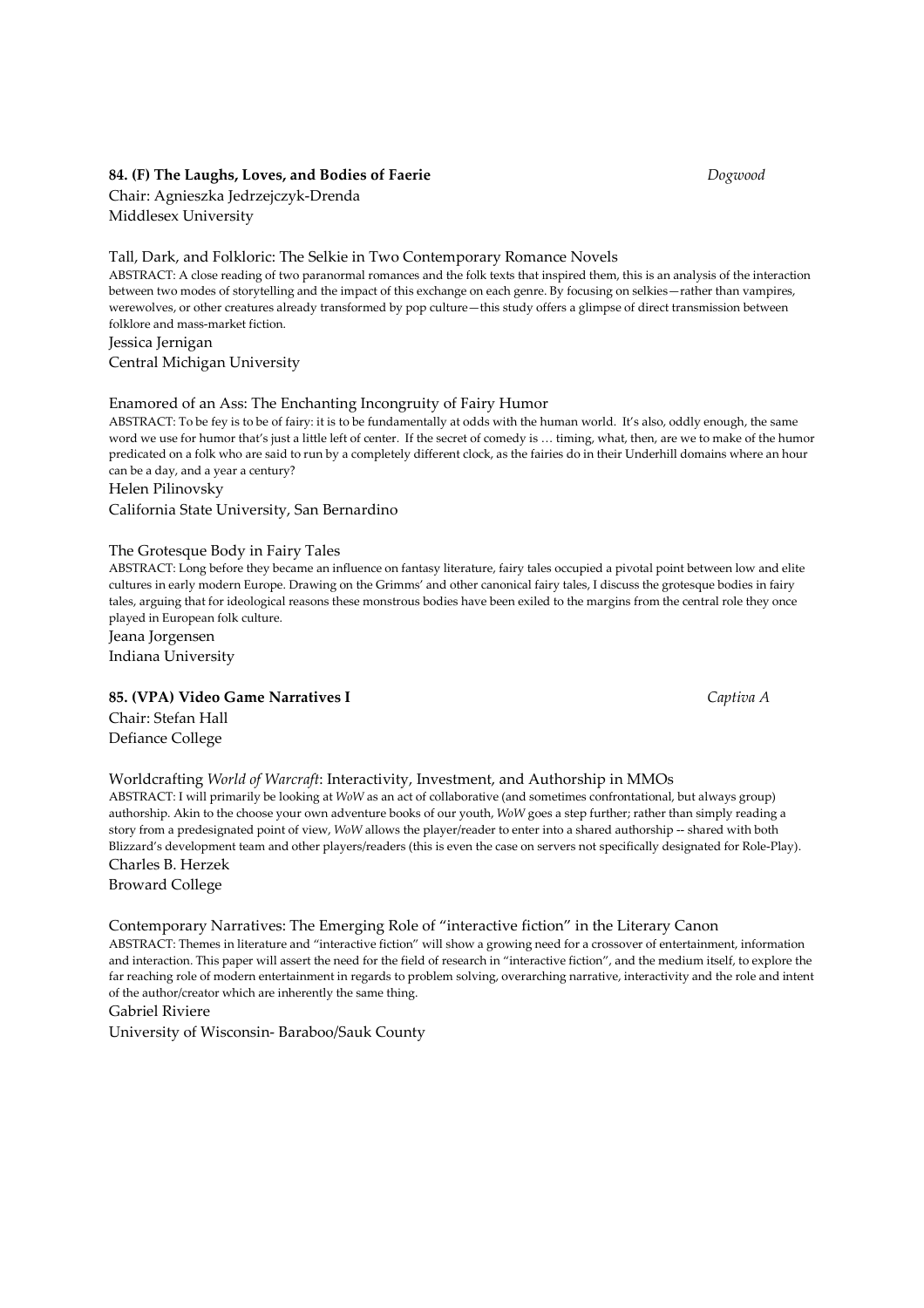# Tolkien Transmediation: The Alchemy of Modern Roleplaying

ABSTRACT: In this paper, the role of the reader as it transforms from passive to active participant is explored and what effects are derived from different genre intepretations of the source material; beginning

with the first action-adventure game and ending with the most recent Lord of the Rings Online. Each of these transformations and genres are then analyzed with respect to the scholarship on the original work in terms of fate, free will, agency and the ideas of "Faerie" as related in Tolkien's essay "On Fairy Stories".

John Murray

University of California, Santa Cruz

# 86. Panel: Terry Bisson Captiva B and Captiva B and Captiva B and Captiva B and Captiva B

Moderator: F. Brett Cox Christopher Rowe Andy Duncan Edward James

# 87. Author Readings X Vista A

Host: Rick Wilber Seth Dickinson Joe Haldeman Daína Chaviano

# 88. (H) Horrific Relationships Vista B

Chair: Douglas Ford State College of Florida

Vampire Dating Guides: or, "How to Cope When Your Boyfriend Sucks" ABSTRACT: Kathy Davis Patterson Kent State University

Will the real Robert Neville come out? Vampires, Queer Monstrosity, and the Ethics of Revolutionary Violence in Richard Matheson's I am Legend

ABSTRACT: In this paper, I argue that the true horror that Robert Neville, the protagonist of Richard Matheson's I am Legend, confronts at the end of the novella is his recognition of the monstrosity of his own homoerotic desire. Invoking vampirism to embody the unspeakability of forbidden queer sexual desire (the displacement of male penetrability in anal sex on the vampire's potential penetration of Neville's body by the fangs and the bacteria), Matheson constructs the closet, where Neville barricades himself, as a void that resists symbolization, and as such can only be inhabited by an aberrant monstrosity, the Thing in itself. Neville's subjectivity become thus open to the potential of exposure, or more specifically to the vulnerability of penetrability, that serves as the basis for reconfiguring the ethical relationship between human and vampires within a relational, post-human perspective.

Jamil Khader Stetson University

Masculinity and the Cuckold Revenge Fantasy in Joe Hill's Horns

ABSTRACT: This paper traces the notion of cuckoldry throughout the text of Joe Hill's Horns, from how the horns are seen (and not seen) to how others judge the protagonist based on their preconceived notions that he is less than a man. In essence, the paper argues that the cuckold's position is reversed from being stripped of one's power (masculinity) to drawing power from the horns to influence others in search of revenge.

Matthew Masucci

State College of Florida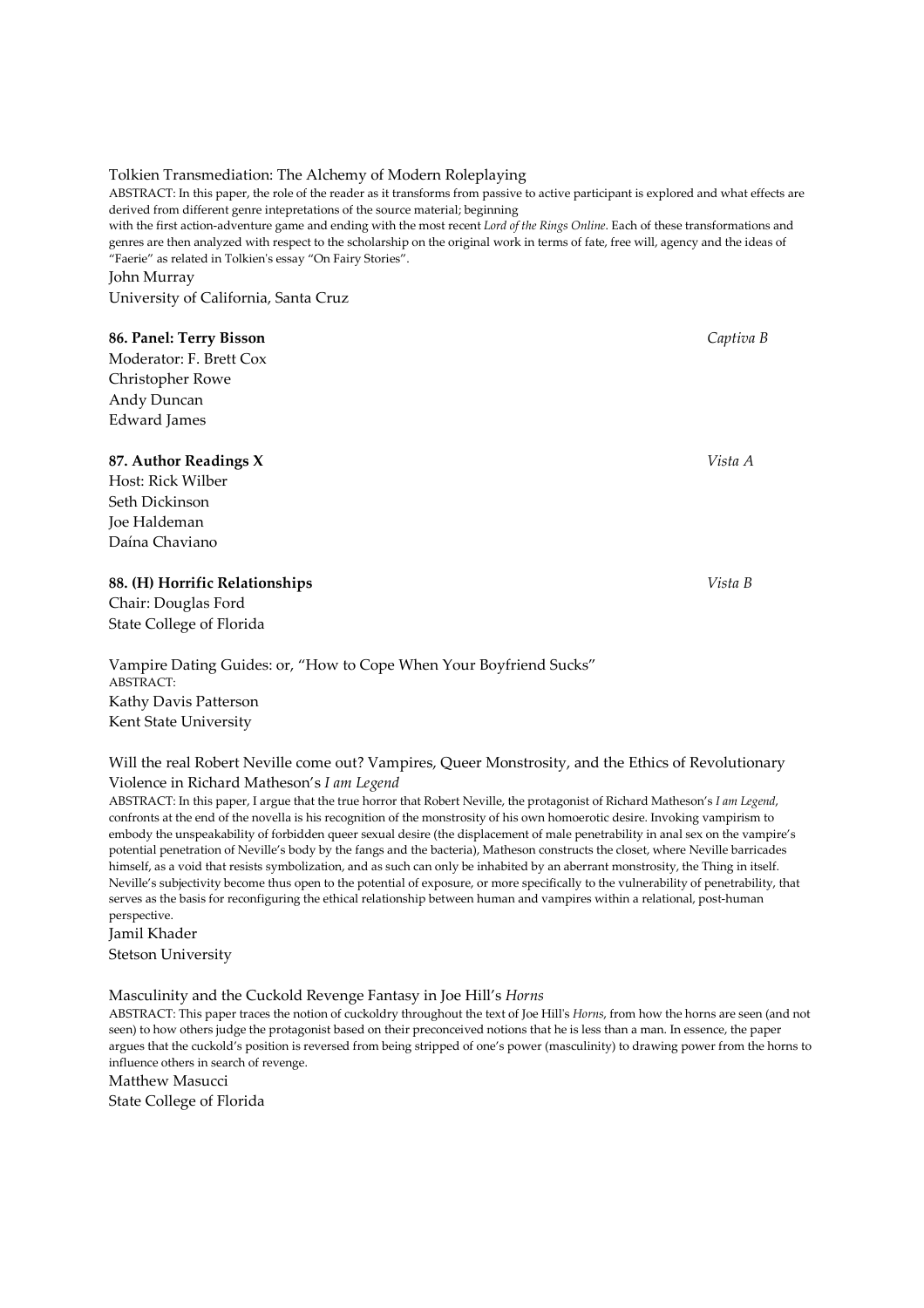| *******                                                                              |           |
|--------------------------------------------------------------------------------------|-----------|
| Friday, March 18, 2011 5:30-6:30 p.m.                                                |           |
| <b>Student Caucus Meeting</b>                                                        | Captiva A |
| Friday, March 18, 2011 5:30-7:00 p.m.                                                |           |
| <b>Tolkien Readers' Theatre</b>                                                      | The Cove  |
| Friday, March 18, 2011 6:45-8:00 p.m.                                                |           |
| <b>Lord Ruthven Assembly</b>                                                         | Captiva B |
| Friday, March 18, 2011 8:30-9:30 p.m.                                                |           |
| <b>Guest of Honor Event</b>                                                          | Capri     |
| TVA Baby - The Postextual Southern Gothic as Hyper Narrative with Genre Centricities |           |
| <b>Terry Bisson</b><br>Host: Andy Duncan                                             |           |
| Friday, March 18, 2011 9:30-10:30 p.m.                                               |           |
| <b>Dramatized Reading</b>                                                            | Capri     |
| Redwood and Wildfire                                                                 |           |
| Andrea Hairston                                                                      |           |
| Musical accompaniment by Pan Morigan                                                 |           |
| Friday March 18, 2011 10:30 p.m.-12:00 a.m.                                          |           |
| <b>Smut and Nothing But</b>                                                          | Cypress   |
| Host: Jennifer Stevenson                                                             |           |
| *******                                                                              |           |
| Saturday March 19, 2011 8:30-10:00 a.m.                                              |           |
| 89. (H) Death, Decay, and Zombies                                                    | Pine      |
| Chair: Michelle Lattanzio                                                            |           |
| Independent Scholar                                                                  |           |

The Rotting Dead and Other Literary Matter that Teems

ABSTRACT: With the advent of virtual bodies, cyborgs, and even the cell phone, we are seeing ourselves become more and more disembodied. This paper considers literary depictions of decay, which have the ability to make the body vital again, reminding us that we are more than just the 1s and 0s that constitute us in our Facebook profiles. In texts like Poppy Z. Brite's Exquisite Corpse, H. P. Lovecraft's "The Outsider," and Emily Dickinson's "I heard a Fly buzz," dead flesh remakes the human into something tangible and visceral, revolting and lovely.

Jesse James Stommel

Georgia Institute of Technology

The Politics of Zombie Love: Subversion, Self Actualization and Erotic Zombies in S.G. Browne's Breathers ABSTRACT: This paper examines the protagonist of S.G. Browne's *Breathers* as his evolution toward a self actualized, real human being propels him to eudaimonia. Andy's recognition of a personal identity moves him through what Larkin calls the zombie's res corporealis (16). Both sensual and subversive, he becomes a more complete metaphysical entity by tasting two "forbidden fruits': Rita, the beautiful young suicide and human flesh.

Franc Auld

University of Wisconsin- Baraboo/Sauk County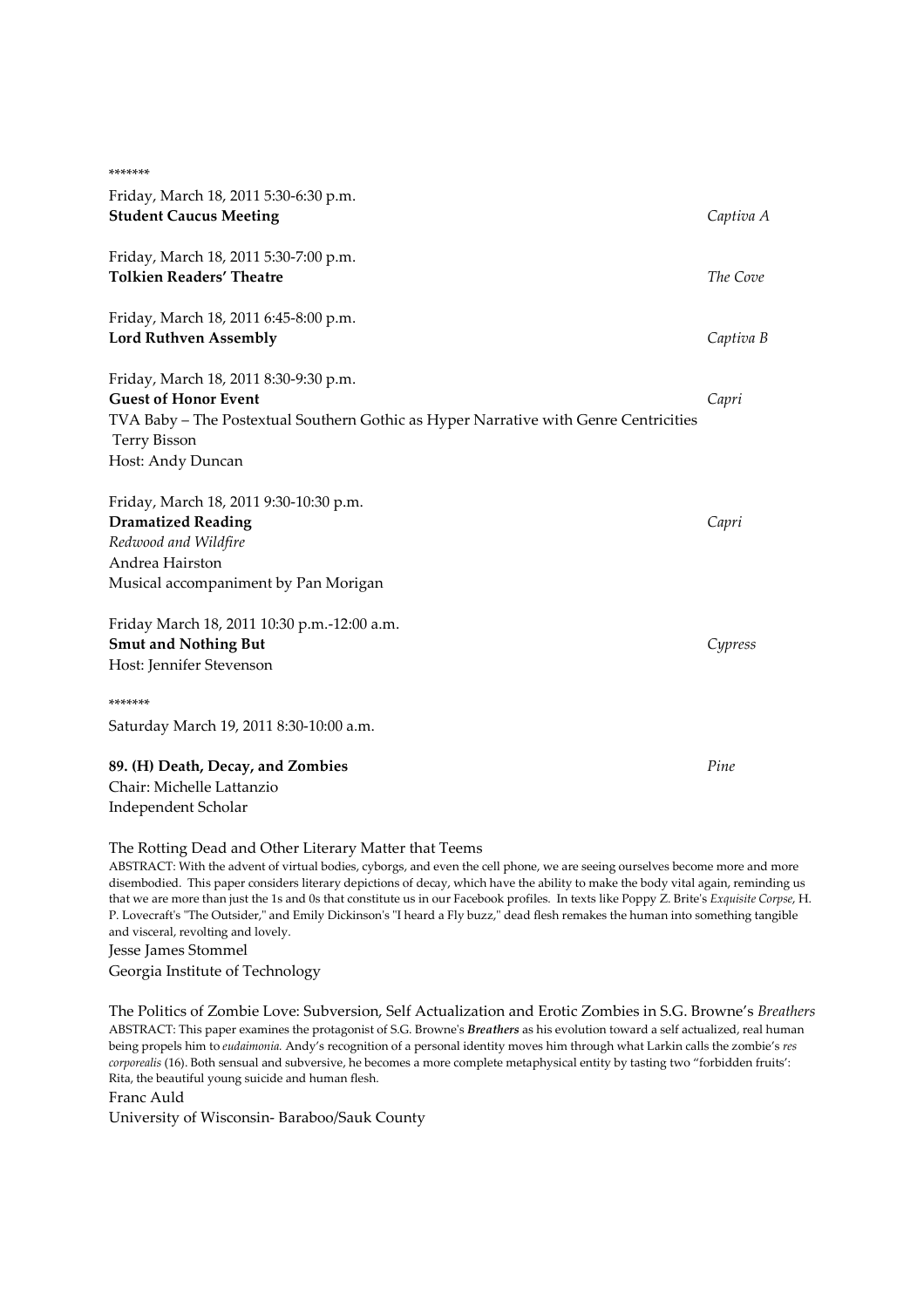Zombie Fetish: The New Memento Mori ABSTRACT: Keith Eubanks II Central Arizona College

# 90. (SF) Language, Space, and Empire in Connie Willis and Ursula K. Le Guin Oak Chair: Ann F. Howey

Brock University

Prawning the Universe: Exonyms as a Tool for Ridicule in Selected Works of Fantastic Colonialism ABSTRACT: The exonym applied to a colonized people or culture represents those applying the exonym while it purports to ridicule the named. By looking at the concept of the exonym in Uncharted Territory and other selected works of fantastic literature that express a vision of the future, we begin to look at the present differently: is the exonym colonialism, or does the exonym as ridicule in the fantastic show us the inescapable practice based on the limits of perception and language. Manda Brownrigg

MacEwan University

Borderlands, Badlands and Utopias: Interstices, No-Places and their Inhabitants in the Fiction of Ursula  $K$  Le Guin ABSTRACT:

Tracie Welser Polk State College

#### Towards a Cosmopolitan Science Fiction

ABSTRACT: This paper argues that the depth of science fiction's engagement with imperial themes, topics, and ideas allows the genre to function as a critical literature of empire. As a literary mode engaged with imperial dream-work, science fiction addresses the operations of imperialism more fully than any other mode of cultural production, and it is from this deep understanding of empire (in both its colonial and neo-colonial forms) that the genre produces rich cosmopolitan alternatives to imperial discourse and practice.

David M. Higgins Indiana University

# 91. (CYA) Re-imagining the Ridiculous: Fantastical Metamorphoses of Space, Genre and Agency in Children's Visual Culture  $Map$

Chair: Michael Levy University of Wisconsin-Stout

Transformations from Monstrous to Ridiculous: Dinosaurs as Agents of Power in Children's Visual Culture

ABSTRACT: This presentation looks at the popularity of dinosaurs in children's visual culture, exploring how they have often been viewed as agents of child power. Focusing on PBS Kids' Dinosaur Train in particular, the presentation reveals how dinosaurs may actually work as subversive, false agents of power in order to control rebellion against adult authority, therefore perpetuating the marginalization of children and aetonormativity as described by Maria Nikolajeva. Farran Norris

Illinois State University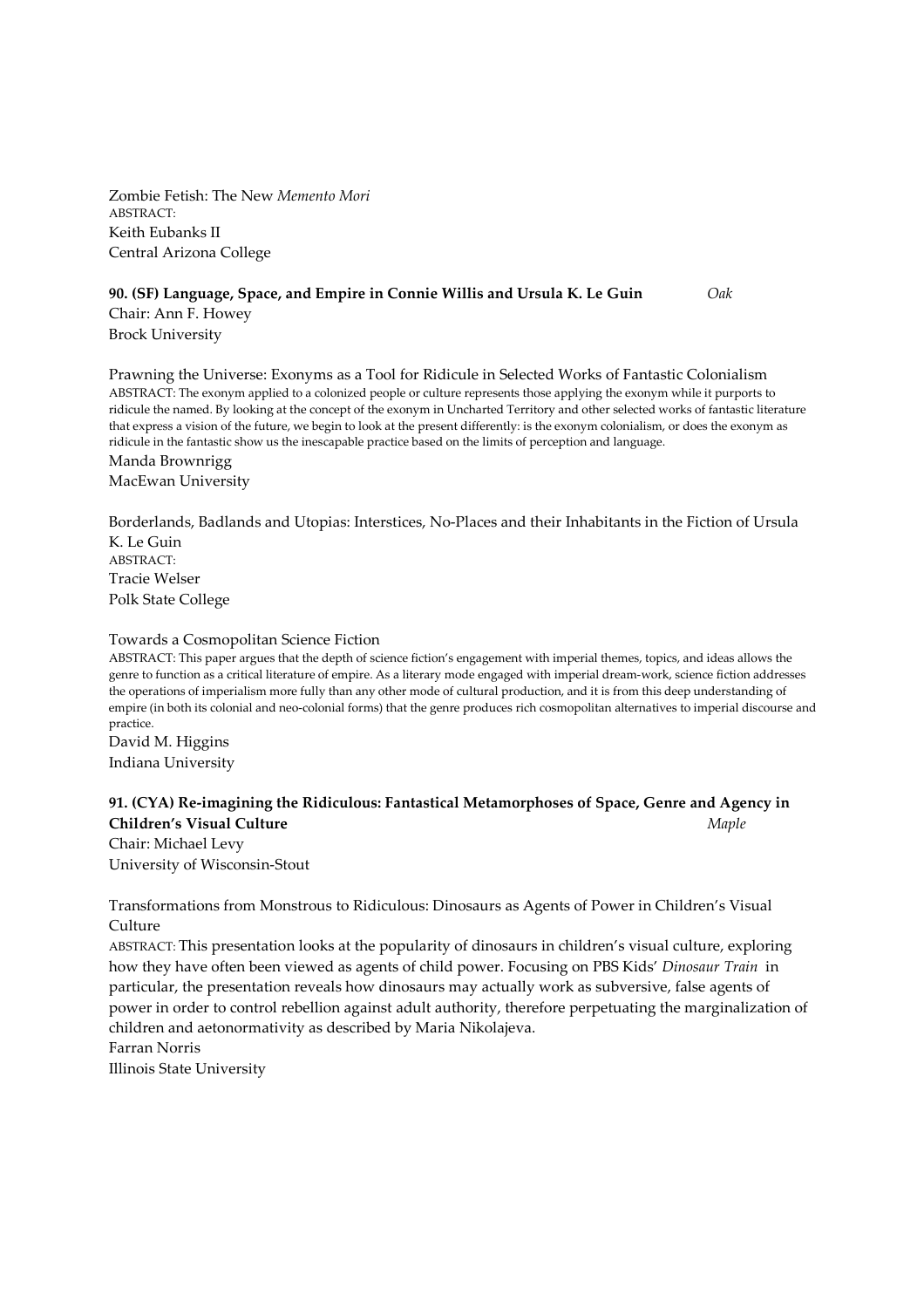# Navigating the Ridiculous: Baum's Oz Maps as an Alternative Mode of Discourse

ABSTRACT: Given critics' continued analysis of L. Frank Baum's The Wonderful Wizard of Oz (1900), I account for the figurative transportation of readers to this land and analyze Baum's textual map in this novel and the earliest Oz map designed for The Fairylogue and Radio-Plays (1908-09). I first discuss cartographic theory, in order to determine and explicate the functions of maps. Then, I apply these ideas to Baum's textual and visual maps and claim that these charts operate as alternative modes of discourse, working to appeal to a dual audience.

Amy Hicks

Illinois State University

# The Adaptable Alice: Re-appropriating the Ridiculous in Tim Burton's Alice in Wonderland

ABSTRACT: My presentation considers the nature of children's filmic adaptation by exploring the contextual framework and theoretical implications of Disney's 2010 Alice in Wonderland. I explicate both how the film meets cultural expectations of narrative structure inherent to its status as a Disney produced children's movie, as well as how it engages contemporary critical conceptions of performativity and signification. In doing so, I problematize adaptation studies of children's texts that focus on maintaining the essence of the original work, seeking instead to consider adapted works as separate contextual entities.

# Meghann Meeusen

Illinois State University

# 92. (F) (Un)knowable Cities, Wise Fools, and Vance's Storytelling Cypress

Chair: Elizabeth Whittingham

The College at Brockport - SUNY

# Knowing Urban Space in Palimpsest and The City & The City

ABSTRACT: China Miéville's The City & The City and Catherynne M. Valente's Palimpsest interrogate one of the basic assumptions of urban fantasy: that the city represents "knowable space." This presentation traces urban fantasy back to the nineteenth-century "novel of urban mysteries," arguing that Miéville's and Valente's novels represent a departure from earlier urban fantasies in their representation of what Henri Lefebvre would term a differential urban space.

Siobhan Carroll University of Delaware

# The Wise Fool in Contemporary Fantasy

ABSTRACT: The wise fool – the truly foolish who yet speaks wisdom, or the truly wise who pretends to folly – has a long history. Contemporary fantasy draws on a wide cast of such stock characters. This paper will examine the figure of the wise fool in Guy Gavriel Kay's Tigana, Megan Lindholm's Wizard of the Pigeons, and Patricia McKillip's The Book of Atrix Wolfe. Christine Mains

University of Calgary

Murdering the Sublime: Jack Vance's Dying Earth ABSTRACT: Mika Loponen University of Helsinki

# 93. (SF) Satire and Parody in Science Fiction Palm Palm Palm

Chair: Terry Harpold University of Florida

Variations of Parody: Comic Revisions of Kipling, Haggard, and the Tarzan and Sherlock Holmes Myths by Philip Jose Farmer and Gene Wolfe ABSTRACT: Edgar L. Chapman Bradley University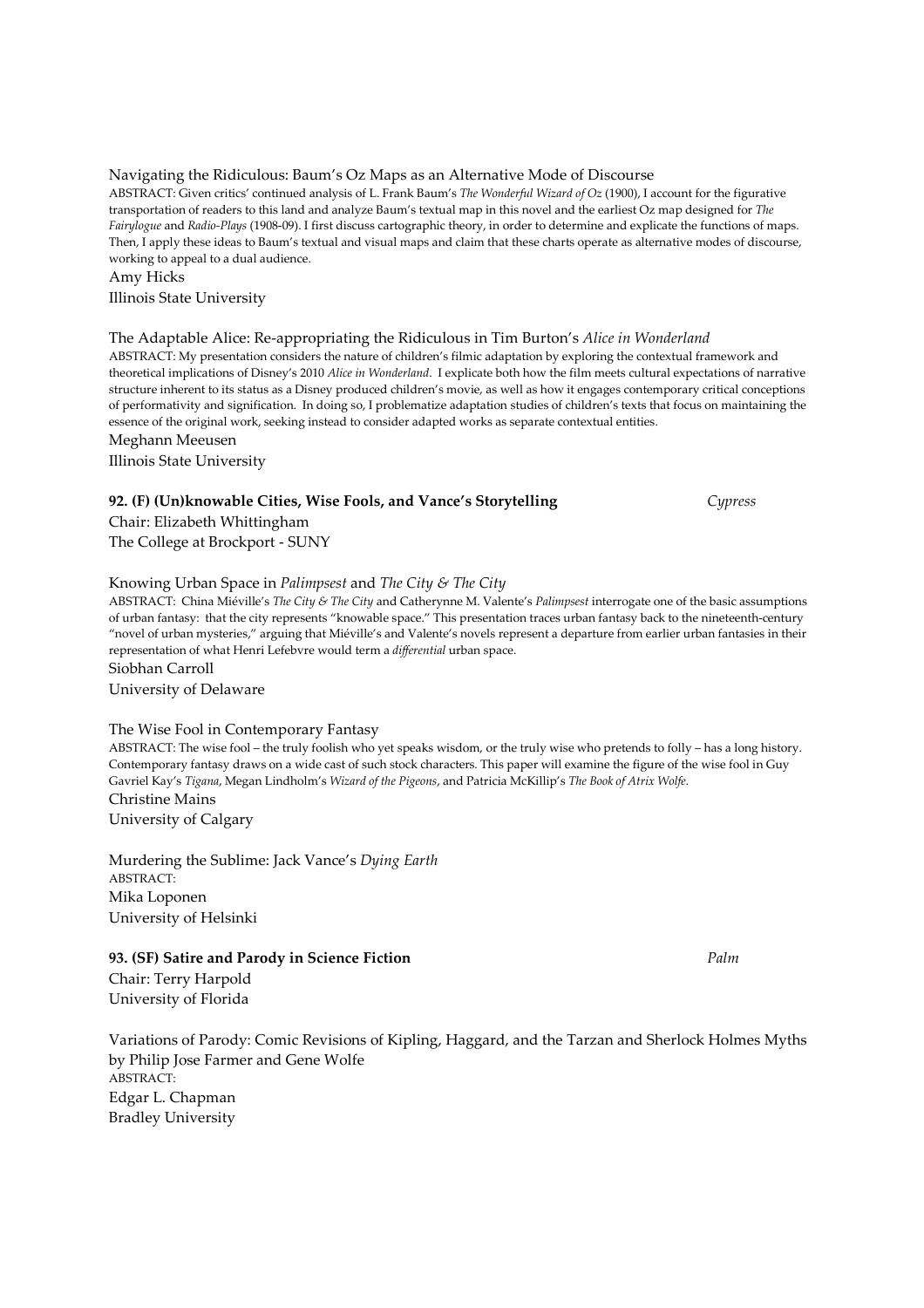#### The Grotesque in Satiric Apocalyptic Science Fiction

ABSTRACT: Some authors of apocalyptic science fiction, notably Kurt Vonnegut, Jr. in Cat's Cradle (1963) and James Morrow in This Is the Way the World Ends (1986), employ satire to ridicule various political and social targets associated with the "immoral," or human-created, apocalypse. The paper looks at how these authors use the satiric technique of the grotesque-the portrayal of the exaggeratedly ugly and even horrifying, and more specifically caricature-in order to highlight the absurdity of specific characters, ideas, and social institutions, or of life itself.

Allan Weiss York University

#### Laughing All the Way to the Organ Bank: Never Let Me Go as Swiftian Satire

ABSTRACT: Using as my starting point A Modest Proposal, Jonathan Swift's brutally ironic 1729 satiric essay, I will address the "problematic" aspects of Kazuo Ishiguro's Never Let Me Go, considering it, not as "failed SF" but as strikingly successful "SF Satire." Maura Heaphy The Ohio State University

94. (F) Re-visiting 19th Century Fantasists Magnolia

Chair: Patricia Harkins-Pierre University of the Virgin Islands

Romantic and Familiar: Realism and Fantasy in Dickens's Bleak House ABSTRACT: Jude Wright University of South Florida

"Alice gave a little scream of laughter": Humor and Identity in Lewis Carroll's Alice Books ABSTRACT: Considering issues of identity alongside Freudian theory, work on humor's role in postmodern texts' "crisis of representation," and laughter's role both in representing and subverting desire, I suggest that the humor we find in the Alice books, sometimes at Alice's expense, and sometimes at Carroll's expense, is fundamentally predicated upon the play at the boundaries of collaborative identity formation, as described by Marah Gubar in her recent book on the Golden Age of Children's Literature, and of socially acceptable and socially questionable relationships between an adult and an unrelated child. I conclude by examining the transition between the first book and second book, with its softer, warmer, fuzzier picture of Alice, and its rather more poignant depiction of Carroll himself, and discussing whether the humor mirrors this transition, or whether it, instead, takes a sharper, and darker turn.

Veronica Schanoes Queens College – CUNY

Shape-shifters and Sexuality: Reading a Victorian Feminist against Twenty-First Century Popular Culture ABSTRACT: This paper examines two Victorian shape-shifter poems, "Ballad of the Bird-Bride" and "Ballad of the Were-wolf" by Rosamund Marriott Watson, against two 21st century music videos that startlingly mirror the poems—Miley Cyrus's "Can't Be Tamed" and Shakira's "She Wolf." I will argue that the shape-shifters of Watson's poems are freed when they unleash their erotically charged power against sexual repression, whereas the sexual expression of Shakira and Cyrus's shape-shifters is fetishized and eroticized, ultimately trapping them in the cage of the male gaze.

Taryne Jade Taylor University of Iowa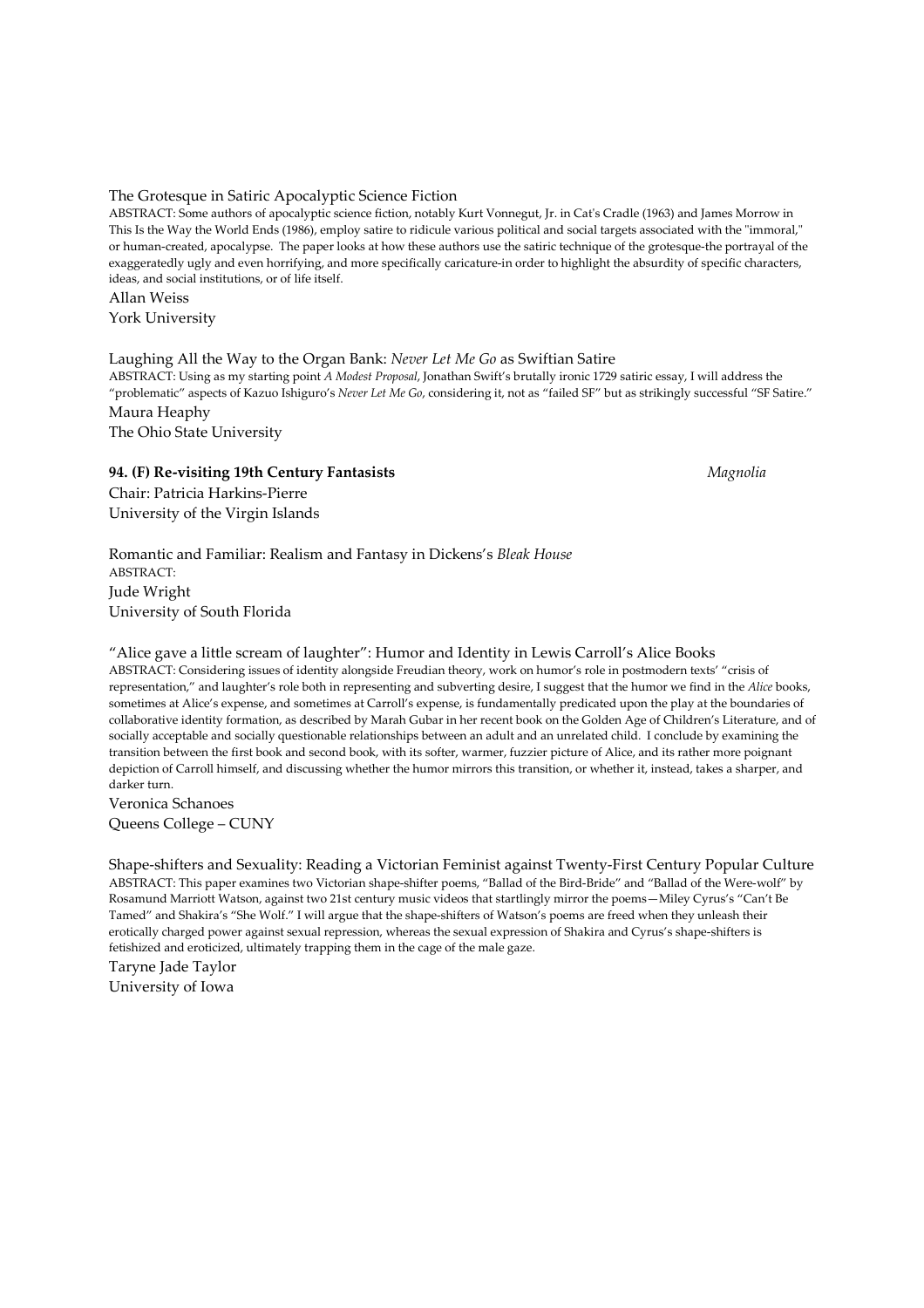#### 95. (CYA) Location and Modernization **Dogwood** Dogwood

Chair: Tanja Nathanael The University of Southern Mississippi

#### The Unmaking of the Underworld: Materiality and Death in Pullman and Le Guin

ABSTRACT: This paper considers the scenes in Pullman's The Amber Spyglass (2000) and Le Guin's The Other Wind (2001) in which dead souls escape from an unchanging underworld, enabling their atoms to rejoin the material universe. While the scenes resemble one another in many respects, their writers take them in very different directions. In accord with his Blakean emphasis on the transformative imagination, Pullman treats the underworld as an impoverished fantasy of afterlife; Le Guin, by contrast, treats death as a source of meaning, for the individual and the community.

William A. Oram Smith College

#### Innocence Abroad?: The Reader's Journey Through Narnia, Lyra's Oxford, and Fillory

ABSTRACT: C.S. Lewis's The Chronicles of Narnia have inspired the work of several other fantasy authors, including Philip Pullman and Lev Grossman. Pullman and Grossman's works can be seen in some ways as a rejection of Lewis's idealization of childhood, but at the same time, these texts still work hard to create a feeling of wonder and amazement. In this way, although C.S. Lewis, Philip Pullman, and Lev Grossman portray fantasy worlds that differ wildly in whether their characters lose their innocence, all of these authors share a central concern regarding the ability of their readers to maintain their innocence. Jennifer Miller

Valparaiso University

#### Greek Gods Have Moved to New York – On the Mythological Modernizations in Rick

#### Riordan's Percy Jackson and The Olympians Series

ABSTRACT: The article explores the issues of the sacred and the profane, as defined by Mircea Eliade and Èmile Durkheim, with reference to the image of gods created by Rick Riordan in the Percy Jackson and The Olympians series. The aim of this article is to investigate the modernized presentations of Greek gods in order to determine whether Rick Riordan ridicules the sacred or not. Ewelina Nowacka

University of Wrocław

#### 96. (VPA) Panel: Writing for Stage and Screen Captiva B

Moderator: Sydney Duncan Jeanne Beckwith Lokke Heiss Robert Hursey Timothy J. Anderson Andrea Hairston Jen Gunnels

97. Author Readings XI Vista A

Host: Jim Casey Patricia McKillip Rick Wilber Andy Miller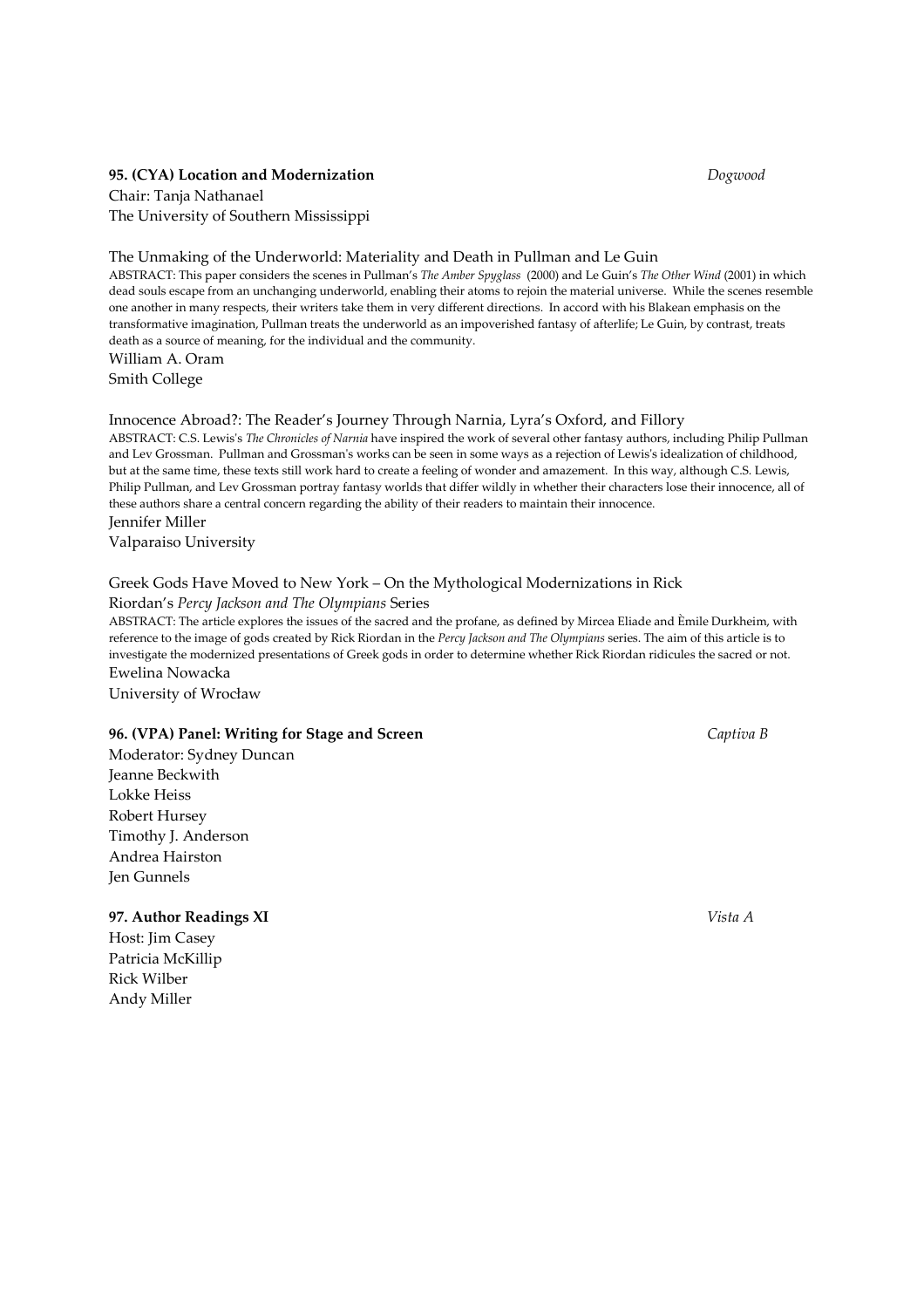\*\*\*\*\*\*\* Saturday March 19, 2011 10:30-12:00 p.m.

#### 98. (VPA) Video Game Narratives II Pine

Chair: Marc Petersen East Carolina University

#### Beyond the Novelesque: The World of Riven

ABSTRACT: I will use Cyan World's Riven: The Sequel To Myst to demonstrate that examining the game using either a strict narratological or ludological perspective is unfulfilling. Since Riven is ergodic, the player may or may not interpret what has happened in Riven correctly. But the player is tested at the end of the game, when he must make a moral judgement; in effect, using what he has seen to create his own narrative. In this respect, Riven becomes what Barthes terms a "writerly" text, in that the player must take an active role in piecing together Riven's memory.

Mark Biswas

University of California, Riverside

Dante's Crusade Through Hell: Dante's Inferno as the Interactive Media Experience of Alighieri's Inferno ABSTRACT: When the PS3 game Dante's Inferno was released February 9th, 2010, there was a great deal of controversy over how the adaptation of Dante Alighieri's famous epic was being handled. Many comments on the internet expressed disapproval of the drastic change undergone by the main character, Dante. This essay will analyze some of the criticisms posed by those who are dissatisfied with the way Electronic Arts has adapted Dante Alighieri's Comedy and explore the merit of their arguments. Joseph Brooks de Vita

Texas Southern University

#### The Digital Cimmerian

ABSTRACT: In 2008, Funcom released Age of Conan: Hyborian Adventures, a MMORPG set in the Hyborian kingdoms and chronologically following Howard's Conan novel, The Hour of the Dragon. AoC attempts to adhere to Howard's prose and by draws heavily on the visual aesthetics of Conan that had been established previously in art (particularly Frank Frazetta), the films featuring Arnold Schwarzenegger, and the comic books in a way that previous levels of technology had not afforded to earlier video games featuring Conan.

Stefan Hall Defiance College

# 99. (CYA) Panel: "When you drop them, they tend to bounce": Childhood Imagination & the Absurd **in Film** Maple

Moderator: Amie Rose Rotruck Kenneth Kidd Alaine Martaus Bridgid Shannon

# 100. (FTV) Intertexts Cypress

Chair: Jeffrey Weinstock Central Michigan University

"Dear Agent Scully" - Mystery Science Theater 3000 and the Sci-Fi-ing of Narratives ABSTRACT: Ora McWiliams and Joshua Richardson University of Kansas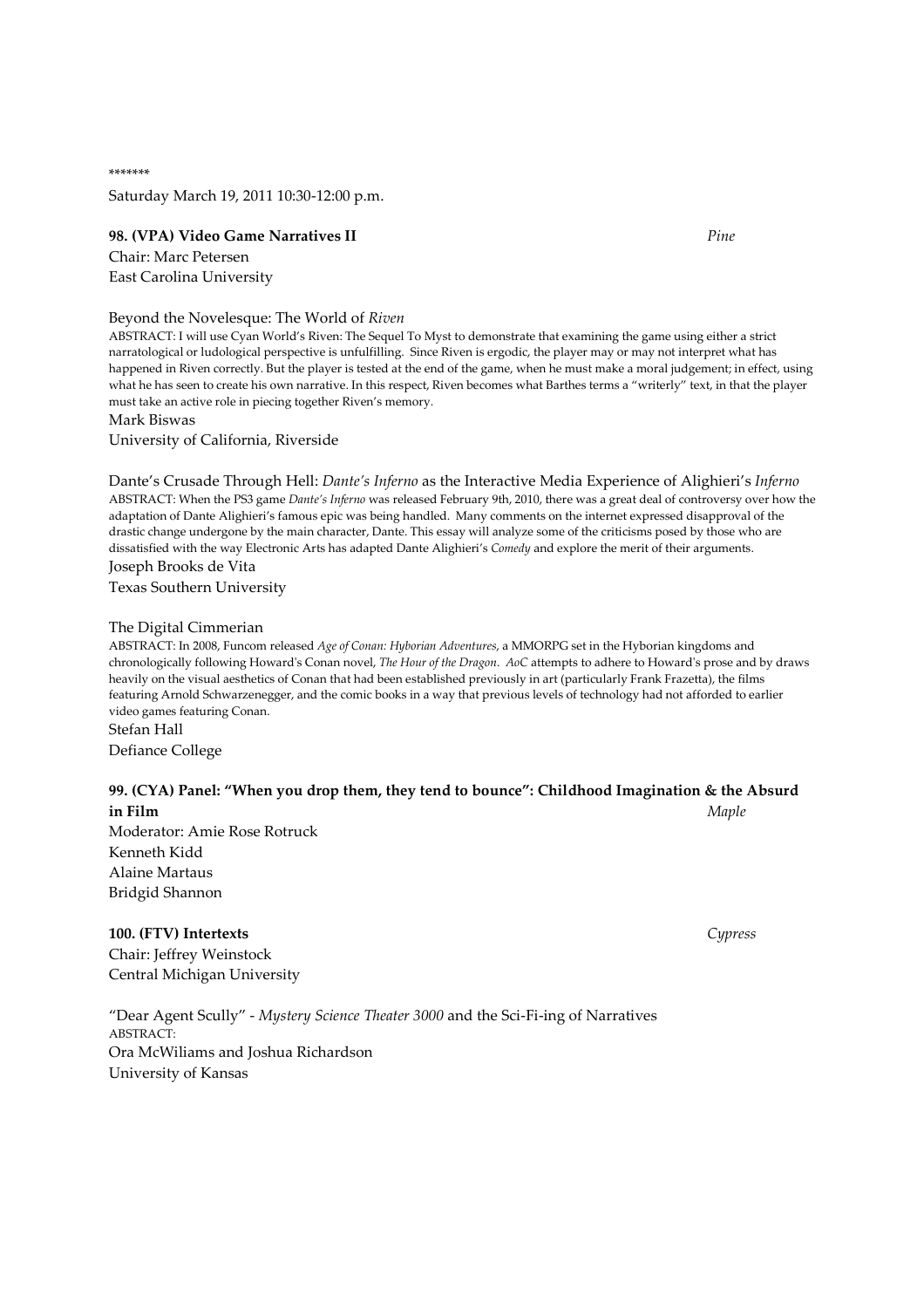#### ABSTRACT: While Christopher Nolan's Inception shows Mal at the lowest levels of Cobb's dream mind, at an even deeper level we find Poe. The film borrows from Poe's concept of the Arabesque in terms of the complexity of the dream levels as images of the unconscious, the lost ideal, and obsession. Cobb thus exemplifies several of Poe's variations on the idea of psychomachia where at

the deepest levels of the unknowable self we find our rational and perverse aspects at war.

Brigham Young University

Dennis Perry

# Absurdity and Intertextuality: Psych meets Twin Peaks

A Poe within a Poe: Inception's Arabesque Homage

ABSTRACT: Postmodernism is applied to a 2010 episode of Psych titled "Dual Spires." This tribute to David Lynch's television series Twin Peaks uses self-reflexivity and intertextuality as comedic tools. The two series are compared and contrasted, with special attention being paid to the ways in which Peaks' thematic elements are presented within the episode of Psych. Patricia Williamson

Central Michigan University

# 101. (SF) SF Classics: Stapledon and Asimov Palm Palm

Chair: Andrew Ferguson University of Virginia

The Parabolic Entanglement of Olaf Stapledon's Sirius and Mary Shelley's Frankenstein ABSTRACT: This paper concerns the intertextual, metatextual, paratextual dialogue between the scientist-creature dyad in Olaf Stapledon's Sirius and its SF prototype in Mary Shelley's Frankenstein. John Rieder University of Hawai'i

"I Love my Other Dear, my Strange Darling": The "Strange," "Frightening," but "Exquisite" Union of Humans and Non-Humans in Olaf Stapledon's Sirius ABSTRACT: Amanda Rose Graveline

Brock University

Foiling the Fools: Isaac Asimov's Mule and the Music of Clowns ABSTRACT: This paper explores Isaac Asimov's "The Mule" and the tactics of the Letterist International to discover what psychohistory and psychogeography can reveal about the successes and failures of post WWII revolutionary movements. John M. Bentley Bowling Green State University

102. (H) The Bizarre, the Subversive and the Other Magnolia Chair: Nenad Jakovljevic

University of Wisconsin- Baraboo/Sauk County

 Slayer as Monster in Blood + and Buffy the Vampire Slayer ABSTRACT: Buffy in the television series BUFFY THE VAMPIRE SLAYER and Saya in the anime BLOOD: THE LAST VAMPIRE and BLOOD+ display similarities that suggest the possibility of reciprocal influence. It is particularly striking that both heroines derive their powers to fight demons from demonic elements in their own heritage. Margaret Carter Independent Scholar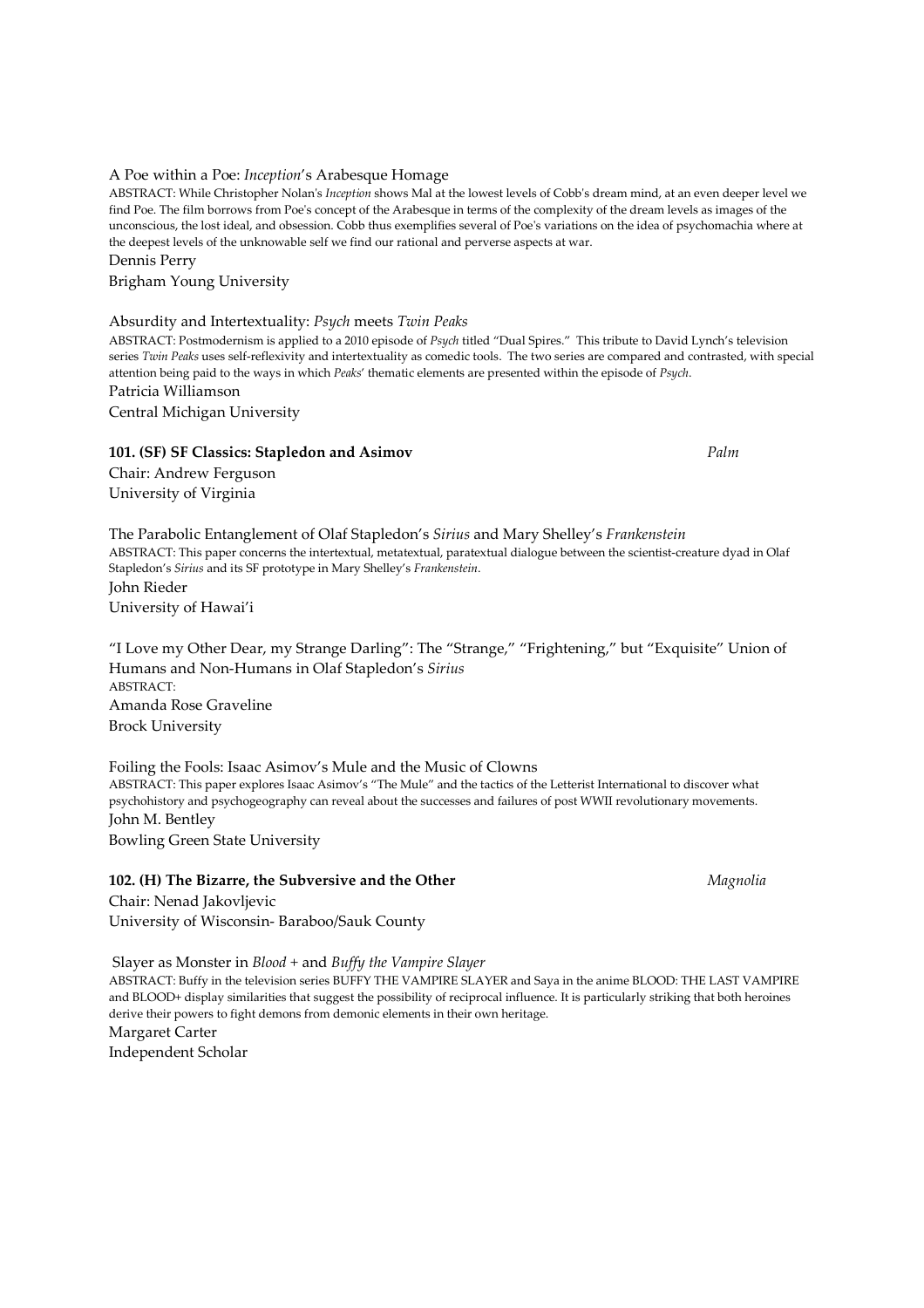Black Female Commentary and the Ridiculous in Dracula ABSTRACT: The Gilda Stories and Fledgling both re-imagine the vampire mythos from the tradition of Dracula. Their treatments of power dynamics and sexuality challenge readers to re-evaluate Stoker's original "norms", exposing them as ridiculous. Lynnette James University of Southern Maine

"What the Fuck is Wrong with You?": Carlton Mellick III's Subversion of Slasher Tropes in Apeshit ABSTRACT: Douglas Ford State College of Florida

# 103. (F) Names, Songs, and Language in the Works of J. R. R. Tolkien Dogwood Chair: W.A. Senior Broward College

From Honor to Ridicule to Fame to Shame: The Naming and Renaming of Tolkien's Turin Son of Hurin ABSTRACT: This paper focuses on Tolkien's naming and re-naming of characters. Hurin's name acquires a character-defining meaning with the extension of "the Steadfast," and this extension takes on an ironic literal meaning when Melkor (who now goes by the degraded name Morgoth) chains him to a stone chair on the mountain Thangorodrim, from which he can watch the lives of his children unfold. That unfolding is viewed from a perspective that takes into account the relevance of the naming and re-naming of Turin, Hurin's son, and his daughter, Nienor. Marie Nelson

University of Florida

Middle Earth in the Central Country: Reading The Lord of the Rings in Chinese ABSTRACT: Eric Reinders Emory University

#### "A Matter of Song": The Role of Music and Song in Tolkien's Legendarium

ABSTRACT: In The Silmarillion, Fëanor's claim that their "deeds . . . shall be the matter of song" (88) suggests that these songs will somehow compensate for the sorrows foretold in the Doom of the Noldor. An examination of the songs of the First Age, their words and context, reveals something of the purpose and power alluded to in the declarations of Fëanor and Manwë and the way in which these works function in Tolkien's world.

Elizabeth Whittingham The College at Brockport - SUNY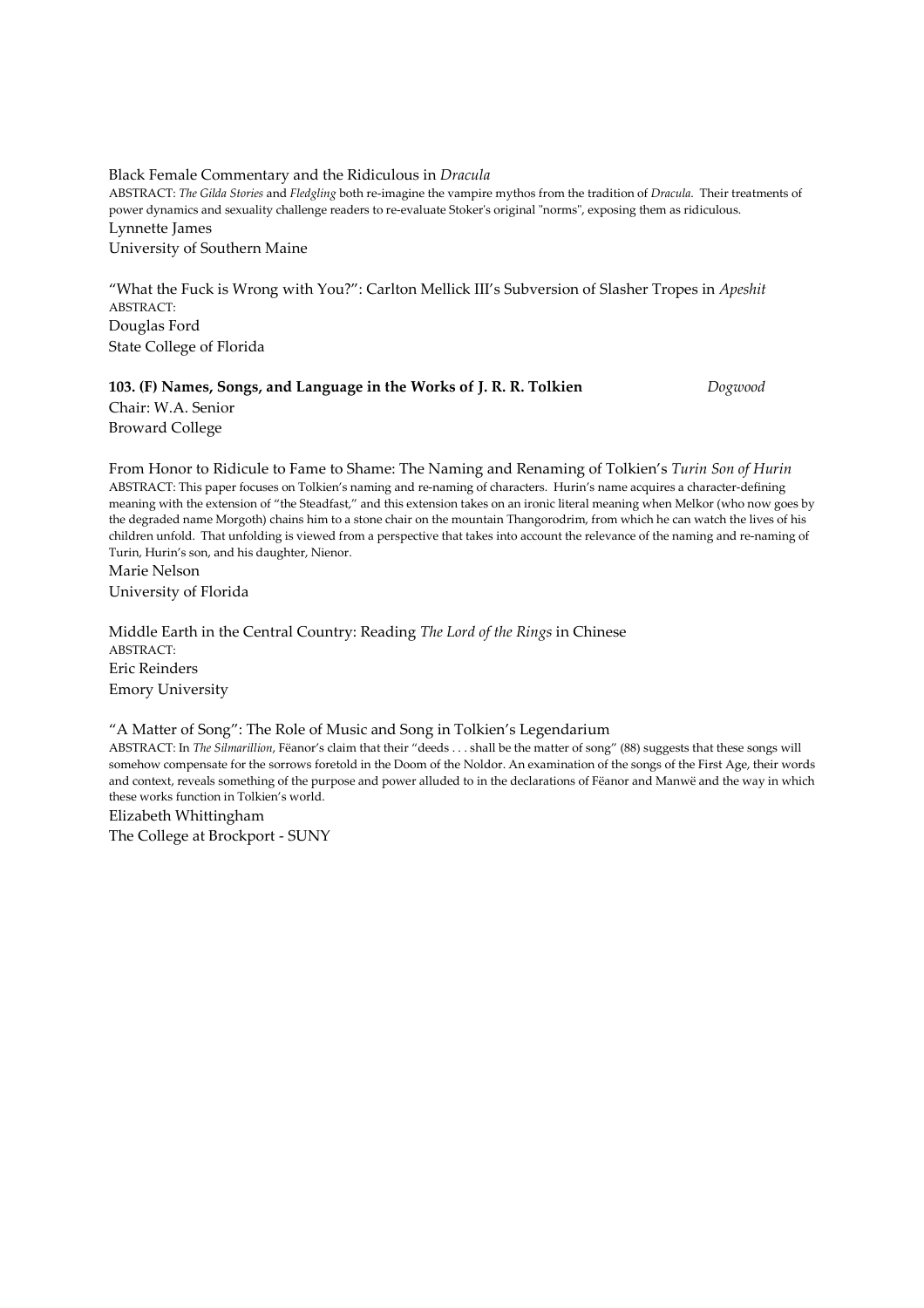#### 104. (PCS) Creative Differences: Tensions Between Creators and Consumers in Fannish Communities

**Captiva A** Captiva A

Chair: Lisa Macklem Southwestern Law School

# Revisiting Representation: A Retrospective Analysis of Fan Reactions to Depictions of Fandom on Supernatural

ABSTRACT: This paper explores how television show Supernatural fans' reactions can be used as a case study in the effects of increasing the permeability between fan communities and the 'outside' world, and between show creators and fan communities. Drawing on the results of an online survey which asked fans about their thoughts and feelings regarding the inclusion of fan characters and storylines within the text of the show, this paper considers a range of fan responses from disappointment, anger and shame to joy, validation and warm inclusion. These results complicate simplistic portraits of fans as either thrilled with any sort of attention from producers, or as universally repelled by their own representation, pointing instead to the seemingly contradictory complexity of fan identities and fan relationships to show creators.

Breanne Armstrong

The University of Western Ontario

#### Fandom Kerfuffles as Expressions of Agency

ABSTRACT: Blog-based fan communities (LiveJournal, Dreamwidth) occasionally engage in widespread discussions of topics of interest that escalate to extremes. These kerfuffles result in anger, despair, and withdrawal, but they are also an important way for members of the fan community to exert collective agency. By engaging in certain behaviors, such as writing posts, commenting, and creating sock puppet personas, fans come to act as moral agents who exert agency and impose value judgments. Karen Hellekson

Independent Scholar

#### From Creator to Character: When Fans Fictionalize Authors

ABSTRACT: With authors making their presence more widely known than ever through the proliferation of social networking sites, their online personas can make them of as interesting to their readers as their novels are. In one instance, a young fan took a real Twitter conversation amongst multiple young-adult authors as inspiration and created an entirely fictional script with the authors as characters. This script will be used as a case study to explore a new kind of fan fiction that reveals a different relationship between authors and fans than has previously existed.

Casey Wilson University of Florida

### 105. Panel: Teaching Genre: SF, Fantasy and Horror Captiva B

Moderator: Maura Heaphy Leslie Tannenbaum Donna Ross Hooley Rhonda Brock-Servais Don Riggs Ida Yoshinaga

#### 106. Author Readings XII Vista A

Host: Sydney Duncan Jeffrey A. Ford Richard Butner Connie Willis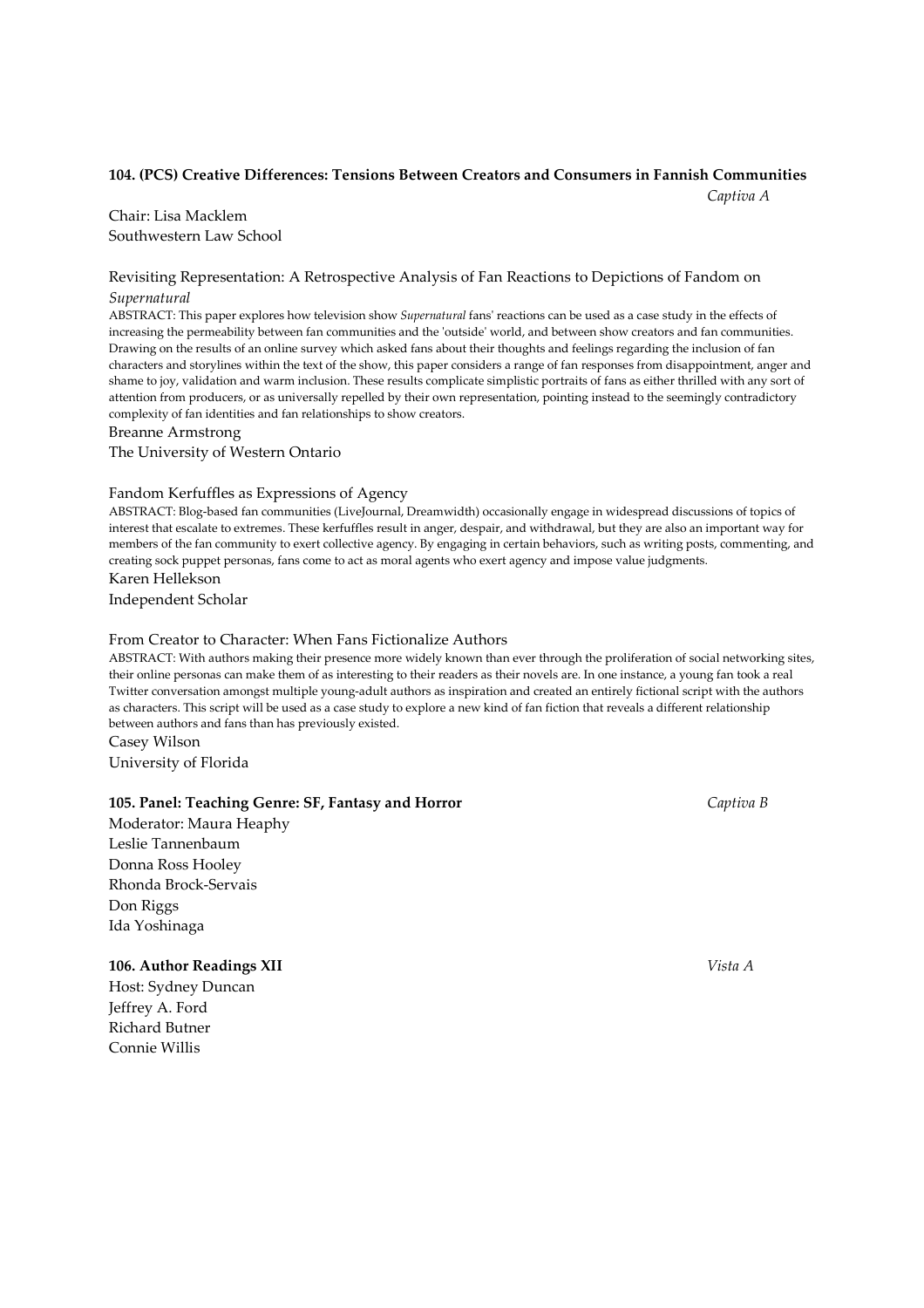# 107. Poetry Words and Worlds II Vista B

Moderator: David Lunde Judith Kerman Matt Schumacher Bryan D. Dietrich Marge Simon Marilyn Jurich Patricia Harkins-Pierre Bruce Boston Lorraine Schein

\*\*\*\*\*\*\*

Saturday March 19, 2011 12:00-12:15 p.m. **Locus Photograph** Poolside

Lunch Break 12:15-2:00 p.m.

#### \*\*\*\*\*\*\*

Saturday March 19, 2011 2:00-3:30 p.m.

#### 108. (IF) International Fantastic Film and Text II Pine

Cross-interest with FTV Chair: Sharon D. King UCLA Centre for Medieval and Renaissance Studies

The Contradictory Notion of Aliens in Postmodern Narration: Rivera's Sleep Dealer, Najera's Pain of the Macho and Blanco's Planet 51 ABSTRACT: How is the notion of what is "alien" represented in contemporary literature, film and theatre? In this essay, I propose to explore the notion of "alien" in post-modern discourse and the narrative of emancipation from alienation through the realization that the "Other" is ourselves. Alfonso Arteaga Texas Southern University

Magical Realism and Verisimilitude in Film and Narrative ABSTRACT: Sharon Lynn Sieber Idaho State University

Free(d) Bodies: Reconceptions of Gender and Gender-roles in Liliana Bodoc and Daína Chaviano ABSTRACT: Julie Lirot Dartmouth College

#### 109. Panel: Playing the Fantastic in Shakespeare **Data Communist Communist Communist Communist Communist Communist Communist Communist Communist Communist Communist Communist Communist Communist Communist Communist Communi**

Moderator: Jim Casey Connie Willis Kevin Crawford Marc Petersen Sharon Emmerichs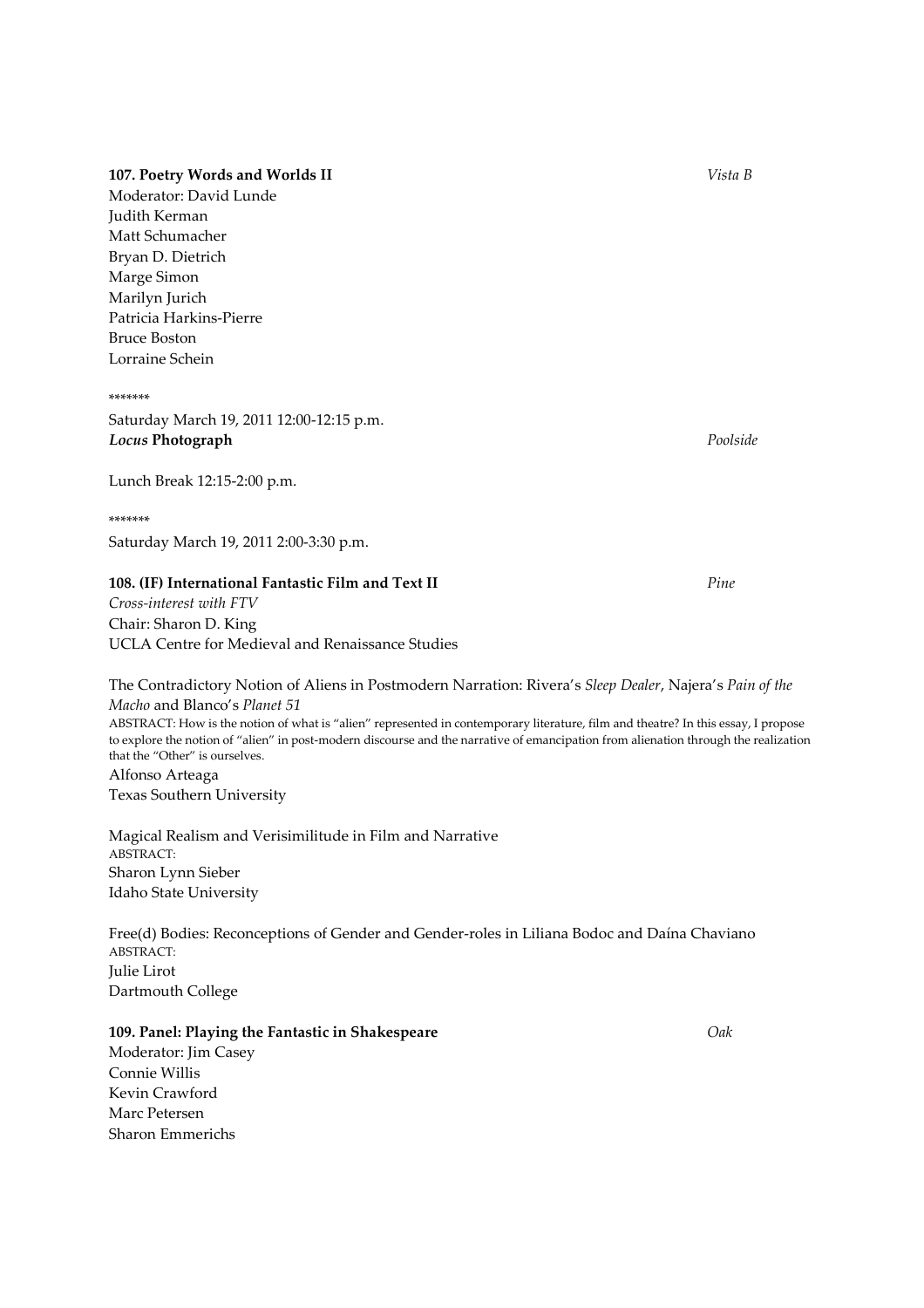## 110. (CYA) Colonialism and Children's Fantasy Maple

Chair: René Fleischbein The University of Southern Mississippi

The Unravelling Skein of Genocide: Frances Hardinge's Gullstruck Island and the Language of the Ridiculous

ABSTRACT: This paper will discuss how Frances Hardinge uses the language and imagery of the ridiculous in Fly By Night and Gullstruck Island to introduce children to book burning, persecution, genocide and other amusing habits. The paper argues that Hardinge harnesses the Rabelasian tradition to inform a text grounded in theories of post-colonialism to destabilise readings of "normal" and expose the degree to which "normal" is a complex inter-action of the ideology imposed by the colonial, and resisted and negotiated by the colonised. Farah Mendlesohn

Middlesex University

Christopher Pearse Cranch's The Last of the Huggermuggers: An Early-American Colonization Fantasy ABSTRACT: Christopher Cranch, a member of Emerson's transcendentalist circle and an abolitionist, published the children's book The Last of the Huggermugger's in 1856. In this tale two Yankees, having discovered a race of giants on a remote island in the Indian Ocean, conspire to kidnap one of them to display in P.T. Barnum's Museum. This paper examines the ironies on display in pre-Civil War American attitudes towards the colonial Other.

Michael Levy University of Wisconsin-Stout

#### 111. (SF) SF Research Methodologies Cypress

Chair: Monty Vierra Karkonosze State School of Higher Education in Jelenia Góra

#### Orwell: A Reconsideration from the 21st Century

ABSTRACT: In Orwell's work, most specifically in "Politics and the English Language" and 1984, he anticipates the degradation of language, and thus of meaning, primarily as a result of powerful political forces, totalitarian control, and misuse of technology; and in some ways, his voice remains prophetic. However, Orwell could not have foreseen the changes in media that have accelerated the process of the very dissolution of language he so dreaded.

W.A. Senior Broward College

Description in Science Fiction: Four Methods, and Red Mars

ABSTRACT: This paper will define for analysis four methods of writing description in popular genres, specifically in science fiction. Passages from Red Mars generally will be used as examples, with a special attention on the "sublime" descriptions of the fall of the space-elevator or Phobos.

Albert Wendland Seton Hill University

Parental Influence in the Making of a Science Fiction Writer

ABSTRACT: Based both on a questionnaire and her personal acquaintance with many prominent science fiction writers, Professor Bengels will use their letters to describe how they were encouraged--or brutally discouraged--from becoming authors. Barbara Bengels

Hofstra University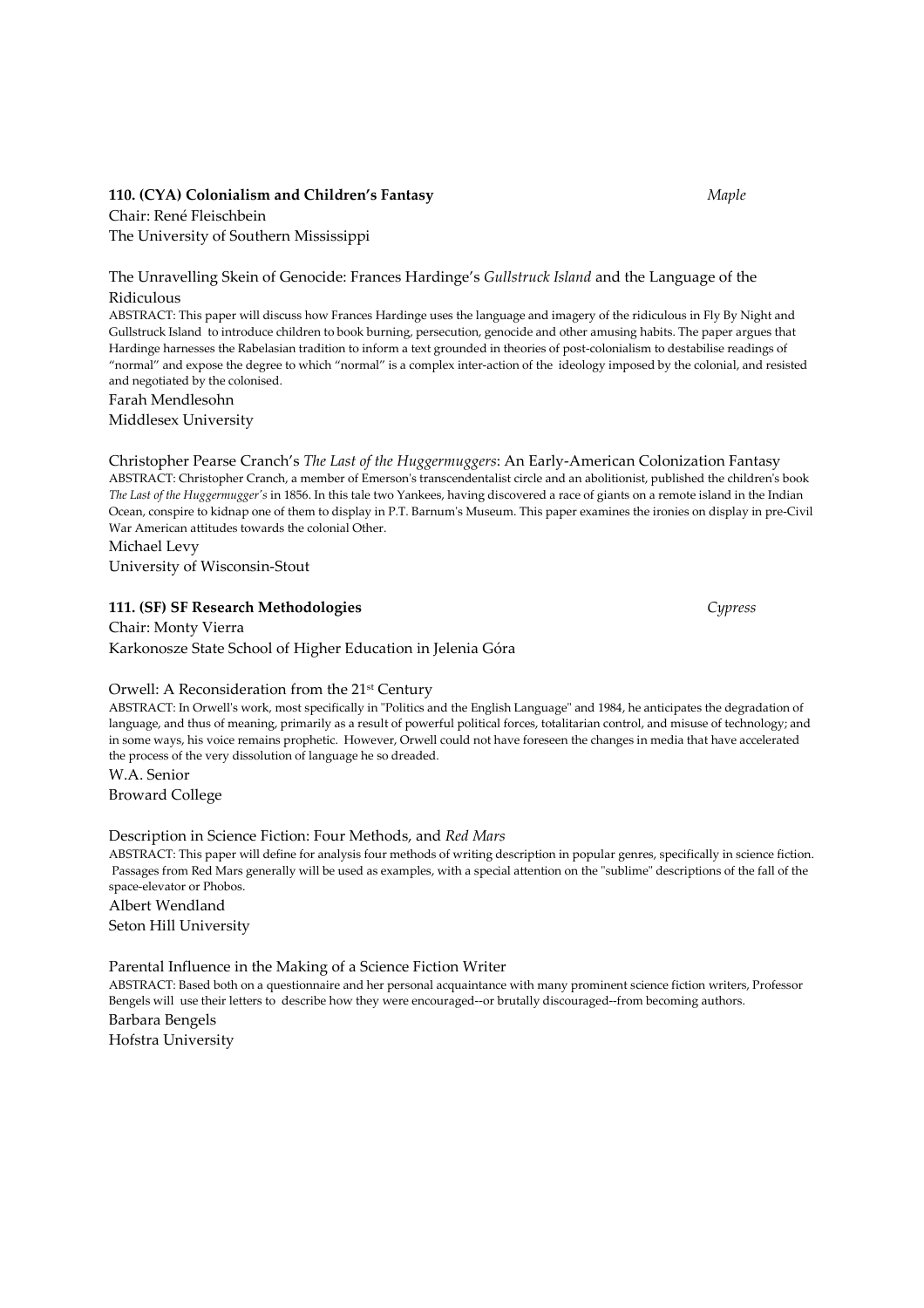## 112. (FTV) Experimenting with Spielberg and Burton Palm Palm

Chair: Don Riggs Drexel University

#### Spielberg's Scientists

ABSTRACT: There are eight main scientist figures in Spielberg's science fiction films: Hooper in Jaws; Lacombe in Close Encounters; "Keys" in E.T.; Malcolm, Grant, and Sattler in Jurassic Park; Dr. Hobby in A.I.; and Dr. Hineman in Minority Report. Hooper, the young ichthyologist and shark expert in Jaws, the first of Spielberg's scientists, blends science and humanism. Two other scientists from the early films--Lacombe and Keys--are similar characters, and the issue in their portrayals has to do with science versus humanism. The scientists in the later three films can also be grouped together, as their portrayal has more to do with the responsibilities of the creator toward his or her creations.

Andrew Gordon

University of Florida

The Noble Freak and Monstrous Conformity in Edward Scissorhands and The Iron Giant ABSTRACT: Regina Hansen Boston University

#### Once Upon a Time in a Tim Burton Story

ABSTRACT: Tim Burton is a modern day storyteller that adapts traditional fairy/folk tales to appeal to modern audiences. Burton's unique vision and constant themes involving a hero as an everyday being who faces alienation, duality within their personality, a sense of timelessness and a somewhat 'happily ever after' are seen in a majority of his films, thus creating the Burtonian fairy tale. Lori Mages

Northeastern Illinois University

# 113. (PCS) Steampunks, NeoPagans, and FailFen: Ethnography, Economics, and Engagement in Fan and Fantastical Communities and Fantastical Communities and Fantastical Communities and Fantastical Communities

Chair: Eden Lee Lackner Victoria University of Wellington

#### "It's Not My Job to Educate You!": FailFen and Social Justice as Fandom

ABSTRACT: This paper will examine the online Social Justice (SJ) community in SF fandom, focusing on that portion of it that began organizing during "RaceFail 09," an exchange between professional SF editors, writers, and fans that took place primarily on the LiveJournal platform. While the SJ community is being studied through the lenses of online activism and critical race theory, this paper will explore the extent to which the structures and dynamics within the community mirror those found in more conventional SF media fandoms and the impact fannish performance has on how fen respond to SJ discourse. Barbara Lucas

Independent Scholar

#### Making an Alternative Past: Steampunk and Participatory Consumerism

ABSTRACT: This paper draws upon primary source evidence in the form of internet blogs written by self-proclaimed Steampunks, the art and artifacts created by these individuals, and the books that are the source of their inspiration. An elaborate culture has risen from the black and white pages of the imagination of authors and the metallurgic tinkering of devotees in their garages. Participants in Steampunk seek to preserve Victorian culture in the same manner that early French historic preservationist Eugene Viollet-le-Duc viewed the restoration of buildings. He wrote, "To restore a building is not only to preserve it, to repair it or to rebuild but to bring it back to a state of completion such as never may have existed at any given moment." Steampunk takes the rigid Victorian past and shapes controversial history and modern technology into fantastic creations and wondrous clockworks. Sara Brunkhorst

University of North Carolina, Wilmington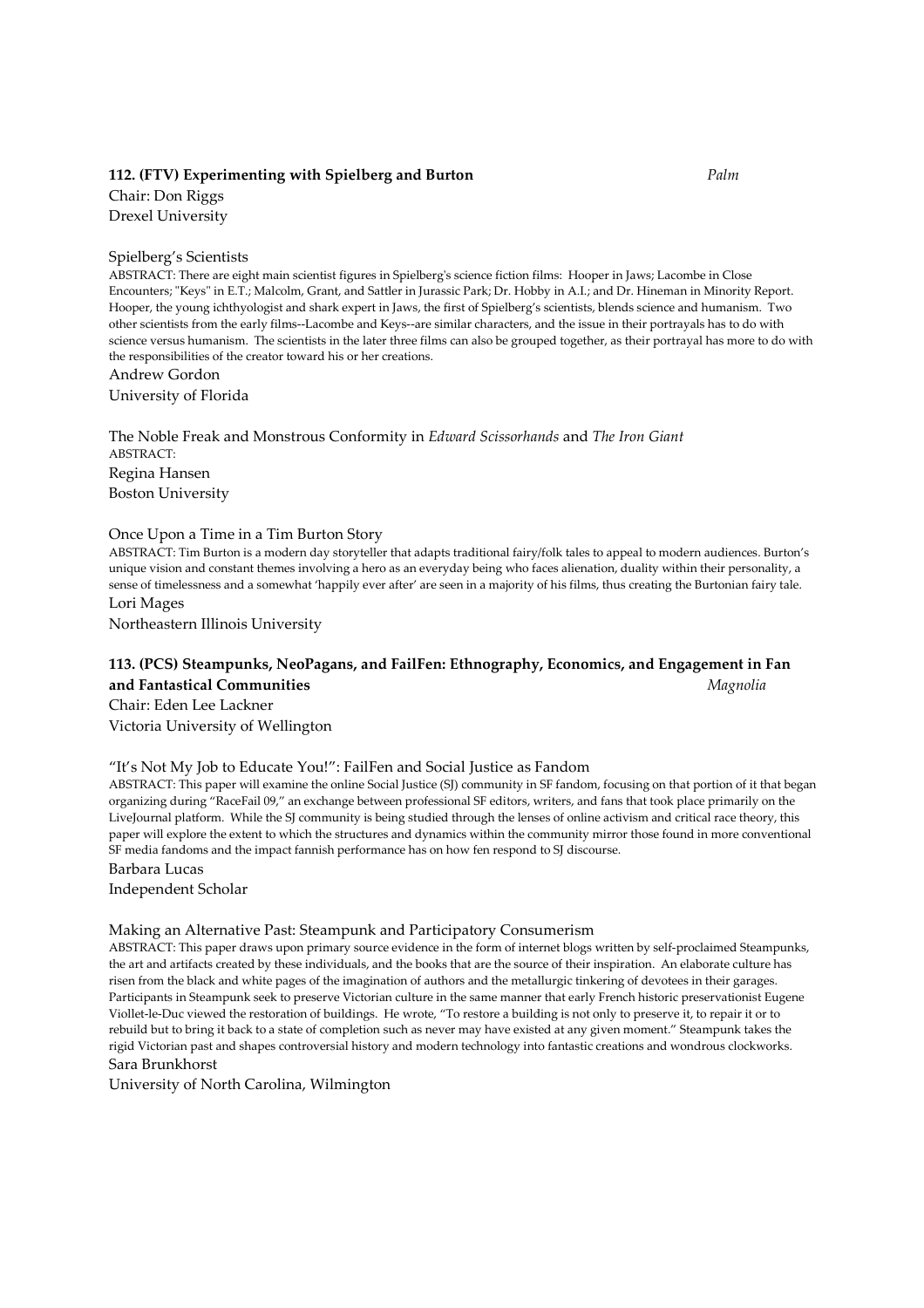#### Fantasy Fiction and Embodiment: An Ethnographic Study

ABSTRACT: It is with this in mind, that the proposed project sets forth upon the endeavor of conducting an ethnographic study that examines the role of Fantasy Fiction in the practices, lifestyles, rituals, and community formation within the "Neo-Pagan Community". Often represented in media and popular understanding as consisting of witches and wizards, the "Neo-Pagan Community" exists as something of an umbrella term that is host to an intricate cross-section of belief systems and explanatory paradigms that span from "druidic" orders that deify Arthurian archetypes, to syncretic Afro-Brazilian spirit possession "houses". In many of these sub-groups, Fantasy Fiction plays a significant role in the formation of the community and the construction of its system of belief, ritual practices, and social mandates. Cade Bourne

University of California, Berkeley

#### 114. (CYA) From Harry Potter to The Hunger Games and Beyond Dogwood

Chair: Leisa Anne Clark University of South Florida

The Dystopic Novel and Teenage Identity

ABSTRACT: This paper employs Erik Erikson's theory of the adolescent identity crisis to examine several recent young adult dystopias. The conditions of life in various kinds of dystopia both provides an appropriately distorted framework for identity development and closely echoes several of the processes associated with identity formation that Erikson delineates. A. Waller Hastings

West Liberty University

From the Boy Who Lived to the Girl Who Learned: The Hunger Games Trilogy and the Potter Series ABSTRACT: The iconic status of J. K. Rowling's Harry Potter series is due, in part, to its author's ability to link the postmodern obsession with fantasy to an ancient, epic need to ponder the cost of fighting evil. Suzanne Collins's trilogy The Hunger Games is the next step in this contemporary reinvestment of the epic, demonstrating not just individual heroism but also ever-deepening ambiguity. Both Harry Potter and Katniss Everdeen are willing to act against evil—but it's Katniss who comes to a Homeric awareness of the ambiguity of any action amid the absolute horrors of war.

Mary Pharr Florida Southern College

#### 115. (H) Victorian Horrors Captiva A

Chair: Edd Howarth Longwood University

Bodies of Horror: Illness and Dis-ease in Charlotte Brontë ABSTRACT: Michelle Lattanzio Independent Scholar

Raising the Shadow: Spiritualism and Resistance in Mrs. Henry Wood's Dene Hollow ABSTRACT: The extensive list of novels by Victorian Sensation writer, Mrs. Henry Wood, are peppered with premonitions, ill

omens, and ghostly mysteries. In Dene Hollow (1871), the supernatural takes a larger, more significant role: the ghostly shadow. Representing the silent fears of the oppressed and dispossessed, the shadow strikes at those who abuse their power and social class for personal gain. In her application of ghosts, spiritualism, and deadly shadows in Dene Hollow, Mrs. Henry Wood uses her novel as a subversive political statement about the destructive forces of Victorian gender roles and class relations.

Curt Herr Kutztown University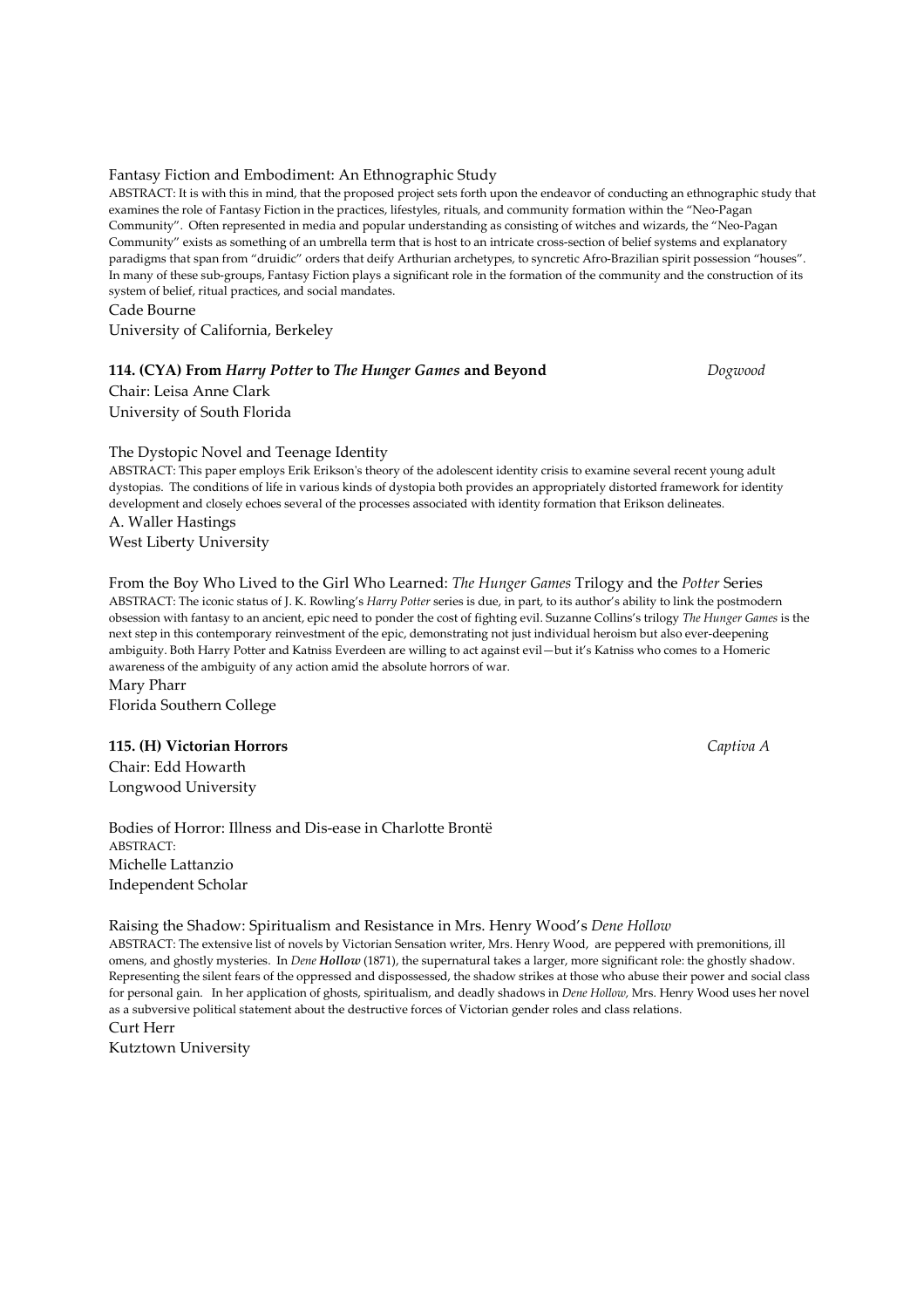A Professor of the Flesh-Creeping School: Bram Stoker and the Lessons of Anxiety Literature ABSTRACT: Stoker was not only less a popular author than many readers generally assume, he was writing in a deliberately didactic, critical way and employing horror, dread, and associated emotional tools in specific ways with specific types of characters to address certain questions or critique certain aspects of the British Empire during the Victorian era. Stacie Hanes

Kent State University

**116. (SF) Theory Roundtable Captiva B Captiva B** Captiva B Moderator: David M. Higgins Reading: Michael Billig, excerpt from Laughter and Ridicule: Towards a Social Critique of Humor

# 117. Author Readings XIII Vista A

Host: Michael Smith Jack McDevitt Karen Lord Nisi Shawl

\*\*\*\*\*\*\* Saturday March 19, 2011 4:00-5:30 p.m.

# 118. (VPA) Virtual Worlds Pine

Chair: Patricia Harkins-Pierre University of the Virgin Islands

## The Yevon Church in Final Fantasy X

ABSTRACT: Final Fantasy X creates a world that uses religion as a means of control and oppression. Knowledge, technology and the culture itself are manipulated to increase the financial, political and social power of those in the upper levels of the religious hierarchy. This control involves the deliberate suppression of women and minority races in order to prohibit change and maintain the status quo.

Eddy Bermudez

St. Thomas University

Art and Ōkami ABSTRACT: This paper discusses the 2006 PlayStation 2/2008 Wii action-adventure game Ōkami and how its artistry, storytelling elements, mythological aspects, and gameplay all showcase an ecological perspective. Carissa Secord Seminole State College of Florida

#### The Experienced Narrative: Yume Nikki as Real Life Mercer Box

ABSTRACT: Just as practitioners of Mercerism in Philip K Dick's Do Androids Dream of Electric Sheep used the Empathy Box to link to Wilbur Mercer's experiences and thus form an emotional bond to one another, so to do players of games that focus on the emotional experience of the author try and seek each other out to express their experiences with the game and share in their emotional connection. Yume Nikki ("dream journal" in Japanese) is one such game where players have used social networking strategies to help solve the theoretical and philosophical questions games ask using the same methods that they use to solve the game's physical puzzles, thus creating a social network of shared experiences that promotes empathy, making Yume Nikki a prototype Empathy Box.

# Concetta Bommarito

University of Central Florida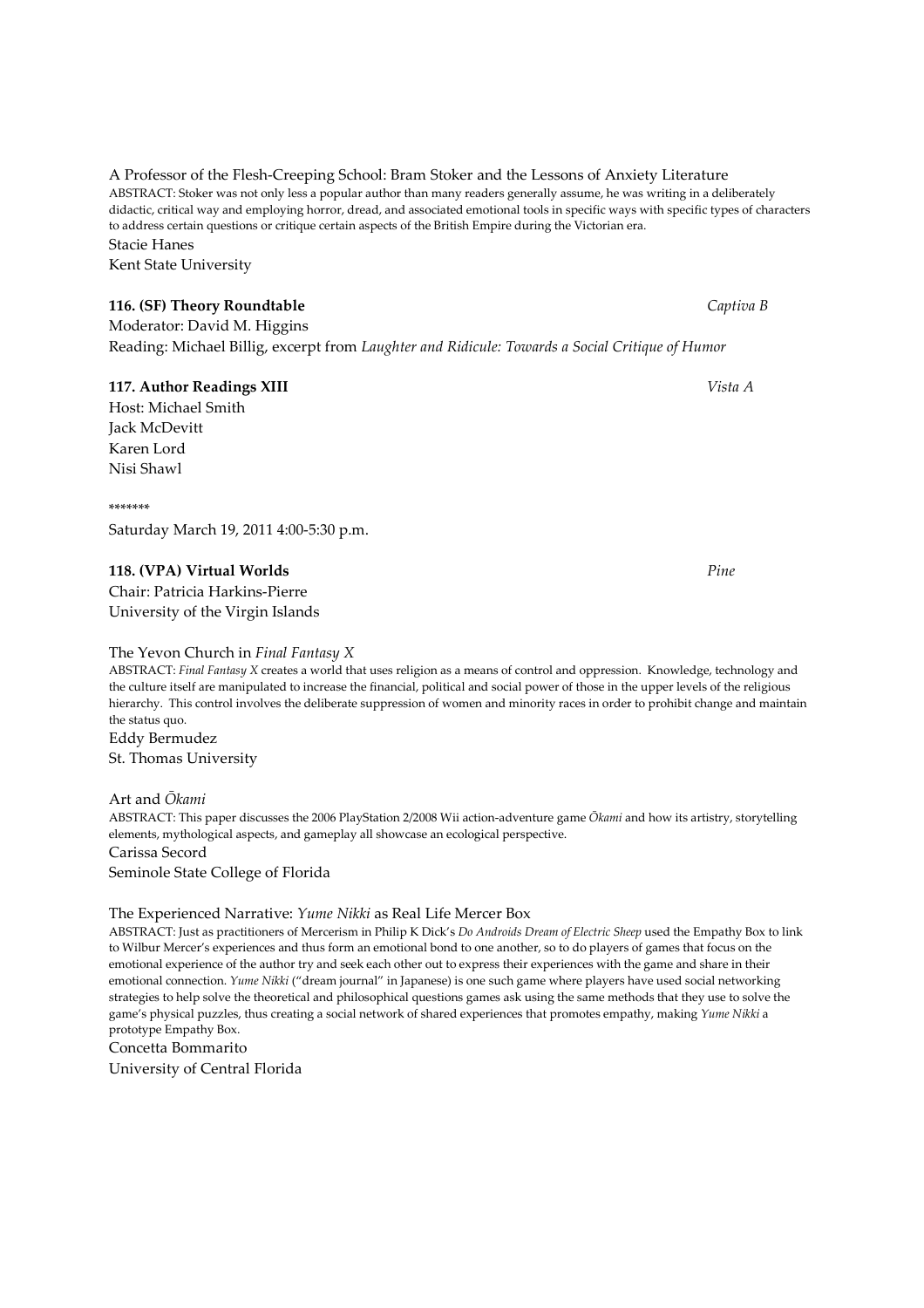#### 119. (SF) Sexuality and Science Fiction Oak

Chair: Sonia Johnson University of Iowa

Queer Slans, or How I Learned to Love the Morons: Sexuality, SF, and Kornbluth's "The Marching Morons" ABSTRACT: James Campbell University of Central Florida

Future Sex, Or Does Sex Have a Future? (Part I) ABSTRACT: Susan Knabe The University of Western Ontario

Future Sex, Or Does Sex Have a Future? (Part II) ABSTRACT: Wendy Gay Pearson The University of Western Ontario

#### 120. (FTV) The Absurd Paranormal Maple

Chair: David Bañuelos University of California, Riverside

#### Memory and Identity: The Absurd Paranormal in Recent Québécois Cinema

ABSTRACT: Focusing on Robin Aubert's debut feature Saints-Martyrs-des-Damnés (2005), which recounts one man's journey into a small Quebec town gripped by bizarre phenomena strangely resonant of his own memories and origins, this study will attempt to explicate the employment of the paranormal combined with the adoption of an irreverent and surreal tone as a way of challenging the understanding of memory and identity through unorthodox gazes back to both foundational Québécois films and other cultural traditions.

Kester Dyer Concordia University

#### Zombies, Clowns, and Pie Fights

ABSTRACT: Zombie narratives lend themselves to absurd treatments, as recent works such as Shaun of the Dead, Planet Terror, Zombieland, and Pride, Prejudice, and Zombies attest. George Romero is well aware of the comic elements of zombification, and they play at least some role in all his zombie films, though perhaps most notably in Dawn of the Dead. The degeneration of the climactic human-zombie battle into a literal pie fight goes beyond the widely-acknowledged satire of consumerist culture in the film and into the territory of Three Stooges-style slapstick, but significantly, the zombies are no less the butts of slapstick humor than are the humans: the film enacts the folly not only of the literal zombies, but of the metaphorical ones as well—the human beings. Dominick Grace

Brescia University College

#### Shockingly Funny: Supernatural Bridges the Gap Between Horror and Humor

ABSTRACT: Humour plays a surprisingly prominent role in the television series Supernatural. Not only are jokes, popular culture references, and physical humour present in almost every episode, entire episodes are considered "humorous". Yet the funny episodes are like dark mirrors to the serious episodes, often beginning light-heartedly only to spin out and become dark and horrific by their end. While the one-liners and popular culture references in Supernatural are interesting in and of themselves, the episodes which actually turn humour into horror provide for even more fascinating inquiry.

Lisa Macklem

Southwestern Law School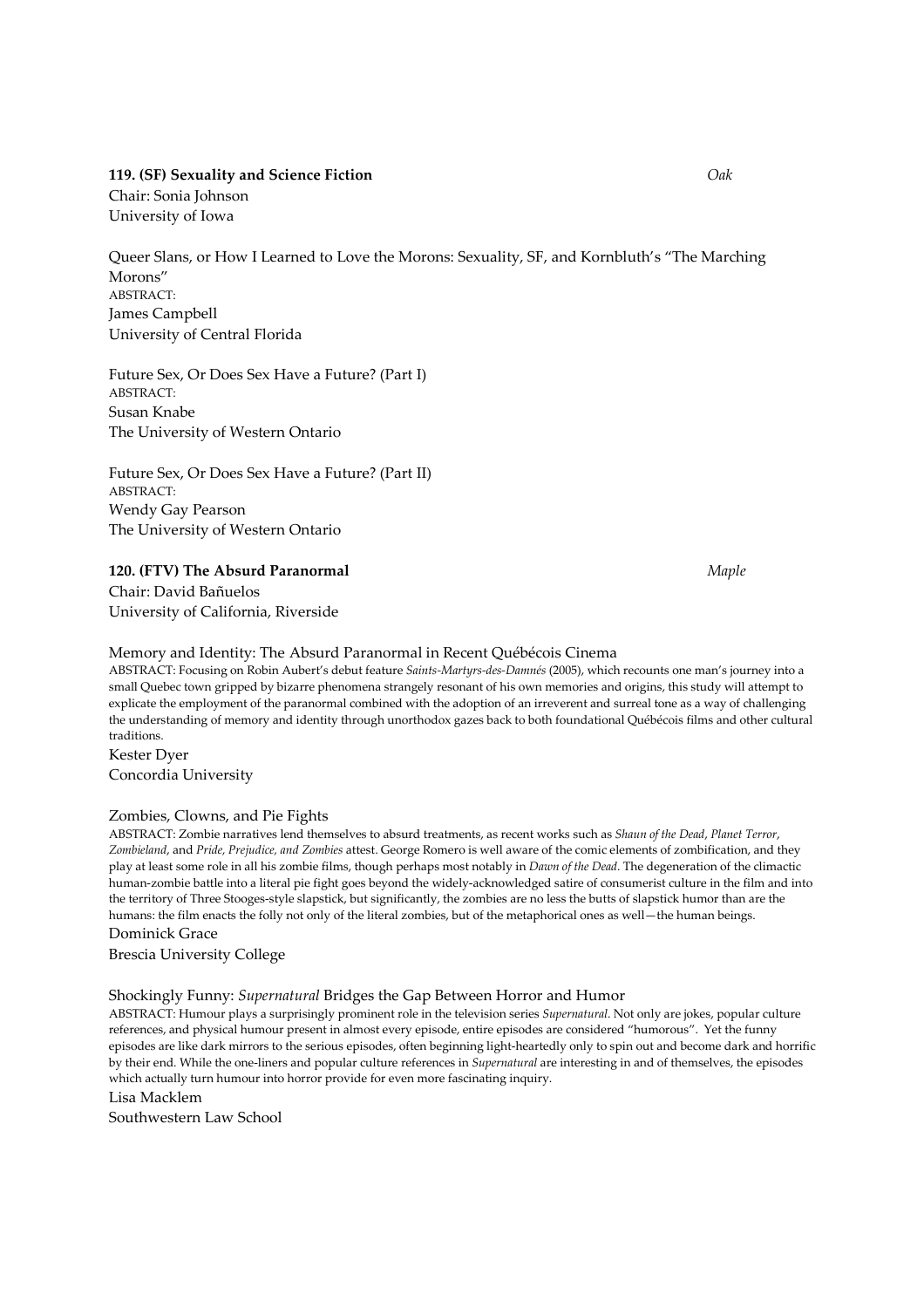# 121. (VPA/FTV) Instruments of Skin and Bone Cypress

Chair: Jen Gunnels New York Review of Science Fiction

"Nice Girls Don't" – The Feminine Tattoo in the New Millennium

ABSTRACT: A tattoo can be a reflection of the values of a society, or of an individual and their place within the society. This presentation will examine the history of the tattoo in the ancient and recent pasts and show how changes in American society in the last hundred years have caused a shift in the very nature of tattooed individuals and communities; tattooing has become a widely accepted cultural hobby. The new common wearers of tattoos are often modern educated females, showing changes in feminine gender roles in the Post World War II era.

Kara Deadmon

University of North Carolina at Wilmington

Salsa: The Evolution

ABSTRACT: The music and dance we know as salsa is an evolutionary process that spawns over 500 years of history, and unlike other music and dance expressions, it is the ultimate reflection of assimilation and/or cultural fusion of cultures, ethnicities, religion, music styles and dances in the New World.

Raul Edwards

Foundation for Modern Music

# Let the Straight One In: Hetero-normative Impulse in Vampire Cinema

ABSTRACT: Matt Reeves' remake Let Me In (2010) evades the homoerotic implications of both Linqvist's novel (2004) and Alfredson's Let the Right One In (2008), revealing through box office and revisions, that we embrace and sympathize with difference only so long as it is normatively embodied. Noelle Bowles

Kent State University

#### 122. (FTV) Conjure Women, Werewolves and ... Blue Öyster Cult? Palm

Chair: Renee Dowbnia University of Florida

"Last Bitch Standing": Female Werewolves as Binary Abject/Seductive Beings and How They are the Real "Final Girl"

ABSTRACT: This paper examines the films The Howling (1980) and Dog Soldiers (2002), as well as several additional films within the werewolf subgenre, as tools to discuss the position of the sole surviving female werewolves of these films and how they fit the criteria of Carol Clover's notion of the "Final Girl." By inverting the argument, this paper shows how this position is both abject and seductive to the viewing audience.

Sally Gage

University of Southern Florida

She Had Become Like They Are: Feminist Theory, the Fantastic, and Blue Öyster Cult ABSTRACT: Utilizing feminist and pop-culture studies, this analysis discusses the thought-provoking connections between Clover's 'final girl' theory and Blue Öyster Cult's hit single '(Don't Fear) The Reaper'. Features examples from film (Halloween, Bill and Ted's Bogus Journey), television (Supernatural), and literature (Romeo and Juliet).

Michael Marra Independent Scholar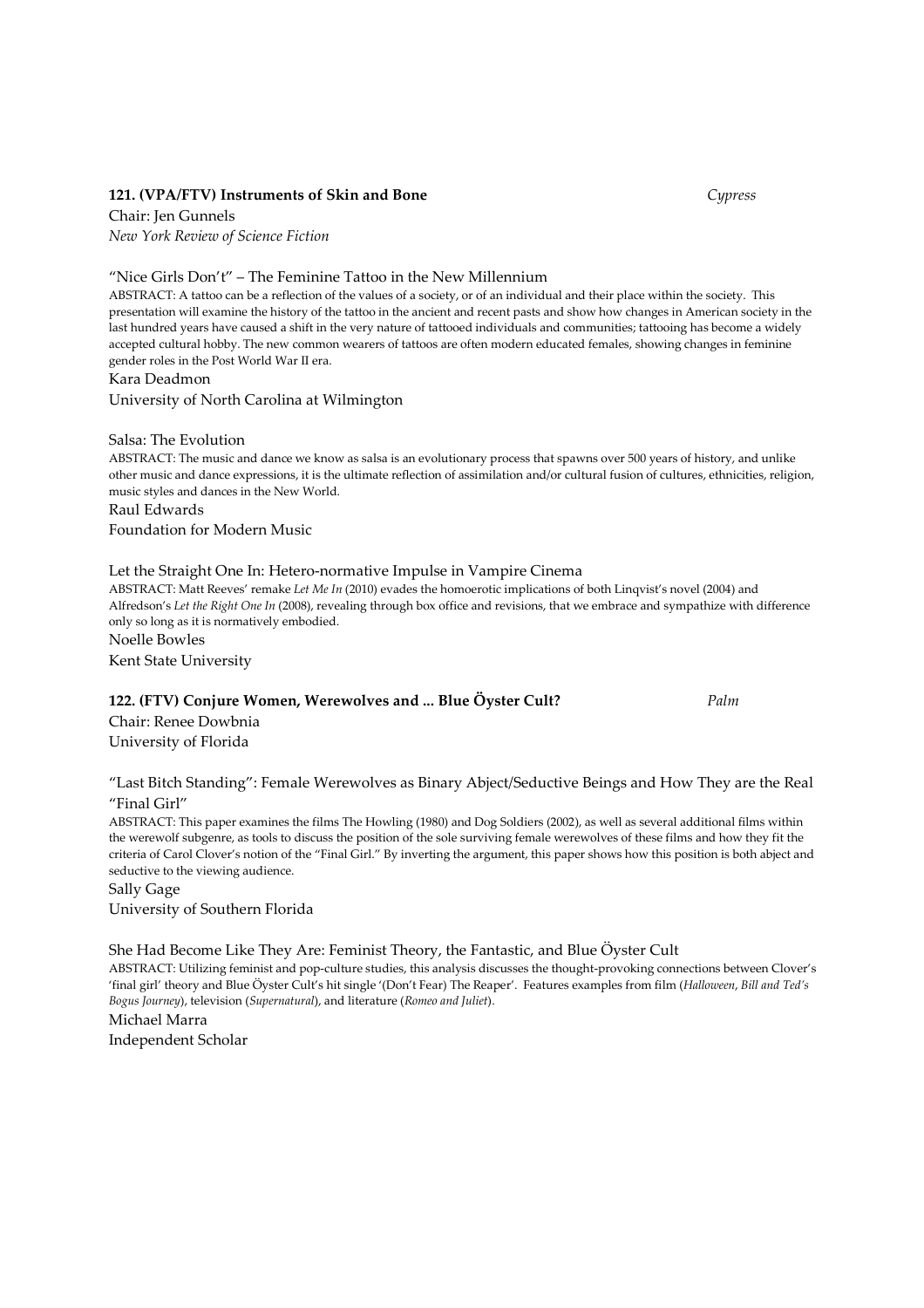Pilate, Pirates, and Princesses: Conjure Women in American Literature and Popular Culture ABSTRACT: This paper attempts to argue that the neglect of the conjure woman cannot remain, especially with the proliferation of her image in contemporary media, literature and film. Her figure is a dynamic force in historical and contemporary treatments, and as such requires greater attention, treatment, and analysis. From oral traditions to magical realism to movie magic, the concepts of the fantastic and sometimes even the ridiculous appear in myriad forms within the African American community. Specifically, the conjure woman is a truly fantastic African American literary and cultural female hero as she is often considered "odd and remarkable; bizarre; grotesque" and "marvelous."

Heather Moulton

Central Arizona College

# 123. (PCS) Making Mirth and Meaning: Crackfic, Canon, and Coding Magnolia

Chair: Daryl Ritchot Simon Fraser University

#### Leaping Gleefully Down the Rabbit Hole: The Appeals of Ridiculous Transformations in Transformative Works

ABSTRACT: Media fans have developed a term, crackfic, to describe the stories that include ridiculous transformations and elements that push the limits of the already somewhat generous boundaries of the suspension of disbelief that predominate within fannish communities. While stories, vids, and fan art that feature pop stars or fictional characters transforming into llamas or couches or kings of a post-apocalyptic utopian artist's community clearly include elements of the ridiculous, many of these stories are wildly popular despite the fact that their premises seem fantastically improbable. This paper will examine the practical and theoretical underpinnings of the popularity of such texts.

Elizabeth Guzik

California State University, Long Beach

## Fiction as Interpretation: Star Wars Fanfiction Writers, the Construction of Head!Canon, and Fannish **Critics**

ABSTRACT: I examine the construction of head!canon among Star Wars fan fiction writers on LiveJournal.com from both both ethnographic and literary perspectives. I analyze the ways in which meta and fic interact to create a dynamic head!canon for each member of the fannish discourse, generating a continuously-evolving network of meanings for the community. Finally, I argue that head!canon constitutes an interpretive system for understanding the Star Wars narrative tradition.

Sarah Carpenter University of Oregon

# Keep the "Magic" Secret: Homoerotic Coding, Interpretation, and Revelation in Merlin

ABSTRACT: This paper posits that in the BBC series Merlin, young Merlin's "closeted" magic functions as a signifier of homosexual identification through which the show's characters and audience alike are instructed in the practice of subtextual coding and interpreting. Slash fan fiction that explores the homoerotics of Merlin and Arthur's friendship work through these processes more deeply in imagining Arthur's discovery of Merlin's magic as the revelation of Merlin's sexual identity and desires. In looking at how these stories imbue Arthur with varying degrees of awareness and understanding, as well as different levels of interiority, Arthur serves as a representation of the ways in which we code, interpret, and confront sexuality.

Kayley Thomas University of Florida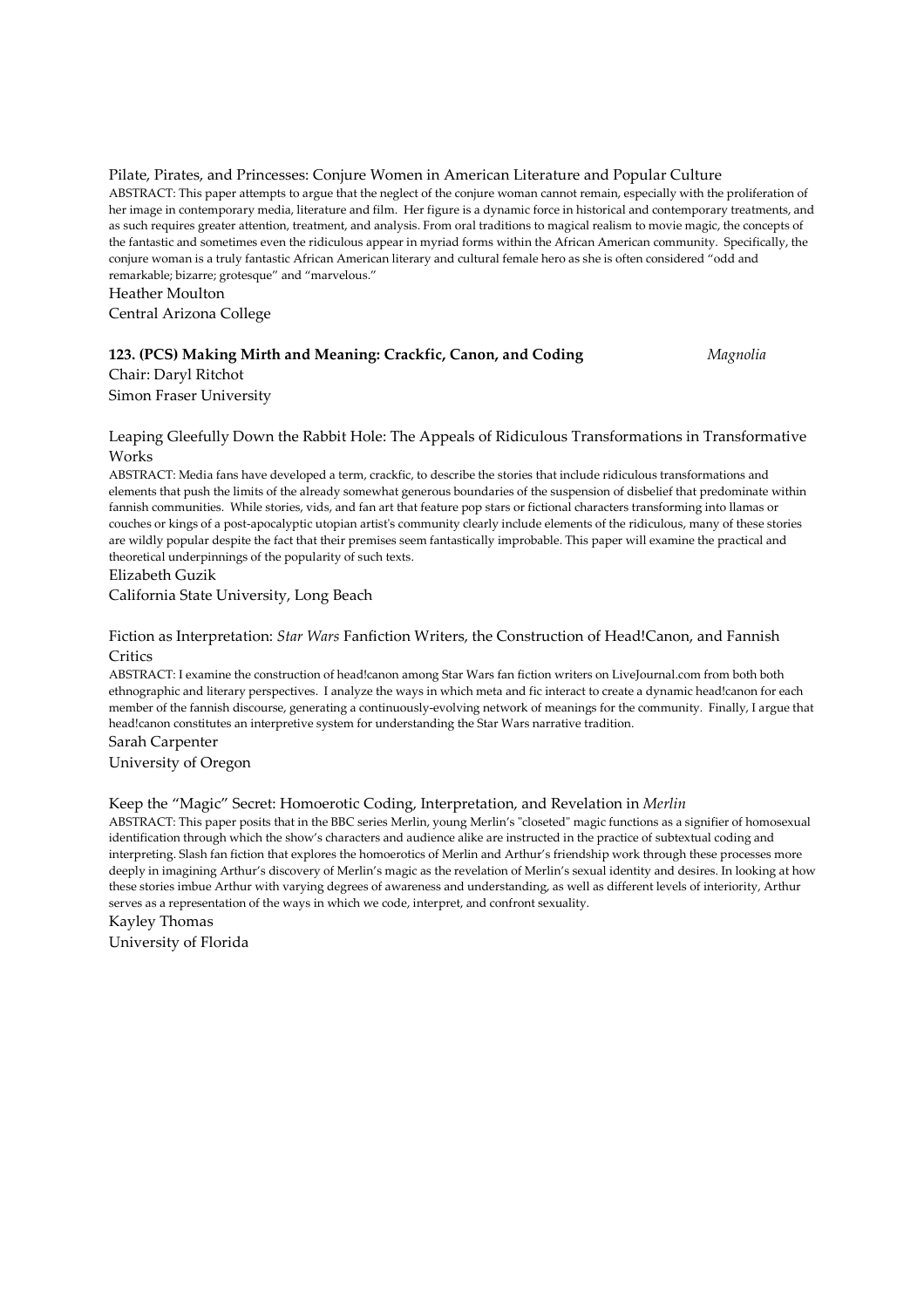#### 124. (SF) Connie Willis and the Ridiculous Dogwood

Chair: Alexandria Gray Florida Atlantic University

Scientific and Lifeworld Carnival in Connie Willis' "At the Rialto"

ABSTRACT: This paper will examine Connie Willis' hilarious story "At the Rialto in the context of Katherine N Hayles analysis of the relationship of complexification theory and literature. It will argue that the story by reading quantum physics onto the ordinary world effectively problematizes the ontologies of both the sciences and our life world, exposing in the process some of the challenges of scientific authority and model building. Robert von der Osten

Ferris State University

"Just a way of speaking"; or, How Connie Willis Makes Ridiculous the Act of Quotation in To Say Nothing of the Dog

ABSTRACT: This paper situates Willis' novel in the context of alternative history and post-modern fiction of the Victorian era in order to consider the ways in which characters' uses of apt quotation in the novel can be read as emblematic of our necessarily fragmentary reading of the past.

Ann F. Howey Brock University

#### History as a Ridiculous Profession in the Novels of Connie Willis

ABSTRACT: Historians play key roles in Blackout, All Clear, and To Say Nothing of the Dog, but what is it exactly that the historians are trying to do and how well, or badly, do they end up doing it? Is history, as presented, necessarily a ridiculous profession? David G. Schappert

Moravian College and Moravian Theological Seminary

#### 125. (H) Can you really die laughing? Captiva A

Chair: Matthew Masucci State College of Florida

#### Taking a Bite out of Crime: The Cardula/Dracula Short Stories of Jack Ritchie

ABSTRACT: American author Jack Ritchie (1922-1983) published more than 350 crime, mystery, and fantasy short stories. His short fiction appeared in such major venues as Alfred Hitchcock's Mystery Magazine, Ellery Queen's Mystery Magazine, Manhunt, Mike Shayne's Mystery Magazine, and was often reprinted. Ritchie's interest in the fantastic, and unique ability to wed the fantastic with the ridiculous, is particularly evident in a series of stories that was inaugurated with the publication of "Kid Cardula" in the June 1976 issue of Alfred Hitchcock's Mystery Magazine. This series of stories plays unforgettably with Bram Stoker's Dracula and its many manifestations in popular culture.

Mike Larsen

St. Mary's University

#### Dying of Laughter: How Does Horror Utilize the Comic?

ABSTRACT: This paper explores the jolts between and the continuum of horror and comedy and argues that there is a fine line, a liminal space and often a great deal of disturbing, enjoyable overlap between what can be defined as truly horror and what as comic. On the one hand, this overlap or splice offers ways of creating scenarios, atmospheres, events, moments when the unpalatable and unmanageable, the 'true evils' and the psychologically and socially disturbing, the troubling, are pushed to a place which enables us to cope with them. On the other hand, when the strategies of the comic play with the tropes of horror to identify the horrific in the banal, sometimes this can switch us off entirely to the horror that lies beneath the comedy. Reader response is clearly an issue so we will be looking at excerpts and gauging our responses.

Gina Wisker

University of Brighton